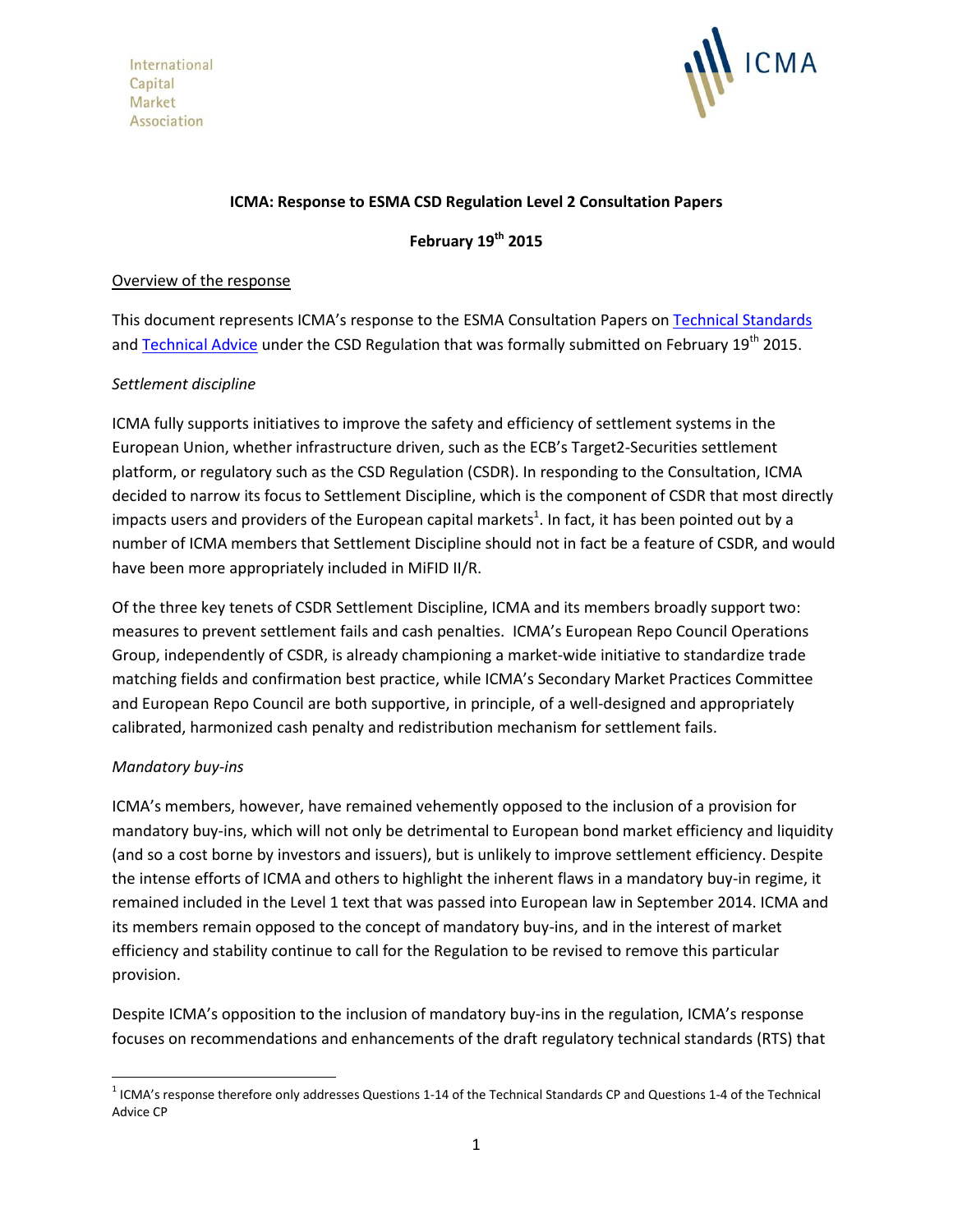will best support the successful implementation of settlement discipline, including mandatory buy-ins, while minimizing adverse effects for the smooth and orderly functioning of the financial markets. ICMA's recommendation for an implementable mandatory buy-in mechanism is broadly aligned with that proposed by AFME, and which builds on the existing discretionary buy-in provisions available in the OTC bond markets under ICMA rules. Critically, this recognizes the buy-in process as a trading level mechanism and so minimizes the unnecessary involvement of CSDs or trading venues. However, that does not negate the fact that the provisions in the Level 1 Regulation relating to buy-ins are poorly constructed, and even with a significant re-write of the RTS, mandatory buy-ins may be technically unimplementable.

## *The call for data*

ICMA notes ESMA's request for quantitative as well as qualitative responses, and the call for data and analysis to support recommendations provided in the consultation response. Despite the relatively short response time (which included the Christmas period), ICMA conducted an impact survey among its sellside members to quantify the effect of a mandatory buy-in regime on European bond and repo pricing and liquidity across various asset classes. The results are significant and support the argument that the longest possible extension period should be applied to all fixed income instruments in line with the provision in the Level 1 text to maintain smooth and orderly markets. In turn, this would also lessen the adverse impact of a buy-in regime for the repo market, by taking another 25% of the existing market out of scope of buy-ins.

In its response, ICMA also cross references studies conducted by AFME and ECSDA, which also help illustrate the costs and challenges associated with implementing Settlement Discipline, in particular mandatory buy-ins. Furthermore, these studies and analyses support the case for the recommended delay in implementing Settlement Discipline.

## *Key recommendations*

In responding to the various questions, ICMA provides a number of recommendations to support the successful implementation of Settlement Discipline measures, as well as suggested enhancements to the draft RTS text. At a high level, the key ICMA recommendations can be summarized as:

## Preventing Settlement Fails

- As much as possible, same day trade matching and allocation should be encouraged.
- An automated and standardized matching process.
- All CSDs to offer a hold-and-release mechanism and the possibility to opt-in-or out of an automatic partialling settlement facility.

## Cash Penalties

 A harmonized mechanism for cash penalties and re-distribution, based on centralized reference prices.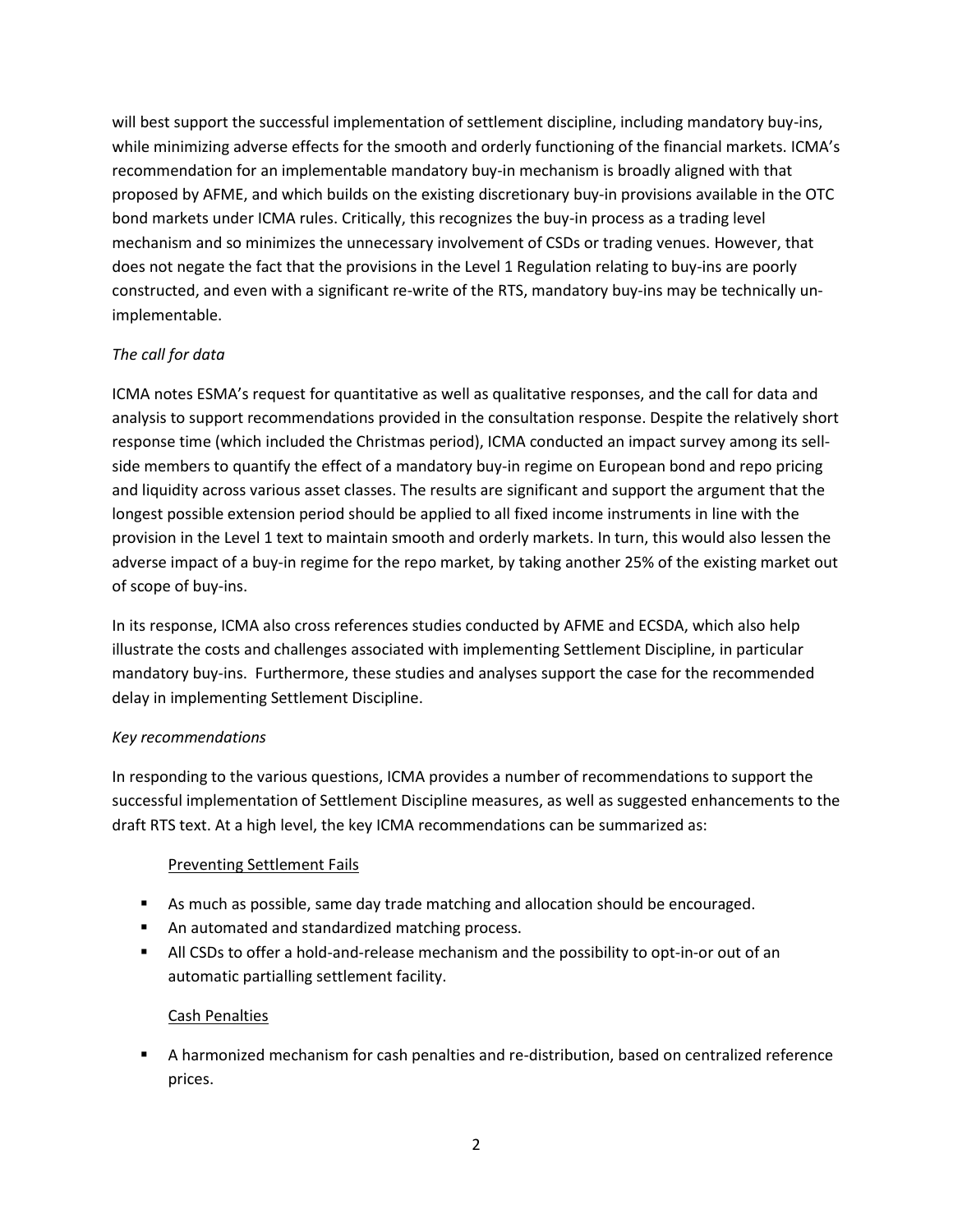- Penalty rates for the relevant security categories will need to be calibrated to provide a sufficient deterrent to failing and an adequate incentive to cure fails, while at the same time not being so punitive as to deter securities lending, particularly for less liquid securities.
- Within the first year of implementation, ESMA should review the effectiveness of the mechanism and recalibrate rates, and possibly security categories, as appropriate.
- **The Multimary Tomor Tomor is allocate the mechanism, mandatory buy-ins should not be implemented** in the 18 months of cash penalties.

## Mandatory Buy-ins

- **Buy-ins should be initiated and managed at the trading level, with a 'pass-on' mechanism** between trading counterparties with interdependent transactions (chains).
- CSDs can play a limited 'control' role in respect of identifying potential buy-in triggers within their own settlement system, and monitoring buy-in initiations or pass-ons, as well as the corresponding execution and results.
- **For both cleared and non-cleared fixed income transactions, trading venues should not be** involved in the buy-in process.
- MiFID II/R RTS liquidity measures for post-trade transparency are unfit for the purpose of determining the appropriate extension periods and buy-in timeframes and should be removed from the CSDR RTS.
- Fixed income securities should be subject to the maximum extension period and buy-in timeframes allowable under Level 1 (7 days).
- Failing counterparties should be able to continue to deliver securities during the buy-in timeframe, up until the execution of the buy-in.
- In determining the exemption threshold for SFTs, the possibility for deferral of the buy-in should be considered, along with the appropriate extension period and buy-in timeframe.
- **The difference between the buy-in price (or cash compensation reference price) and the original** trade price should be paid from the receiving counterparty to the failing counterparty where the former is lower.
- **A** centralized mechanism should be established to hear and resolve buy-in related disputes.

# Appropriate timeframe for implementation

- **Settlement Discipline should not be implemented until after the successful roll-out and testing** of T2S.
- **Adequate time should be allowed for CSDs and participants to develop and implement the** required operational and technical builds (likely to be 18 months to three years).
- **EXEC** Cash penalties and mandatory buy-ins should not be implemented at the same time; cash penalties should precede the implementation of mandatory buy-ins by at least 18 months (but after T2S).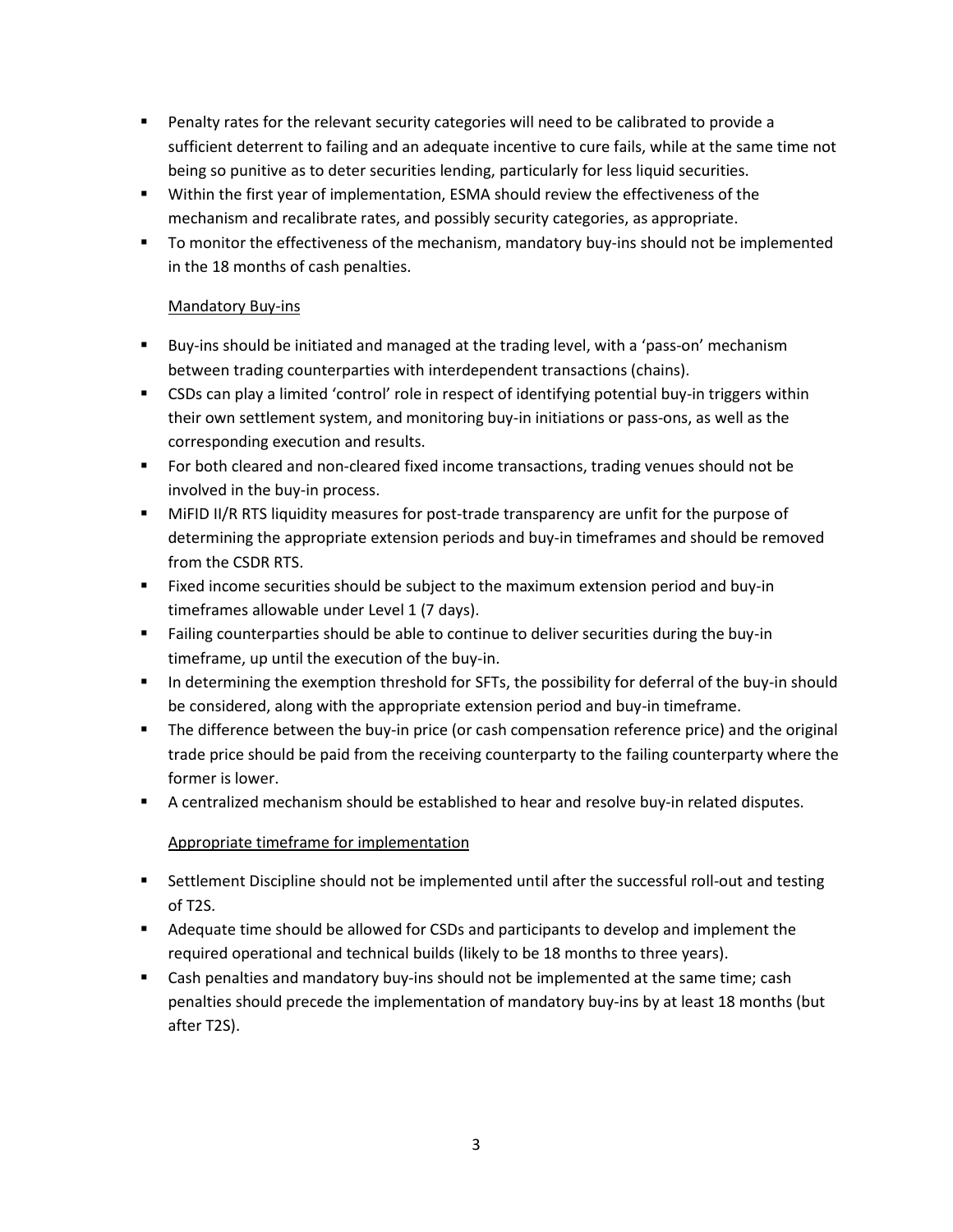| Glossary of acronyms used in this document |                                                             |  |
|--------------------------------------------|-------------------------------------------------------------|--|
|                                            |                                                             |  |
| <b>AFMF</b>                                | Association of Financial Markets in Europe                  |  |
| <b>ATS</b>                                 | <b>Automatic Trading System</b>                             |  |
| <b>CCP</b>                                 | Central (Clearing) Counterparty                             |  |
| <b>CP</b>                                  | <b>Consultation Paper</b>                                   |  |
| <b>CSD</b>                                 | <b>Central Securities Depository</b>                        |  |
| <b>CSDR</b>                                | <b>Central Securities Depositories Regulation</b>           |  |
| EC                                         | <b>European Commission</b>                                  |  |
| <b>ECSDA</b>                               | <b>European Central Securities Depositories Association</b> |  |
| EU                                         | <b>European Union</b>                                       |  |
| <b>ESMA</b>                                | <b>European Securities and Markets Authority</b>            |  |
| <b>GMRA</b>                                | Global Master Repurchase Agreement                          |  |
| <b>GMSLA</b>                               | <b>Global Master Securities Lending Agreement</b>           |  |
| <b>ICSD</b>                                | <b>International Central Securities Depository</b>          |  |
| <b>ICMA</b>                                | <b>International Capital Market Association</b>             |  |
| <b>ISLA</b>                                | <b>International Securities Lending Association</b>         |  |
| <b>ISO</b>                                 | International Organization for Standardization              |  |
| MiFID II/R                                 | Markets in Financial Instruments Directive (II)/Regulation  |  |
| <b>MTF</b>                                 | Multilateral Trading Facility                               |  |
| <b>NCA</b>                                 | <b>National Competent Authority</b>                         |  |
| <b>OTC</b>                                 | <b>Over The Counter</b>                                     |  |
| <b>RTS</b>                                 | <b>Regulatory Technical Standards</b>                       |  |
| <b>SFT</b>                                 | <b>Securities Financing Transaction</b>                     |  |
| <b>SFTR</b>                                | <b>SFT Regulation</b>                                       |  |
| <b>STP</b>                                 | <b>Straight Through Processing</b>                          |  |
| <b>SWIFT</b>                               | Society for Worldwide Interbank Financial Telecommunication |  |
| $T+2$                                      | Two business days after trade date (standard settlement)    |  |

## **Index**

|                                                  | Page. |
|--------------------------------------------------|-------|
| <b>Consultation Paper on Technical Standards</b> |       |
| Preventing Settlement Fails (Qs1-4)              | 5     |
| Monitoring Settlement Fails (Q5)                 | 7     |
| Cash Penalties (Q6)                              | 8     |
| The buy-in process (Qs7-12)                      | 10    |
| Anti-avoidance rules (Q13)                       | 39    |
| Phase-in for Settlement Discipline (Q14)         | 39    |
| <b>Consultation Paper on Technical Advice</b>    |       |
| Cash Penalties (Qs1-4)                           | 42    |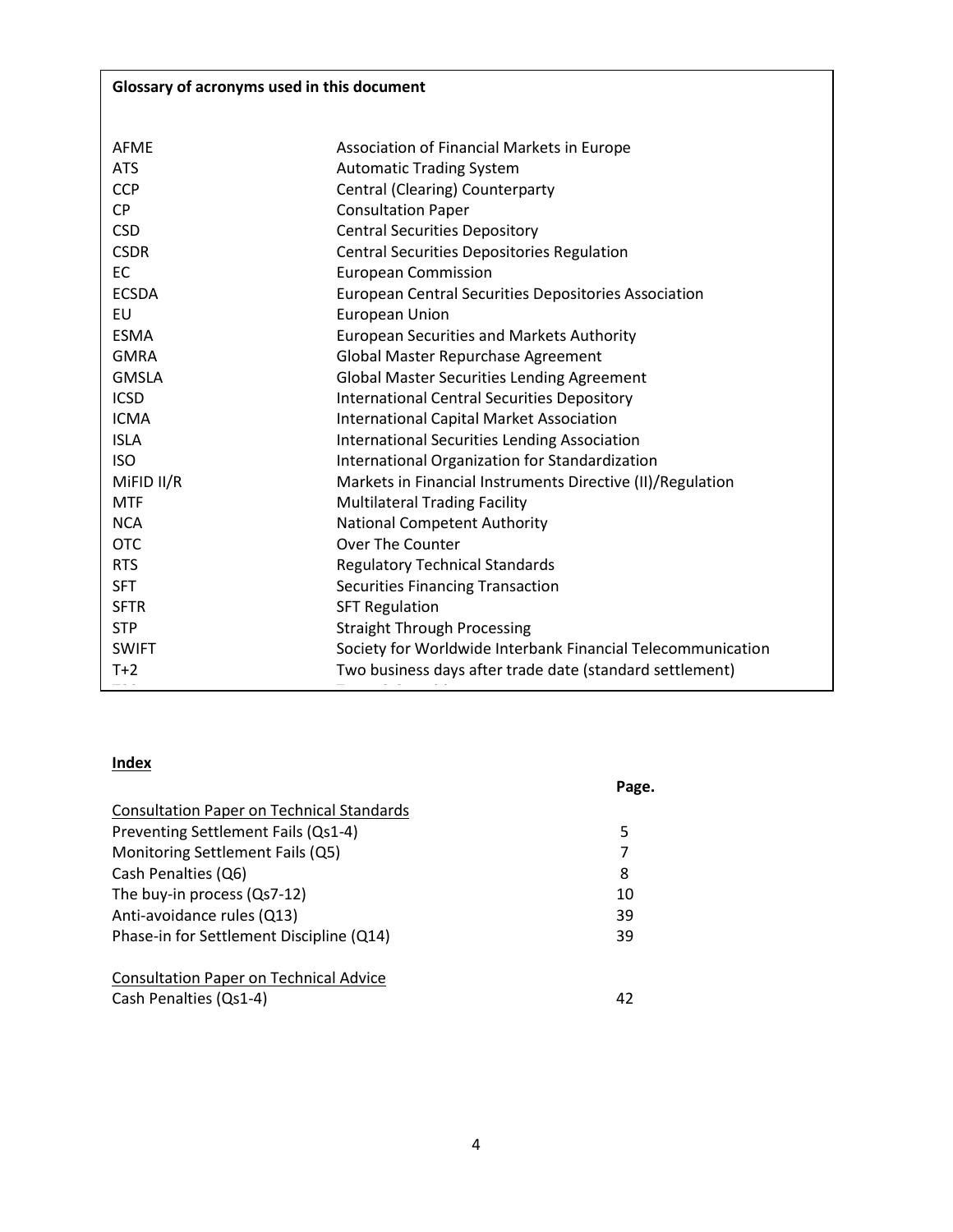### **Consultation Paper on Technical Standards**

#### *Preventing Settlement Fails*

**Q1: Do you think the proposed timeframes for allocations and confirmations under Article 2 of the RTS on Settlement Discipline are adequate? If not, what would be feasible timeframes in your opinion? Please provide details and arguments in case you envisage any technical difficulties in complying with the proposed timeframes.** 

ICMA is fully supportive of same day trade matching (confirmation and affirmation), including allocation where possible. Accordingly, ICMA supports the proposed timeframes in Article 2.2 of the draft RTS for the matching of allocations and confirmations. However, this is predicated on the universal adoption of automated confirmation and affirmation processes, which may not be practicable for some professional clients that rely on manual affirmation. This may make compliance with a mandated same-day matching and confirmation requirement a challenge for some professional clients. In this instance the RTS may need to afford a little more flexibility, particularly with respect to allocations which may not be practical until after trade date (but in good time for intended settlement date). However, ICMA supports the ultimate goal of automation of client onboarding and centralized storage of standard settlement instructions to ensure the timely and efficient loading of information for allocation and confirmation processing.

ICMA also feels that it is an important requirement in the RTS to define exactly what is meant by the terms 'confirmation', 'matching', and 'allocation' (as well as 'affirmation') within the context of CSDR. It should be noted that not all market participants have the same interpretation of these processes, which, in the absence of a clear definition, will make implementation of the regulation difficult.

# **Q2: Do you agree with the cases when matching would not be necessary, as specified under Article 3(2) of the draft RTS?**

**Should other cases be included? Please provide details and evidence for any proposed case.** 

ICMA is fully supportive of an automated and standardized matching process and would advocate that manual intervention be minimized as much as possible.

It should be noted, that the term 'already matched' (Article 3 of the draft RTS) is purely a Target2- Securities concept that does not exist outside of T2S.

**Q3: What are your views on the proposed approach under Article 3(11) of the draft RTS included in Chapter II of Annex I?** 

**Do you think that the 0.5% settlement fails threshold (i.e. 99.5% settlement efficiency rate) is adequate? If not, what would be an adequate threshold? Please provide details and arguments.**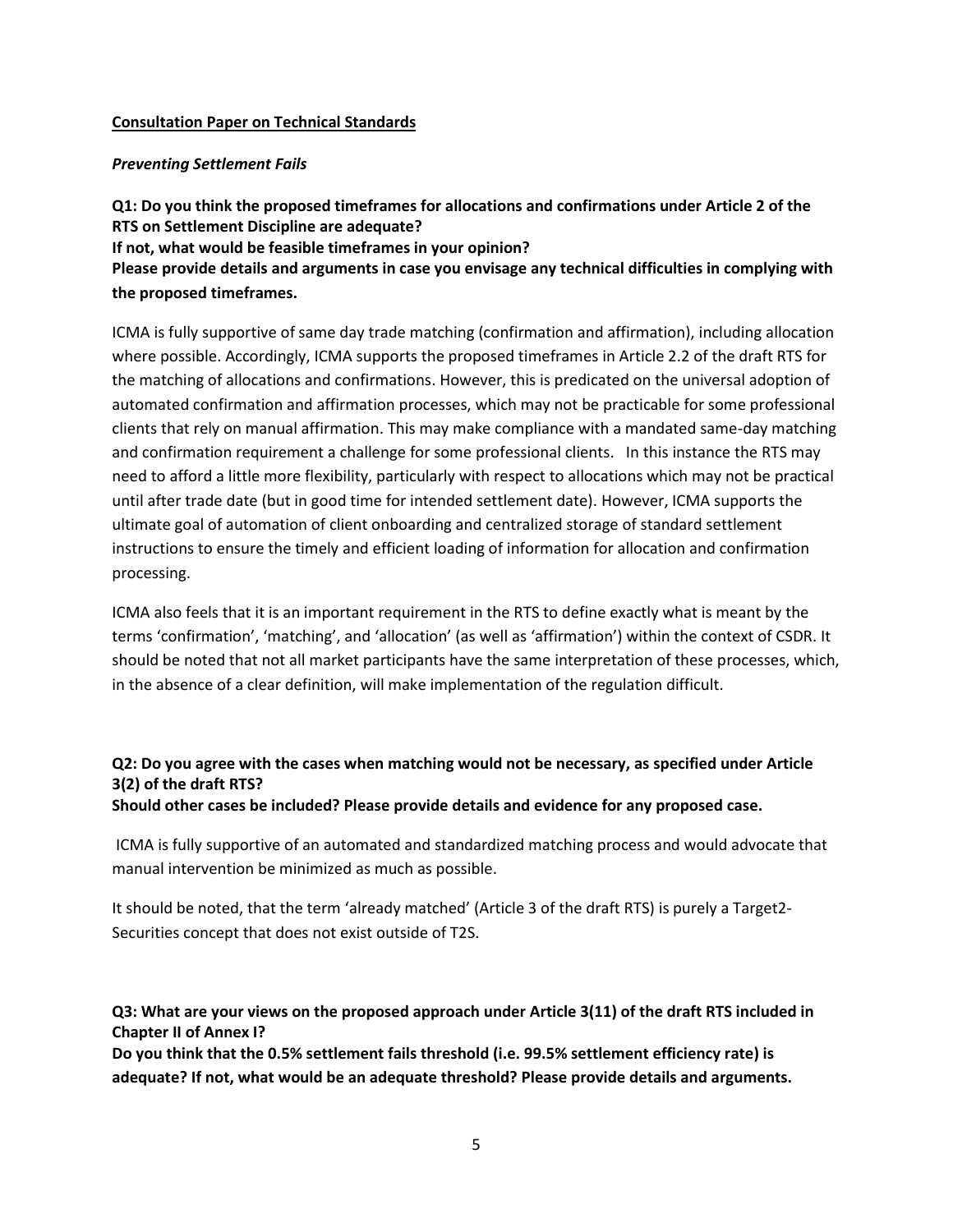**Do you think that the 2,5 billion EUR/year in terms of the value of settlement fails for a securities settlement system operated by a CSD is adequate? If not, what would be an adequate threshold? Please provide details and arguments.** 

ICMA does not understand the rationale underlying Article 3.11, particularly as this exemption does not help contribute to improved settlement efficiency. It is the firm view of ICMA and its members that all CSDs should offer its participants both a hold and release mechanism and the possibility to opt-in or out of an automatic partial settlement facility.

## **Q4: What are your views on the proposed draft RTS included in Chapter II of Annex I?**

ICMA is supportive of the mandatory matching fields specified in Article 3.3, but notes that to support successfully the implementation of the proposed settlement discipline mechanism additional mandatory matching fields will be required.

For the proposed partial-exemption for securities financing transactions to be implemented effectively, additional fields will need to be:

- (i) Settlement date of the second-leg of the SFT (required to calculate the number of calendar days of the transaction)
- (ii) Whether the SFT is an 'open' transaction
- (iii) Whether the SFT is 'callable'

These points are explained in more detail in the response to Q8, with reference to the challenges of enforcing a mandatory buy-in regime for SFTs.

If buy-ins themselves are to be treated as exempt from settlement discipline (as discussed in the response to Q7), an identifier will be required for buy-ins in the transaction type matching field.

ICMA would also point to the potential intersection with SFT Regulation, which will require the reporting of SFT trade data. If SFTR is to mandate the reporting of certain trade data, this should also be considered with respect to any mandatory matching fields under CSDR.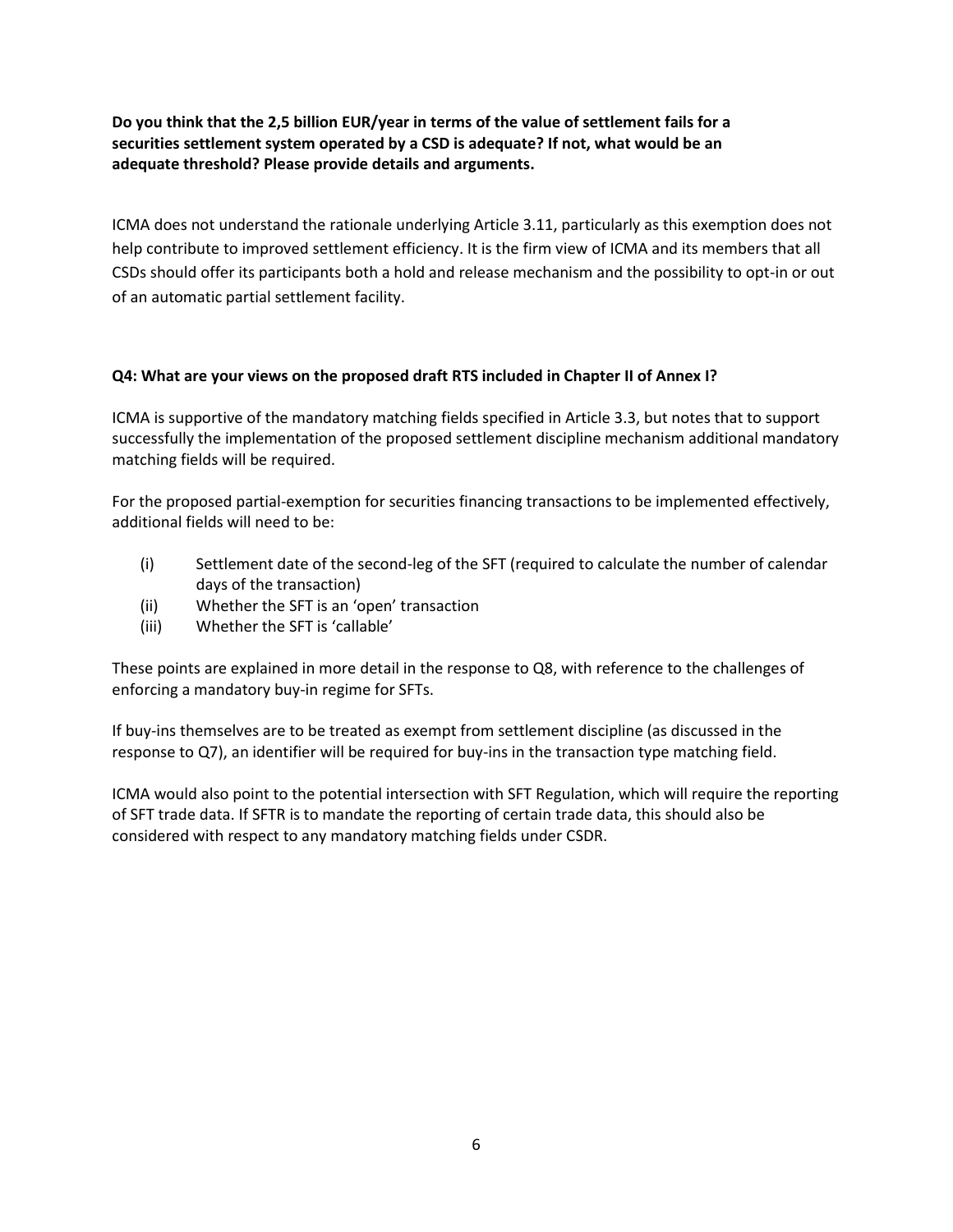#### *Monitoring Settlement Fails*

## **Q5: What are your views on the proposed draft RTS on the monitoring of settlement fails as included in Section 1 of Chapter III of Annex I?**

#### *Details of the system for monitoring settlement fails*

Since the purpose of the measures in Articles 4-6 of the draft RTS are to monitor settlement fails, ICMA feels that the CSD need only monitor settlement data related to trades that do not settle on the intended settlement date (i.e. actual fails rather than potential fails).

As for the actual data that is available to CSDs, this needs to be consistent with the mandatory matching fields outlined in Article 3.3 (see response to Q4), and to provide enough information for CSDs to be able to implement and manage a cash penalties system, and, if they are to be involved in the buy-in process, to at least identify when a buy-in *may* need to be initiated by the receiving counterparty (see response to Q7). With this in mind, ESMA should probably revise Article 4.2 to include only data that is relevant for these purposes.

Key to the relevance of both monitoring settlement fails, and the successful implementation of settlement discipline, will be identifying why a trade has failed, as well as whether it is a true fail. It is difficult to see how a CSD would have the necessary information to do this. Ultimately, the CSD can only see settlement information, which may not fully reflect the nature of the underlying transaction. This is an important consideration in attempting to implement a settlement discipline regime.

Finally, ICMA does not see the value of such a prescriptive standard as Article 4.5. While CSDs should be encouraged to set up 'working flows' with participants that display higher than normal rates of settlement fails, limiting this to the 'top ten' serves no obvious purpose, and ultimately it should be left to the CSD to identify which participants it should work with to improve settlement efficiency.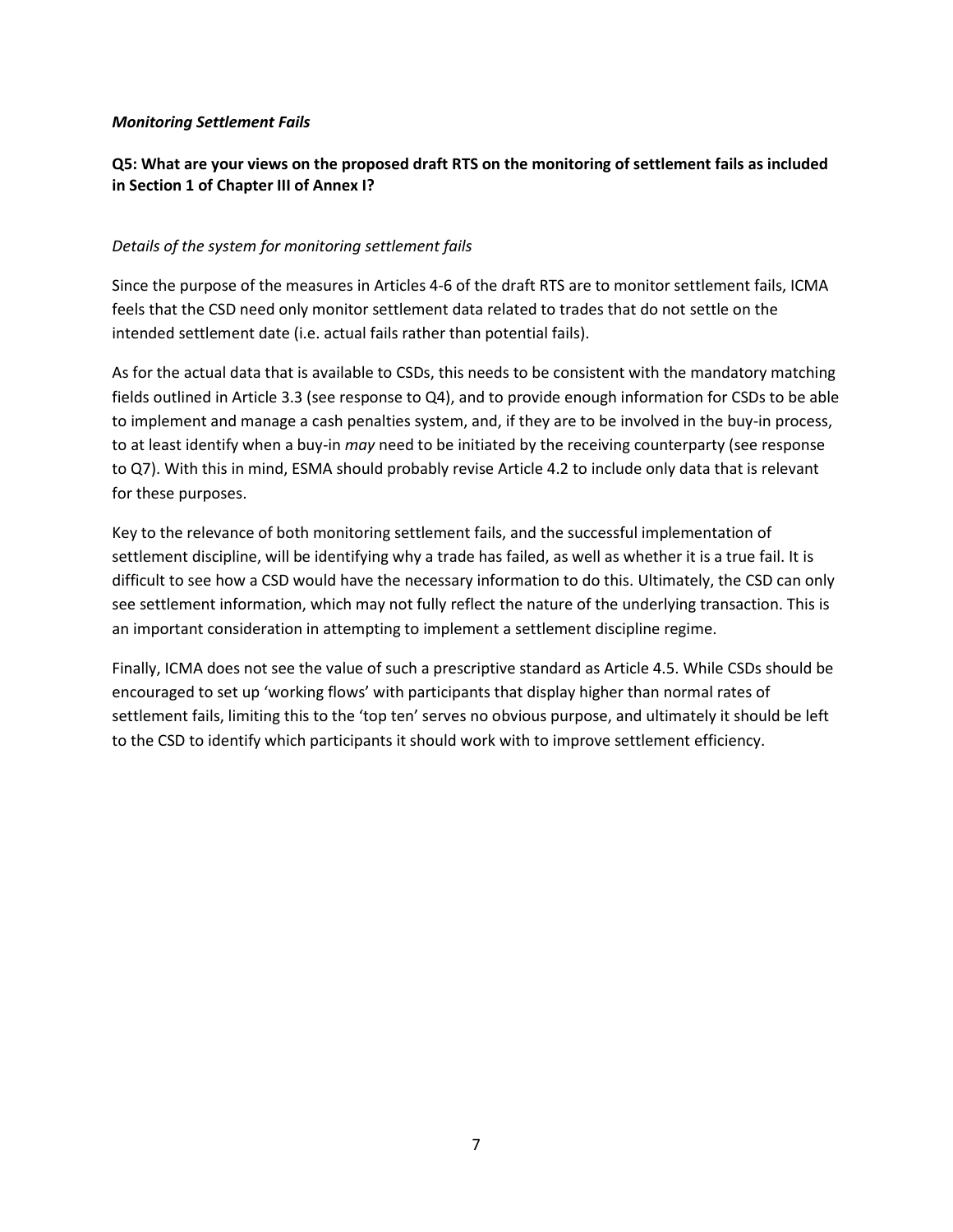#### *Cash Penalties*

**Q6: What are your views on the proposed draft RTS related to the penalty mechanism? Do you agree that when CSDs use a common settlement infrastructure, the procedures for cash penalties should be jointly managed?** 

### Cash Penalties: Draft RTS Articles 7-10

The majority of ICMA's members agree that a well-designed and suitably calibrated cash penalty and redistribution mechanism, unlike mandatory buy-ins, can make a positive contribution to improving settlement efficiency. This is particularly the case in a low interest rate environment, but could still be relevant under more normal interest rate conditions.

#### *Harmonized mechanism*

ICMA fully agrees with ESMA on a harmonized mechanism that will apply to all in-scope CSDs. This will avoid the risks associated with participants selecting CSDs on a 'cheapest to fail' basis. ICMA further agrees that where CSDs use a common settlement infrastructure, the process for penalties and redistribution should be jointly managed. Common settlement platforms such as Target2-Securities will assist in providing CSDs with the information they require to implement successfully the mechanism.

### *Full redistribution and costs*

ICMA supports the RTS related to full redistribution of the collected penalties to the receiving counterparty (Article 8) as well as the provision that the penalties should not be used by the CSD to cover related costs, and that rather these should be charged to participants separately with full disclosure (Article 10).

### *Partialing thresholds and penalties*

ICMA feels that there is a need to offer clarification regarding the application of cash penalties in the case of a partial settlement not being triggered as the quantity of securities available falls below the CSD's minimum threshold for partial settlement. In this instance, would the participant be subject to cash penalties on securities that they technically could deliver, but are restricted from doing so due to CSD thresholds?

### *Frequency of notification, charges, and distribution*

ICMA agrees that the net charging and redistribution of penalties on a monthly basis is sufficient (Articles 7.4 and 8.2). However, to help participants better track and monitor their penalties, and to identify possible disputes in a timely fashion, ICMA feels that CSDs should provide daily reports to participants detailing the calculation of fails and redistribution per account for each failed instruction.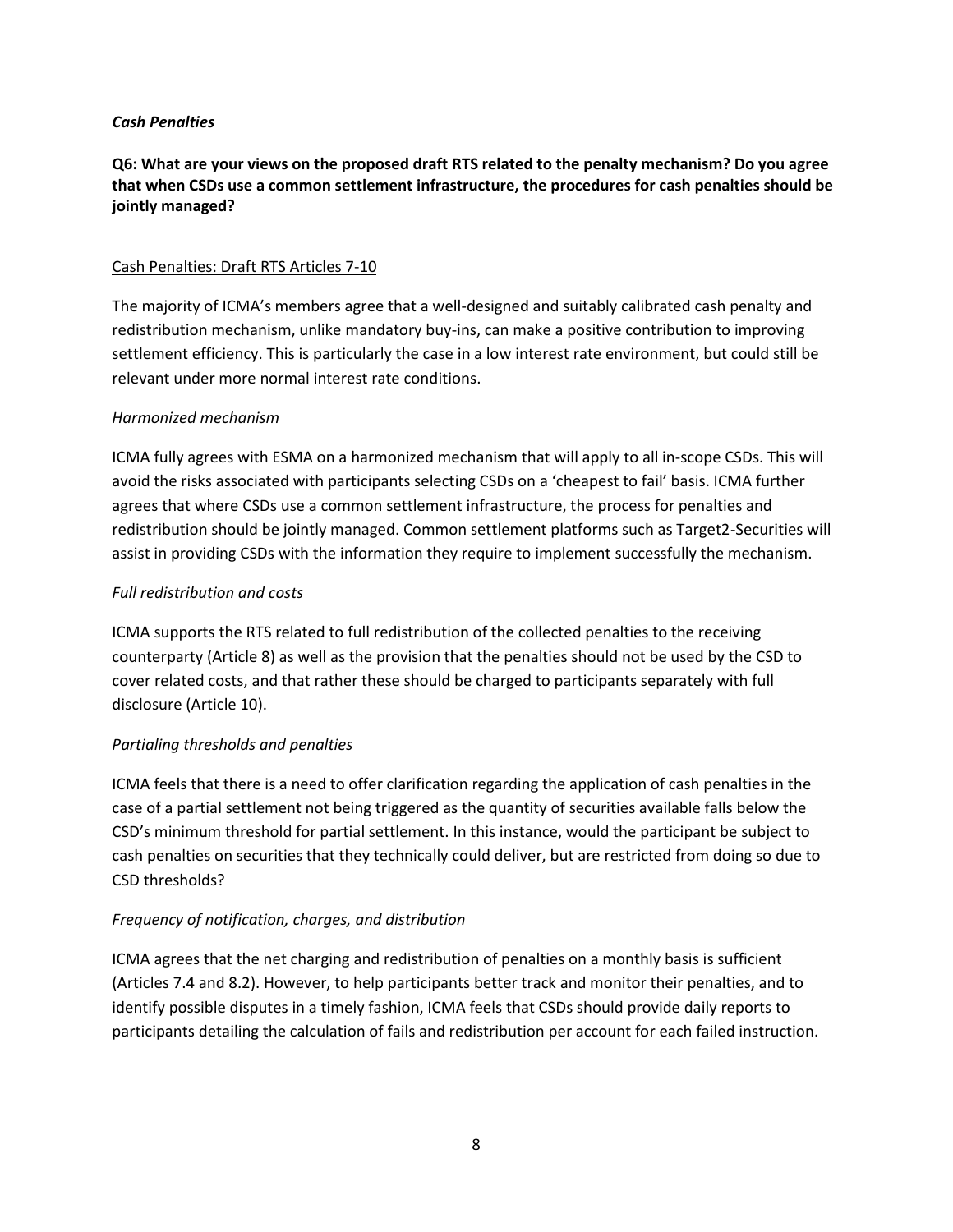### Securities Financing Transactions and interest claims

The Global Master Repurchase Agreement (GMRA), which is the contractual framework for the vast majority of the European market, provides for the disappointed counterparty due to receive cash on the failing leg of a repo to claim for interest on the unpaid cash amount for the duration of the fail. ESMA should make clear whether such contractual claims relating to failing transactions will co-exist with the cash penalty mechanism, particularly as this may require updating existing contracts such as the GMRA to remain consistent with the regulation.

It should be noted that in the case of securities financing transactions, where the ability to claim interest due to fails will co-exist with a cash penalty system, the cost of failing will be compounded, particularly in higher interest rate environments.

### *Technical advice*

Other member feedback related to the proposed mechanism, including the proposed categories of financial instruments and rates, is provided in the response to the Consultation Paper on Technical Advice under the CSD Regulation.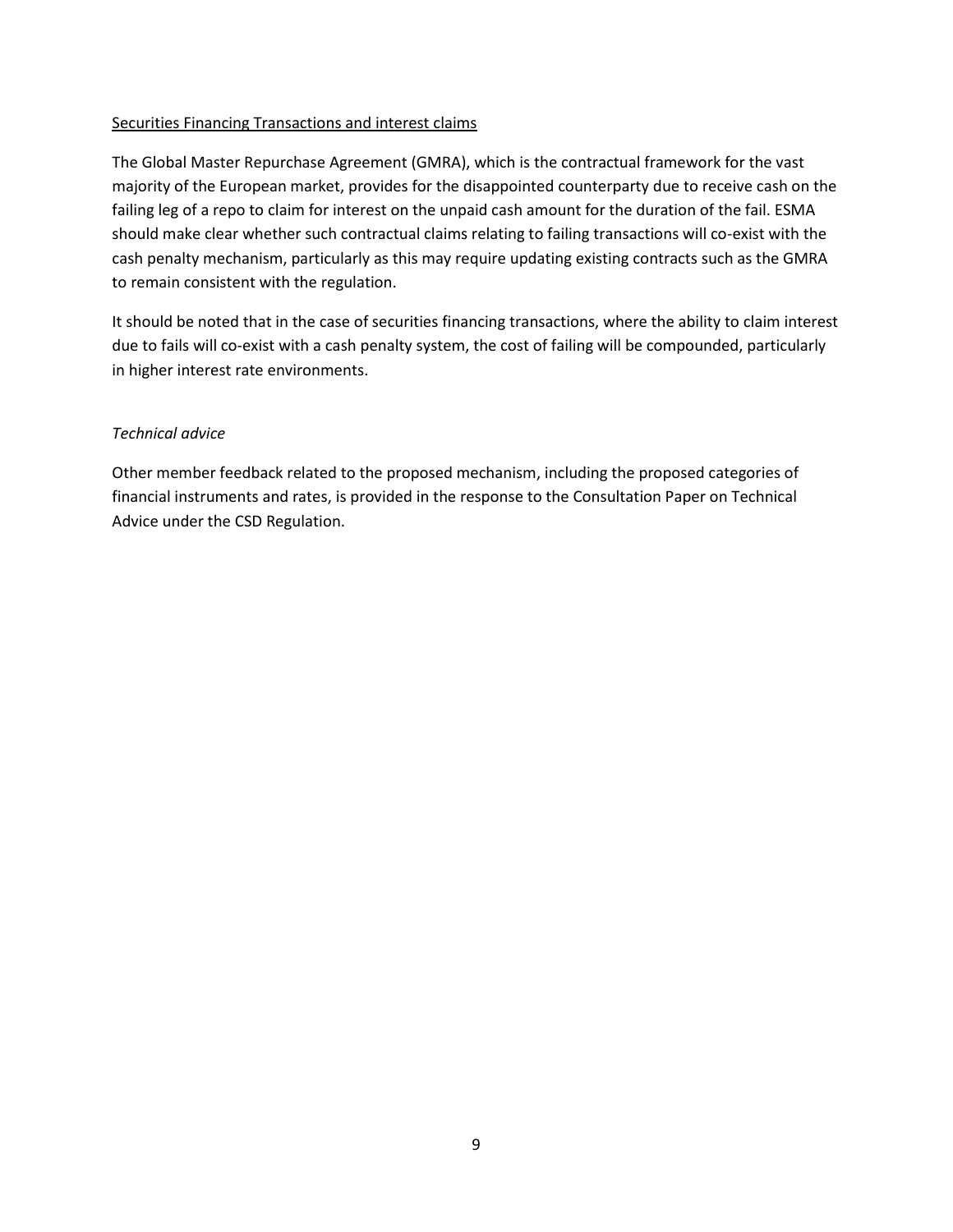### *The Buy-in Process*

**Q7: What are your views on the proposed draft RTS related to the buy-in process? In particular, what are your views on applying partial settlement at the end of the extension period? Do you consider that the partialling of the settlement instruction would impact the rights and obligations of the participants?** 

**What do you think about the proposed approach for limiting multiple buy-in and the timing for the participant to provide the information to the CSD?** 

1) Introduction

While ICMA fully appreciates that the Level 1 text regarding mandatory buy-ins (Article 7) is now in law, and that the RTS must be written within its constraints, it would be a disservice to ICMA's members, and the users of the European capital markets in general, if we did not restate the over-riding opinion of our members that the inclusion of mandatory buy-ins in CSDR is a grave error, and that Article 7 of the Level 1 text is fundamentally flawed. Furthermore, if or when a mandatory buy-in regime is enforced in the European capital markets this will have severe negative repercussions for market efficiency and liquidity. This is illustrated with data and analysis in this response.

However, given that for now the assumption must be that a mandatory buy-in regime will be imposed on the European capital markets in near future, our response will focus on the draft RTS with a view to supporting a buy-in regime that could be implemented and enforced relatively effectively, while minimizing market disruptions. To this end, and within the parameters of the Level 1 text, ICMA's key recommendations are:

- (i) MiFID II/R post-trade transparency liquidity calibrations are unfit for purpose within the context of CSDR settlement discipline and should be removed from the RTS (see also response to Q8).
- (ii) All fixed income securities be afforded the maximum allowable extension period of 7 days (see also response to Q8).
- (iii) For non-cleared trades, mandatory buy-ins be initiated and managed at the trading counterparty level, although with the possibility of some CSD involvement from a control perspective.
- (iv) For transactions in fixed income securities, trading venues should not play a role in any buy-in process, as they are not adequately placed to do so.

These recommendations are elaborated on below.

# 2) Buy-ins must be initiated and managed at the trading level

## *Article 11: Buy-ins*

Article 11.1 of the draft RTS states: *The buy-in process shall be set in the contractual documentation applicable to each participant of the CSD, CCP and trading venue.* Subsequent paragraphs of Article 11 provide for trading venues appointing buy-in agents, as well as sending buy-in notices to the relevant participants including confirmation of the buy-in results. The role of trading venues and CSDs in implementing and enforcing settlement discipline is further discussed in paragraphs 68, 73, 83, 88, 107, and 110 of the Consultation Paper.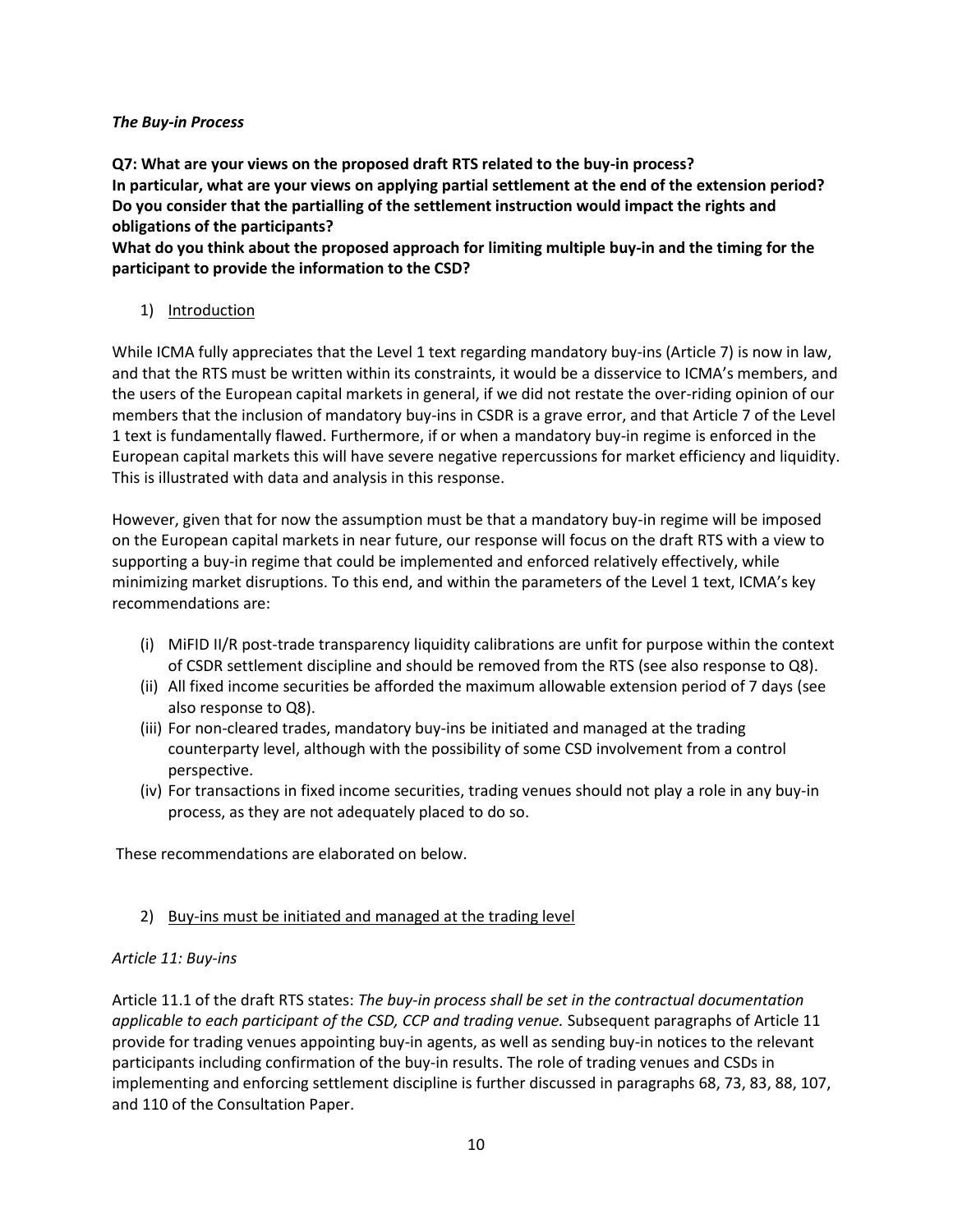### *The contractual obligation to deliver securities*

In the case of a non-cleared transaction in financial securities, this is a legal contract between two trading entities (the buyer and the seller), including an obligation to deliver the securities in a specified timeframe at an agreed place of delivery. In the case of centrally cleared trades, this contractual obligation exists between both the buyer and the seller with the central clearing counterparty. Therefore, any remedies relating to the legal obligation (such as buy-ins) relate to the contracted parties.

Article 11 complicates this contractual relationship between buyer and seller by broadening it not only to include the agreed place of delivery, but also the trading venue where the buyer and seller transacted. This effectively places a contractual responsibility on both the nominated place of delivery and the chosen trading venue to ensure that the transaction agreed between two counterparties settles, and to enforce remedies in the event that it does not.

One of the weaknesses of both the Level 1 text and the draft RTS of CSDR is that it offers no clear definition of a buy-in, its purpose, or its context as a legal remedy with respect to the contractual agreement between two counterparties to deliver securities.

### *The role of fixed income trading venues*

A number of trading venues, or automatic trading systems (ATSs), exist in the European bond and repo markets, and many more new systems are expected to enter the space as the market place becomes ever more competitive. Electronic bond trading platforms such as Tradeweb, MarketAxess, Bloomberg, MTS, BrokerTec, and Eurex are well established competitors, with a raft of new entrants also joining the ATS space for bond trading. For repos, BrokerTec, TP Repo, MTS, and Eurex Repo are the established and competing ATSs. Bond and repo dealers are largely agnostic as to which platform they trade on, and are driven primarily by price and liquidity. Thus most, if not all, use aggregators that connect across platforms, such as ION or LIST.

While many platforms provide straight through processing (STP) to support trade confirmation and settlement instructions, they do not remain part of the post-trade life cycle. For instance, they will not know whether a trade settles, and will certainly not play any part in any post-trade disputes or contractual remedies involving the trading counterparties.

## *Optimizing the buy-in process*

To understand better how a buy-in process could work efficiently and effectively within the European fixed income space, it is necessary to look at how the market works, and the transaction, information, and settlement flows related to a trade.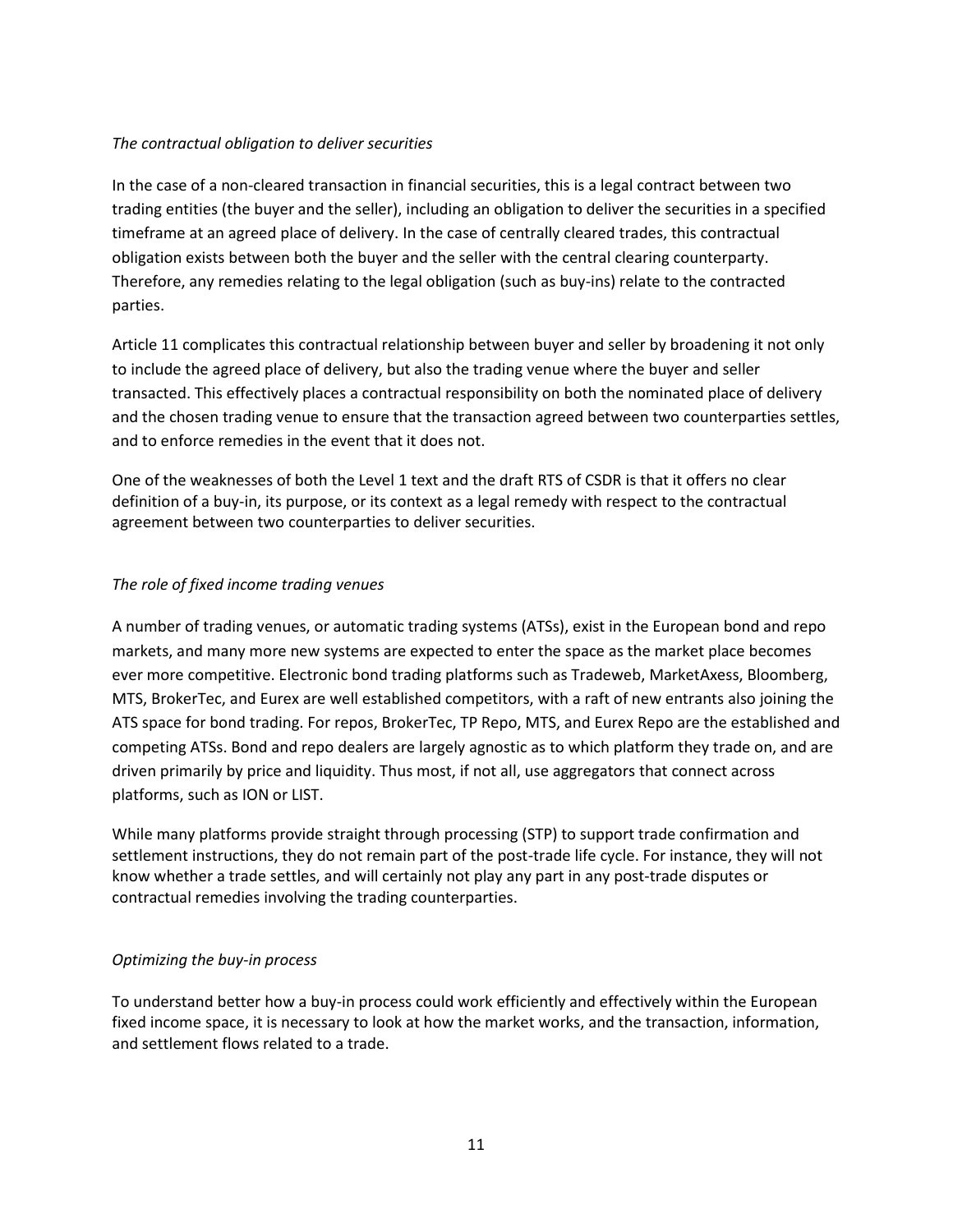Below are two relatively simple examples of cleared and non-cleared trades, which could be either outright bond transactions or repos (note that from a settlement perspective there is currently no distinction between the two).

*Example 1*



*Figure 1: a centrally-cleared transaction*

Figure 1 illustrates a straightforward cleared trade between two clearing members. This could be Bank B showing a bid on Broketec (ATS1 in Figure 1), and with Bank A, using ION (the aggregator in Figure 1) hitting the bid. The trade details are then given up to the CCP (LCH Clearnet) who is the central counterparty for both banks. From a settlement perspective, Bank A holds bonds in Monti Titoli (CSD X), so will re-align to be able to settle in Euroclear (ICSD Y).

From an optimization perspective, in the event of A failing to make delivery to the CCP, the CCP is best placed to identify which counterparty should be bought in and to manage the process. Beyond the ICSD (Euroclear in this example) reporting that a transaction has not settled, little value can be added at either the settlement or ATS levels.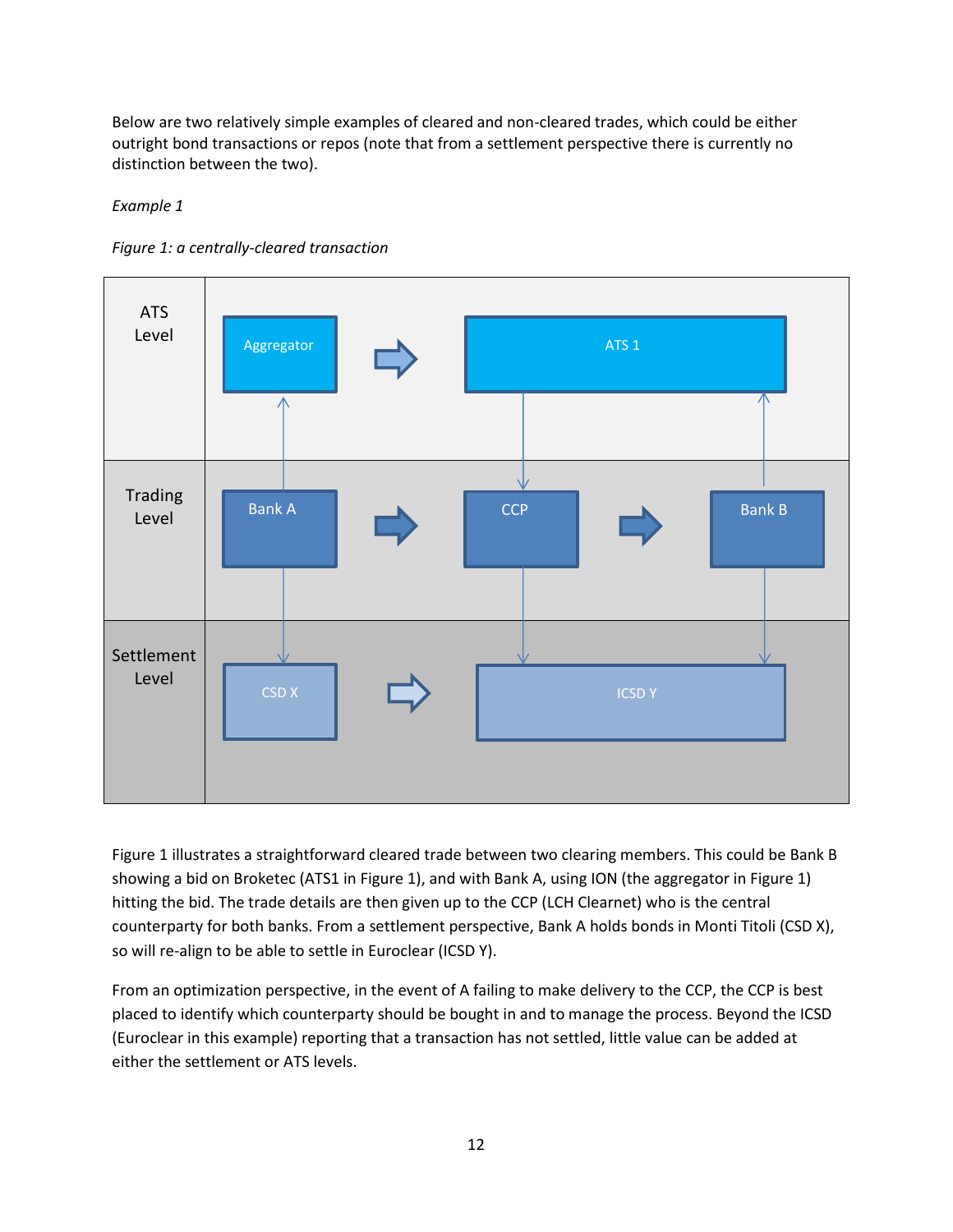## *Example 2*

*Figure 2: a non-cleared transaction chain*



Figure 2 illustrates a typical non-cleared transaction chain involving three counterparties. This could be an insurance fund (Fund C) placing an RFQ on Bloomberg (ATS 2). Bank B, who receives the RFQ, uses ION, an aggregator, to look for market offers. Bank A is showing an offer on MarketAxess (ATS 1). Bank B intermediates between Bank A's offer and Fund C's interest. From a settlement perspective, Bank A holds the bonds in Monti Titoli (CSD X), but sells them to Bank B for settlement in Euroclear (ICSD Y). Fund C requires settlement in Clearstream (ICSD Z).

What happens if Bank A fails to deliver to Bank B, who in turn fails to Fund C? Currently, the process for a buy-in would be driven by Fund C, who is at the end of the chain and who has no onward deliveries. So Fund C would issue a buy-in to Bank B. Bank B, knowing that it was failing to Fund C due to a failing receipt from Bank A, would simply pass this buy-in on to Bank A.

Again, from an optimization perspective it is difficult to see how any value can be added at the ATS level. This would not only require the coordination of both ATSs (and possibly the aggregator?), but they lack the information necessary to a) identify a fail and b) identify the fails-chain. This would require them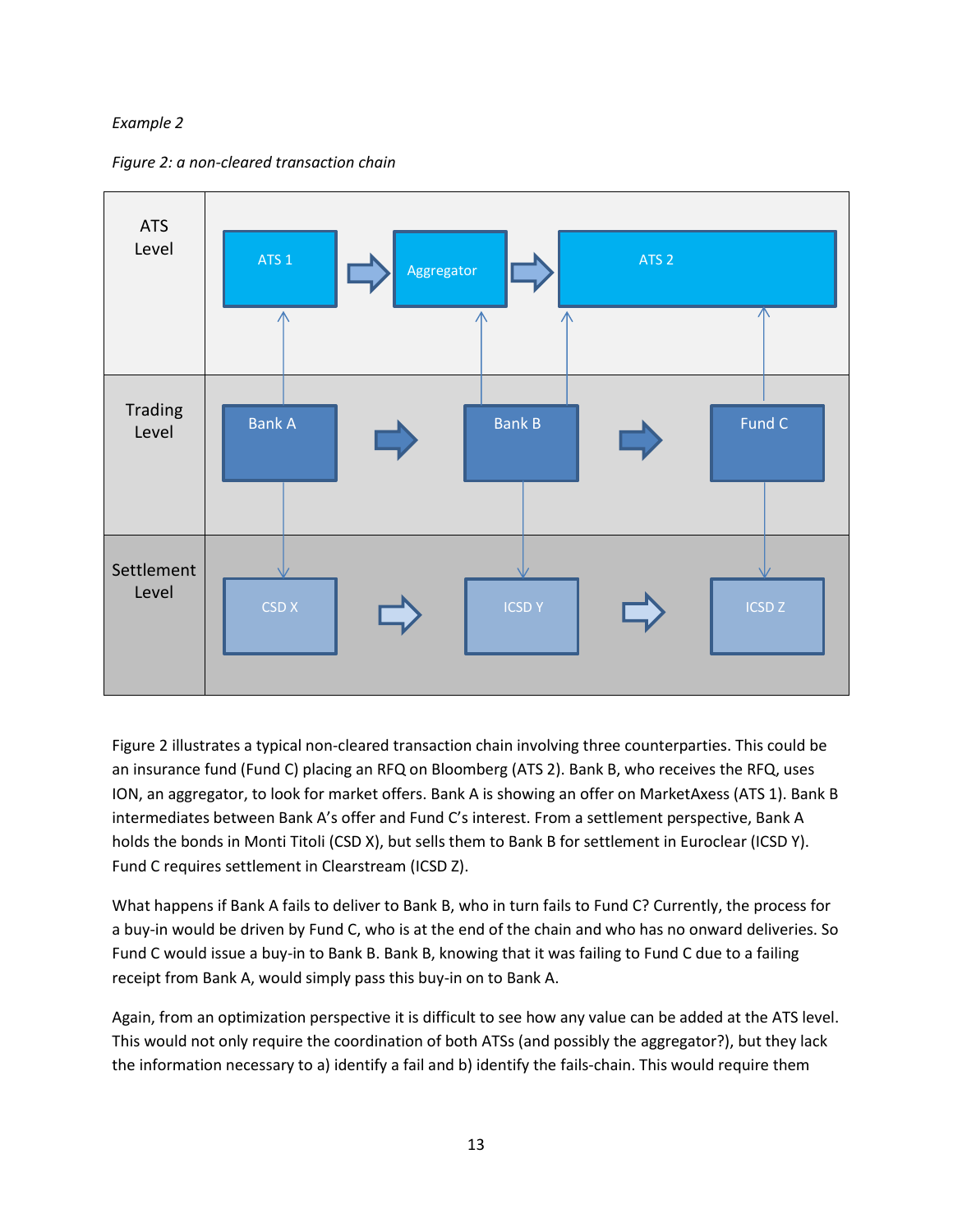coordinating with three separate settlement systems as well as with the three counterparties involved in the chain.

Given the number of individual transactions that ATSs process each day, the number of different counterparties involved, the variety of different, competing ATSs, as well as the different settlement systems being used, the notion of implementing and enforcing settlement discipline as part of an ATS's contractual obligation with its members is a fantastical proposition.

## *The role of a CSD*

ICMA strongly believes that from a practical perspective CSDs are not in a position to initiate or manage buy-ins. Firstly, this would require that the CSD can identify the nature of the failing transaction and the cause of the fail (see response to Q9). Secondly, while the CSD may be able to identify interdependent fails (chains) in its own settlement system, it does not have the visibility to identify chains that relate to fails in other CSDs. In Example 2 above, which CSD would ESMA suggest manage the buy-in? How would the chain be identified and who would take responsibility for initiating the buy-in and against which participant? This becomes even more complicated when one or more of the involved settlement systems exist outside of the EU.

All the information necessary to identify where a counterparty sits in terms of a chain, and for the process of settling the chain to be managed efficiently, exists at the trading level, and not at the CSD level. The counterparty at the end of fails-chain knows that they are at the end of the chain since they will have a failing receipt but no onward delivery. A CSD, with only visibility of its own settlement system, cannot know this. Similarly, a counterparty in a fails-chain will know that it is in a chain since it will have a failing onward delivery and a failing receipt in the same security. Again, where these transactions are across different settlement systems, an individual CSD does not have the necessary information to identify this. The most efficient and practicable way of resolving a fails-chain is for the counterparty at the end of the chain to instruct a buy-in against its failing counterparty, and for the buyin to be passed along the chain, at the trading counterparty level, until it reaches the counterparty at the start of the chain who is responsible for causing the initial fail.

Furthermore, not only will the CSD, in many cases, not have sufficient information or visibility to initiate the appropriate buy-in against the correct participant, but nor do CSDs have the expertise to manage buy-ins, which are a trading level function. This is introduces an unnecessary and unwarranted level of operational risk to CSDs.

### *Recommendation*

Both the Level 1 text and the draft RTS of CSDR fail to reflect the realities and complexities of how bond and repo trades are transacted in the European markets. By attempting to put the responsibility for initiating and managing the buy-in process on trading venues or CSDs, CSDR is complicating the process to a point where it is at best impractical and at worst un-implementable. As more ATSs enter the market place, this will compound the complexities, as will the introduction of new ICSDs. As the above examples clearly illustrate, the optimal level for managing the buy-in process for both bond and repo transactions is at the trading level, and not the ATS or CSD level. The RTS need to be amended to reflect this in order to ensure an efficient buy-in regime that is not only workable, but that minimizes the incidents of multiple buy-ins related to a single fail.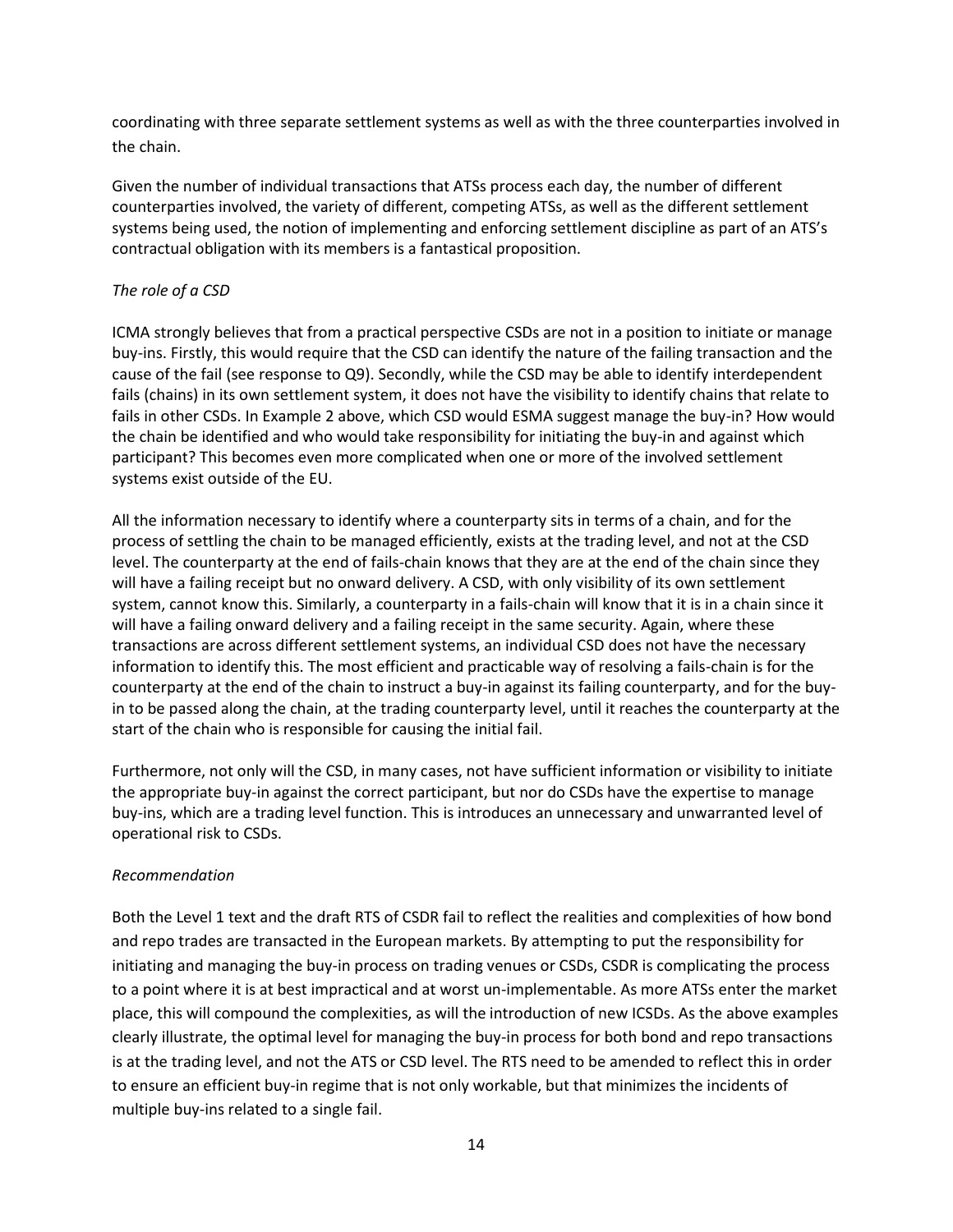## 3) The buy-in process

Article 11.3 of the draft RTS specifies that the buy-in shall take place either by the appointment of a buyin agent or through the means of a buy-in auction. As explained above, ICMA firmly believes that in the case of fixed income securities, it should be the obligation of the receiving trading counterparty, or CCP, to initiate the process and to appoint the buy-in agent or to instruct the auction (and not that of the CSD or trading venue). Given difficulties in finding willing buy-in agents in the current market environment of relatively infrequent buy-ins, it is reasonable to assume that this problem will only be compounded in a mandatory buy-in regime where the incidents of buy-ins are likely to increase exponentially (see ECSDA Impact Study suggesting over 7,500 new buy-ins per day). Unless broker-dealers are to invest in specialized 'buy-in desks' whose primary function is to execute buy-ins on behalf of disappointed counterparties, it may be that the current mechanisms for buy-ins are insufficient to support a mandatory buy-in regime.

With this in mind, ICMA advocates that automation be used as much as possible to support the buy-in process:

- (i) For buy-in notices between the receiving and failing counterparties
- (ii) For passing-on buy-in notices and details between counterparties in a chain
- (iii) For executing the buy-in (such as auctions held on electronic platforms)
- (iv) For informing and passing-on the buy-in results between buy-in agent/auction host and relevant counterparties

This will possibly require investment and development by market participants to ensure the requisite level of technology to support an efficient and automated buy-in process. ESMA should take into account the time (and cost) associated with such technological development (see also response to Q14). This may also require the willing cooperation and participation of trading platforms to provide a buy-in auction process.

# 4) Partialling

ICMA is broadly supportive of the proposal for mandatory partialling which should help reduce the incidence (and total size) of buy-ins. For non-cleared transactions, ICMA members are divided on whether mandatory partialling (subject to a minimum threshold) should be imposed on intended settlement date, or whether it should be later in the extension period. However, from a practical perspective, and to allow enough time for inter-CSD settlement movements, it is recommend that mandatory partialling be enforced no later than one day before the end of the extension period. However, the failing counterparty should be allowed to continue partialling or make full delivery through the buy-in timeframe up until the day before the buy-in is executed, or even on the same day of the buy-in up until a point when the settlement can be practicably communicated to the agent executing the buy-in (see also response to Q8).

In the case of cleared transactions, CSDs should provide auto-partialling throughout the extension period in light of the multilateral netting processes of CCPS that require partial settlement and therefore do not allow for discretion on the part of participants.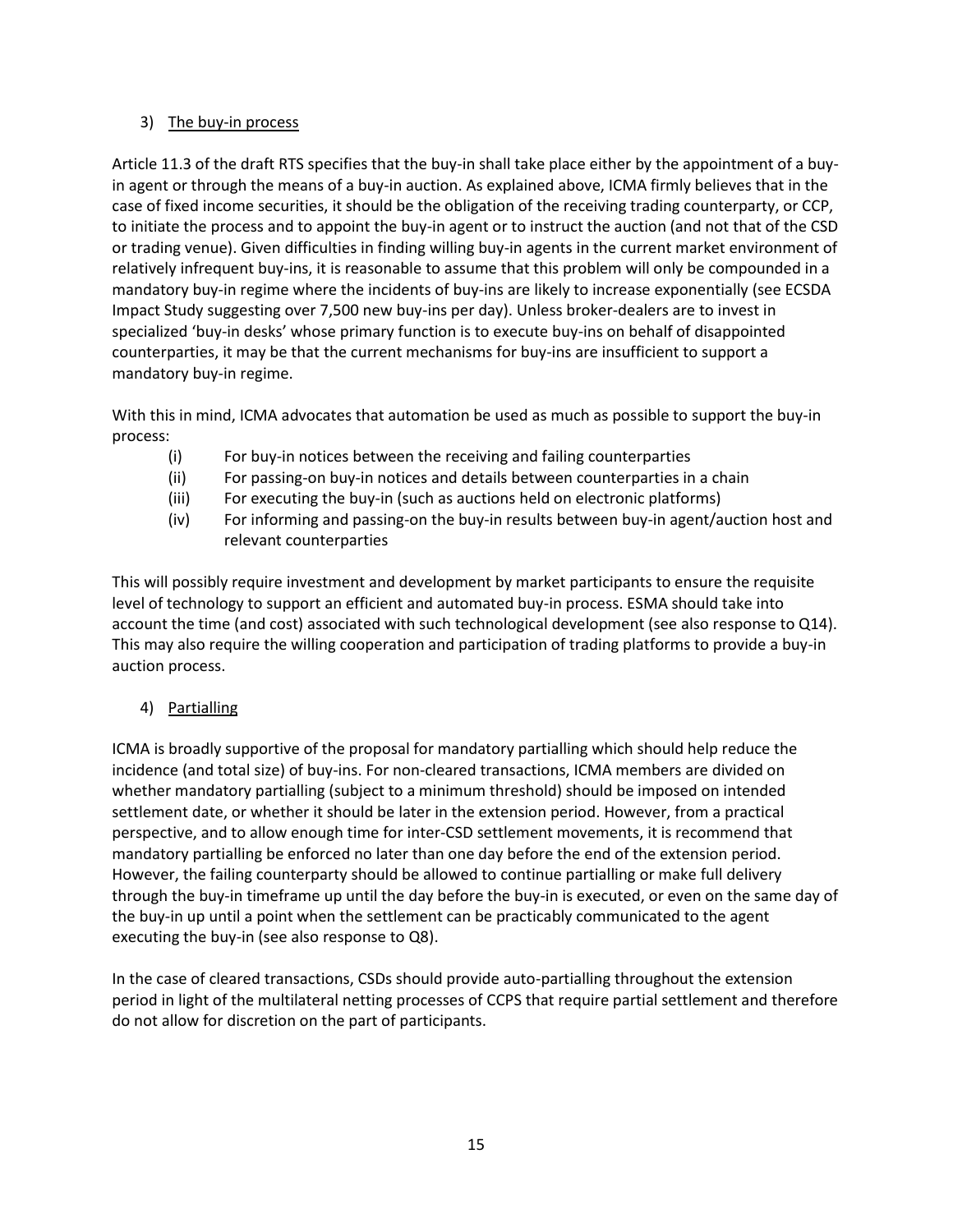## 5) Proposed approach to limit multiple buy-ins

ICMA believes that the proposed approach to limit multiple buy-ins (Article 11.10) is poorly constructed and highly inefficient. As explained earlier in this response, the only stakeholders with sufficient information to identify and settle efficiently a fails-chain are the trading level counterparties that are in the chain. What ESMA proposes seems to negate this fact, and by attempting to involve the CSDs from a 'control' perspective this only serves to provide an additional and unnecessary level of complication to the process.

As explained previously, where interdependent transactions (chains) cross more than one settlement system, a CSD no longer has the information necessary to instruct or manage a buy-in optimally since it does not have full overview of the chain. Furthermore, it is not in a position to verify the nature of the transaction failing in a different settlement system, nor the cause of that fail. Thus the verification process that ESMA proposes is not only redundant (since the trading level counterparty will already know that they are in a chain – see earlier), but in many cases it may not be possible.

As illustrated previously, the most efficient and effective approach to avoiding multiple buy-ins is to employ a pass-on mechanism (ideally automated) at the trading counterparty level.

## 6) Enforcing a trading level mechanism for non-cleared transactions

As explained, ICMA believes that a mandatory buy-in mechanism can only be successfully implemented at the trading counterparty level. However, ICMA also appreciates the limitations of the Level 1 text that requires CSD involvement in the process, if only from an enforcement perspective. With this in mind, the mechanism proposed by ICMA is intended to be consistent with Article 7 of CSDR while still providing for a trading level resolution. This is illustrated below.



## *Figure 3: The buy-in initiation process for a non-cleared trade*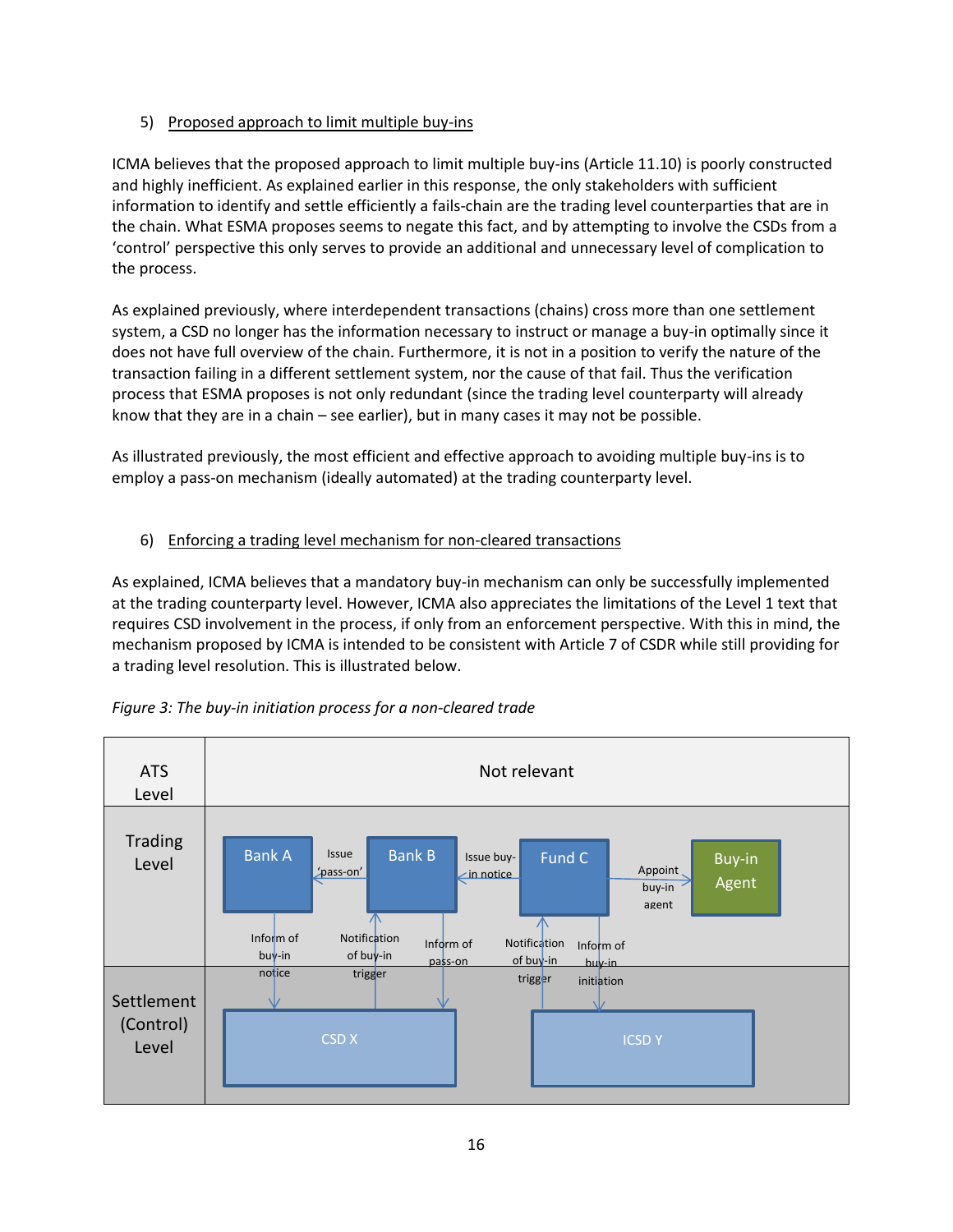CSDs would be responsible for notifying failing participants of when a fail that may be subject to a mandatory buy-in has reached the end of the extension period (the buy-in 'trigger'). In this example of a fails-chain across two CSDs, ICSD Y notifies Fund C that they may need to initiate a buy-in. Meanwhile, CSD X notifies Bank B that they may need to initiate a buy-in. Fund C initiates a buy-in notice to Bank B, and appoints a buy-in agent to execute the buy-in. Fund C informs ICSD Y that it has issued a buy-in notice (to Bank B) and appointed a buy-in agent.

Bank B, on receiving the buy-in notice from Fund C, passes-on the buy-in notice to Bank A (in the form of a 'pass-on'). At the same time it informs CSD X that it has received a buy-in notice (from Fund C) and has passed this on to Bank A.

At this point the buy-in process will have been initiated across the chain, and from the perspective of both CSDs, they will be satisfied that the fail in their respective settlement systems has triggered the mandated buy-in process.



*Figure 4: Notification of the buy-in result for a non-cleared trade*

On execution of the buy-in, the Buy-in Agent informs Fund C of the result. Fund C passes this on to Bank B, who in turns passes this on to Bank A. Bank A, at the end of the chain, is then able to sell immediately its position to flatten its exposure.

Fund C informs ICSD Y of the buy-in result and both the Buy-in Agent and Fund C instruct the buy-in settlement details Similarly, Bank B will inform CSD X of the buy-in results, and will instruct the necessary cancelation of the original trades with Fund C (in CSD Y) and Bank A (in CSD X) as well as the required movements of cash with both counterparties. Bank A will also instruct the trade cancelation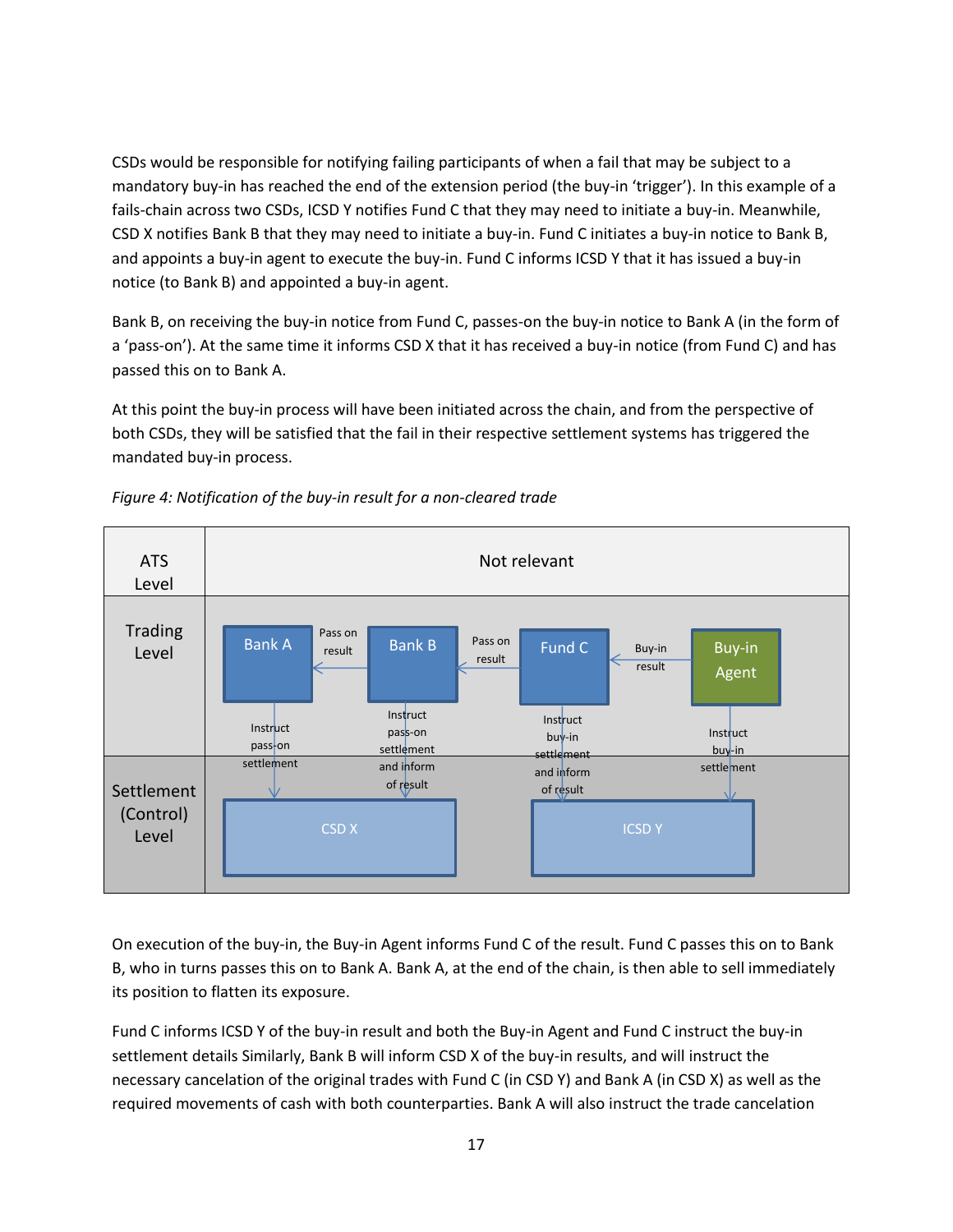and movement of cash with Bank B in CSD X. (Note that this will require a buy-in and pass-on trade identifier in transaction-type matching fields - see response to Q4.)

Both ICSD Y and CSD X are satisfied that the fail in their respective systems triggered the mandated buyin process and that the buy-in process successfully remedied the fail.

This proposed mechanism is based largely on how buy-ins are successfully initiated and managed today, while adding a level of control in that CSDs will notify the disappointed receiving counterparties that they may be required to initiate a buy-in, and in turn the disappointed receiving counterparties being required to inform the CSD (a) that a buy-in process has been initiated (or issuance of a pass-on) and (b) of the result of the buy-in (or pass-on).

This allows a CSD to activate and monitor the buy-in process as it relates to fails in its own system, without being required to have overview of the entire fails-chain. Furthermore, it does not require identification of the initial failing counterparty, nor interaction with the Buy-in Agent.

For this mechanism to work successfully, particularly in light of the anticipated significant increase in buy-ins that market participants and CSDs will experience, a high degree of automation for standardized, real-time messaging and settlement instructions will be required, both between trading level counterparties and between CSDs and participants.

## *Recommendation*

The RTS allow for a buy-in mechanism that requires CSDs to notify disappointed receiving counterparties of the potential requirement to issue a buy-in, and for the notified receiving counterparty, within the allowable timeframe of the buy-in, to inform the CSD with details of (a) the initiation (or pass-on) of a buy-in, and (b) the results of the buy-in, or (c) any reason why a buy-in would not be appropriate (see response to Q9).

ICMA notes that this recommended approach for the buy-in process is largely aligned with that proposed by AFME.

# 7) A buy-in dispute resolution mechanism

As ESMA will be aware, buy-ins can often be contentious, particularly where the buy-in price is considered by the bought-in counterparty to be significantly above fair market value. In some instances, this can lead to accusations of negligence on the part of the buy-in agent, or market abuse by either the counterparty executing the buy-in or the counterparty selling into the buy-in. While disputes over buyins are relatively infrequent in a discretionary buy-in regime, these are likely to be become a regular aspect of a mandatory buy-in regime.

ECSDA's impact study on CSDR Settlement Discipline suggests that based on current settlement efficiency data, the European markets could see 1.8 million buy-ins being executed a year under the proposed RTS (with a market value of more than €2.5 trillion). Even if only a small percentage of these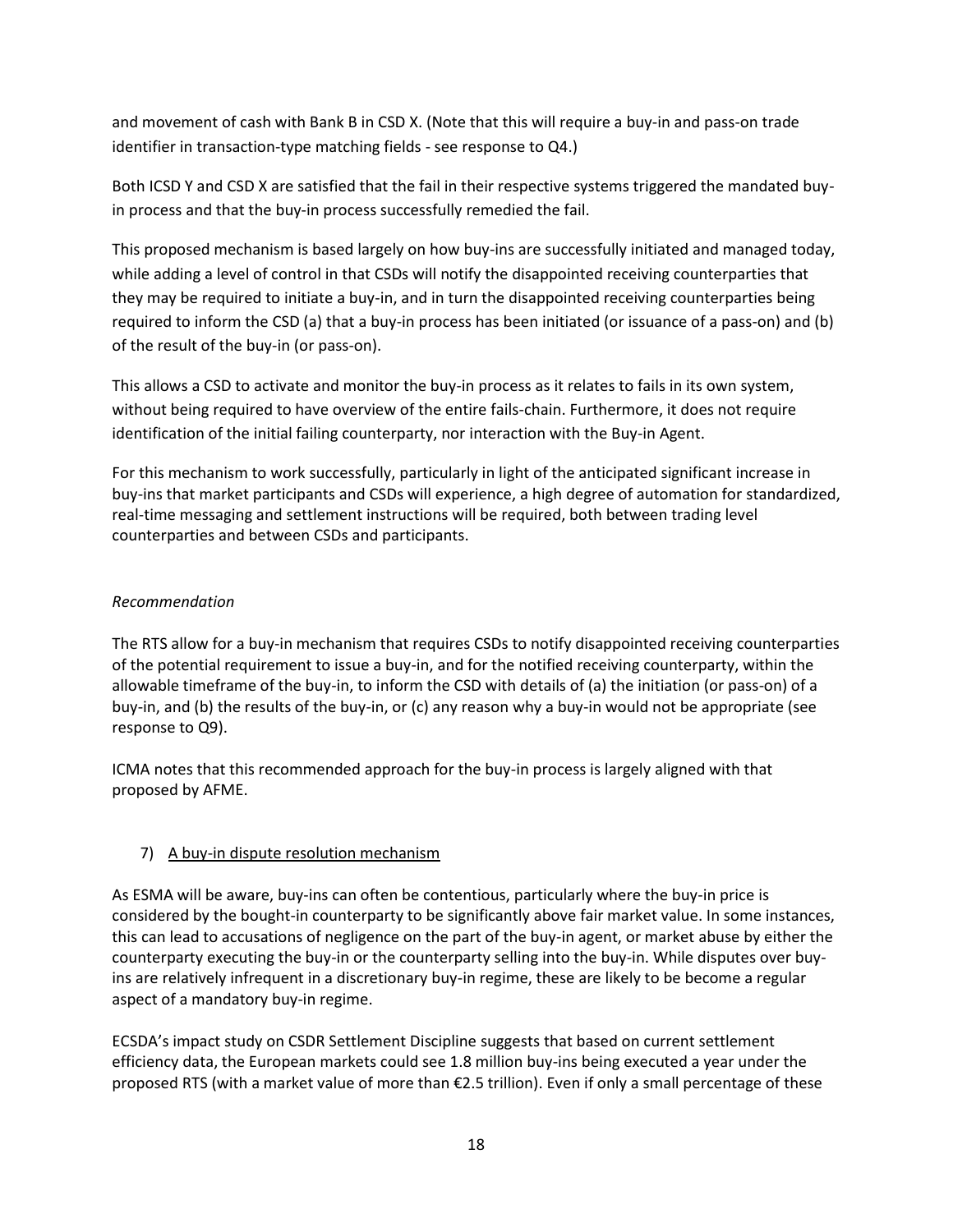result in disputes, this would still suggest several hundreds, if not thousands, of unresolved disputes at any time, with significant monetary value to the disputing counterparties.

To ensure consistency and fairness, and to discourage market abuse, ICMA recommends that a centralized mechanism be established to hear and resolve buy-in related disputes, with a standardized buy-in complaints procedure. Such a mechanism may be essential in order to ensure 'the smooth and orderly functioning of the financial markets'.

### 8) Other Level 1 issues that need addressing in the RTS

ICMA and its members have identified a number of potential ambiguities or additional implementation challenges relating to the Level 1 text that ESMA should address in the RTS.

### *Passing on the buy-in cost*

While not specifically addressed in the draft RTS (with the exception of Article 15(b) relating to cash compensation – see response to Q10), Article 7.6 of CSDR suggests that where the price of the executed buy-in is higher than the price agreed in the original transaction the difference shall be paid to the receiving participant by the failing participant (by no later than two business days after the buy-in is executed). While ICMA would agree with this, it seems to imply that where the price of the executed buy-in is lower than the price agreed in the original transaction, the difference should not be paid to the failing participant by the receiving participant. This is inherently flawed. As discussed already, the absence of a definition for a buy-in in the Level 1 text is a key weakness of the regulation. Given that a buy-in is intended to return both counterparties to a financial transaction to the economic position they would have been in had the original trade settled on the intended settlement date, this has to allow for the payment of any differential between the buy-in and original trade price to be paid in both directions. This is critical if a buy-in is considered as a settlement remedy, rather than purely as a penalty mechanism for failing counterparties.

Given that Article 7.6 of CSDR does not explicitly rule out the possibility of a price differential moving in both directions, the RTS should clarify that this is indeed possible, and that it cannot only be to the benefit of the receiving counterparty.

Furthermore, if it is ESMA's intention that price differentials (including cash penalties – see response to Q10) are only to be paid where it is to the benefit of the receiving counterparty, this is likely to create arbitrage opportunities, particularly in less liquid, or 'special' securities, at the expense of the liquidity provider. Effectively, this will provide the purchasing counterparty with a free put option in the event of a buy-in, where they will benefit in the case of the price rising, but are indemnified, at the expense of the seller, in the event of the market price falling. It is ICMA's belief that providing such incentives for market abuse is not the intention of the regulation.

Finally, it should be clarified in the RTS whether 'shares' as described in the Level 1 text covers all securities within scope of mandatory buy-ins, or whether Article 7.6 applies specifically to equities.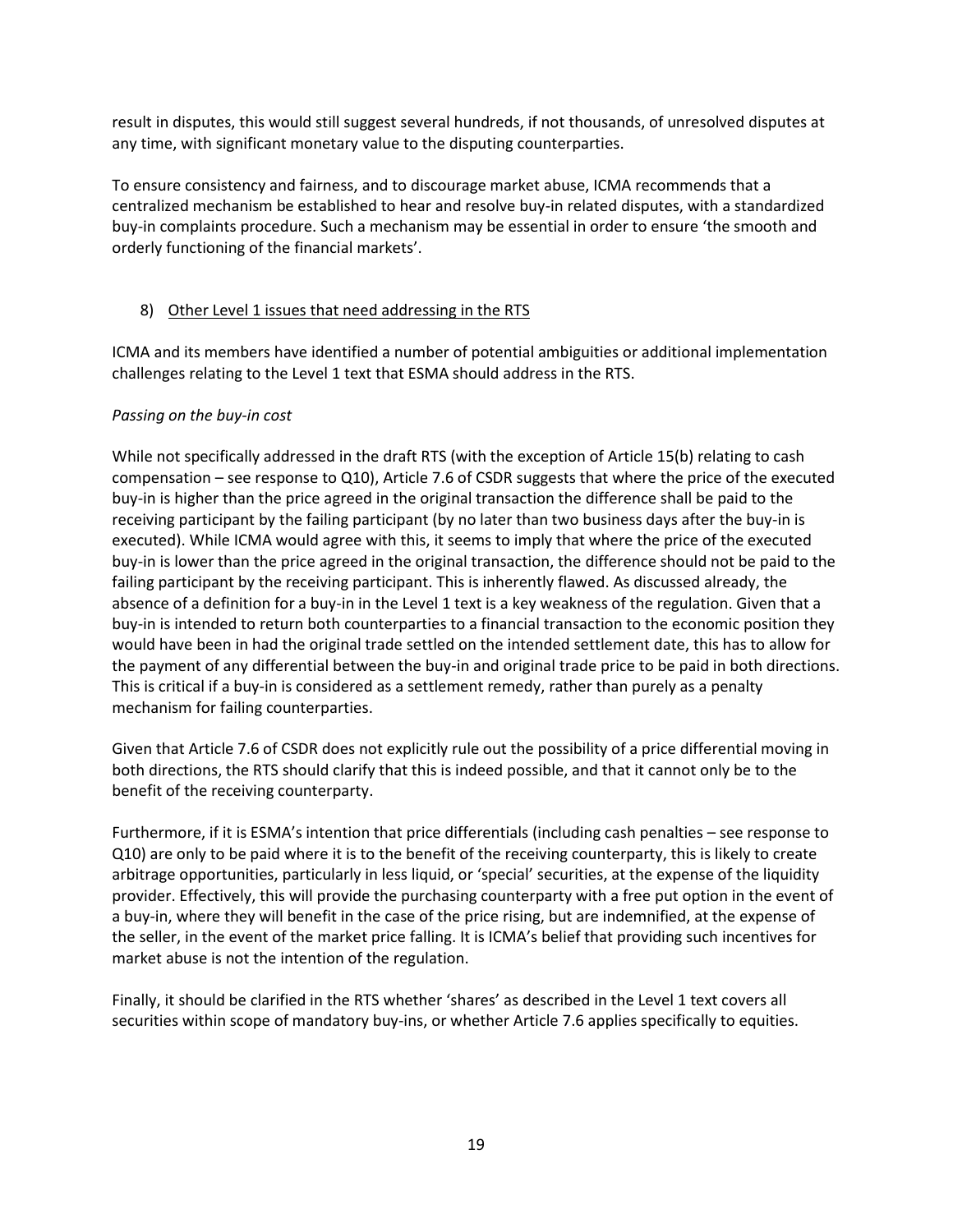### *Possibility for sell-outs*

Another fundamental flaw in the Level 1 text is that the provisions for buy-ins are predicated on a selling counterparty having insufficient securities. It neglects to allow for the possibility that a fail can equally be the result of the receiving counterparty having insufficient cash. The current market remedy for this scenario is a 'sell-out', where the disappointed selling counterparty has the right to sell the bonds to a third party, and for any price differential between the sell-out price and the original trade price to be settled between the original counterparties to the trade.

While CSDR does not mandate sell-outs in these situations, it may still be helpful if the RTS acknowledge that fails can equally be caused by the receiving counterparty, and that in this event a buy-in is the wrong remedy and should not be initiated (possibly with reference to Article 14 in the draft RTS).

It is presumed that where provided for in the terms of the trade, counterparties will retain the right to issue sell-outs after CSDR implementation, and that this right will not be negated by the regulation.

### *When a buy-in fails*

Neither the Level 1 text, nor the RTS, outlines what happens in the event of a buy-in being executed, but the buy-in transaction subsequently failing. In this eventuality, will either the selling party to the buy-in, or the buy-in agent, be subject to settlement discipline, including cash penalties and buy-ins?

ICMA recommends that in order to avoid dis-incentivizing both buy-in agents and potential sellers of securities in a buy-in, as well as to avoid compounding multiple buy-ins, both buy-in agents and sellers of securities to a buy-in be exempted from settlement discipline, including mandatory buy-ins. Furthermore, where the buy-in does not settle on intended settlement date, the buy-in should be considered unsuccessful and the buy-in trade canceled. This should be clearly outlined in the RTS.

## *Trading venues in a third country*

Article 7.13 of CSDR provides an exemption from 'measures to address settlement fails' for 'shares' where the principal venue for trading is located in a third country. It would be helpful if the RTS could elaborate on this exemption and clarify whether it is only intended to apply to equities, or whether this also applies to other securities (such as bonds or ETFs) traded on venues located in third countries.

## 9) Analysis: market impacts of mandatory buy-ins

In January-February 2015, ICMA conducted a survey of its sell-side members to quantify better the likely market impacts of a mandatory buy-in regime. The study, which includes data from many of the larger market-making banks for European bond markets, captures the increase in offer-side pricing that market-makers will need to pass on to investors in order to cover the additional costs and risks of operating under mandatory buy-in requirements. The results illustrate that when mandatory buy-in regulation is implemented, liquidity across secondary European bond and financing markets will reduce significantly, while bid-offer spreads will widen dramatically. The results suggest that even the most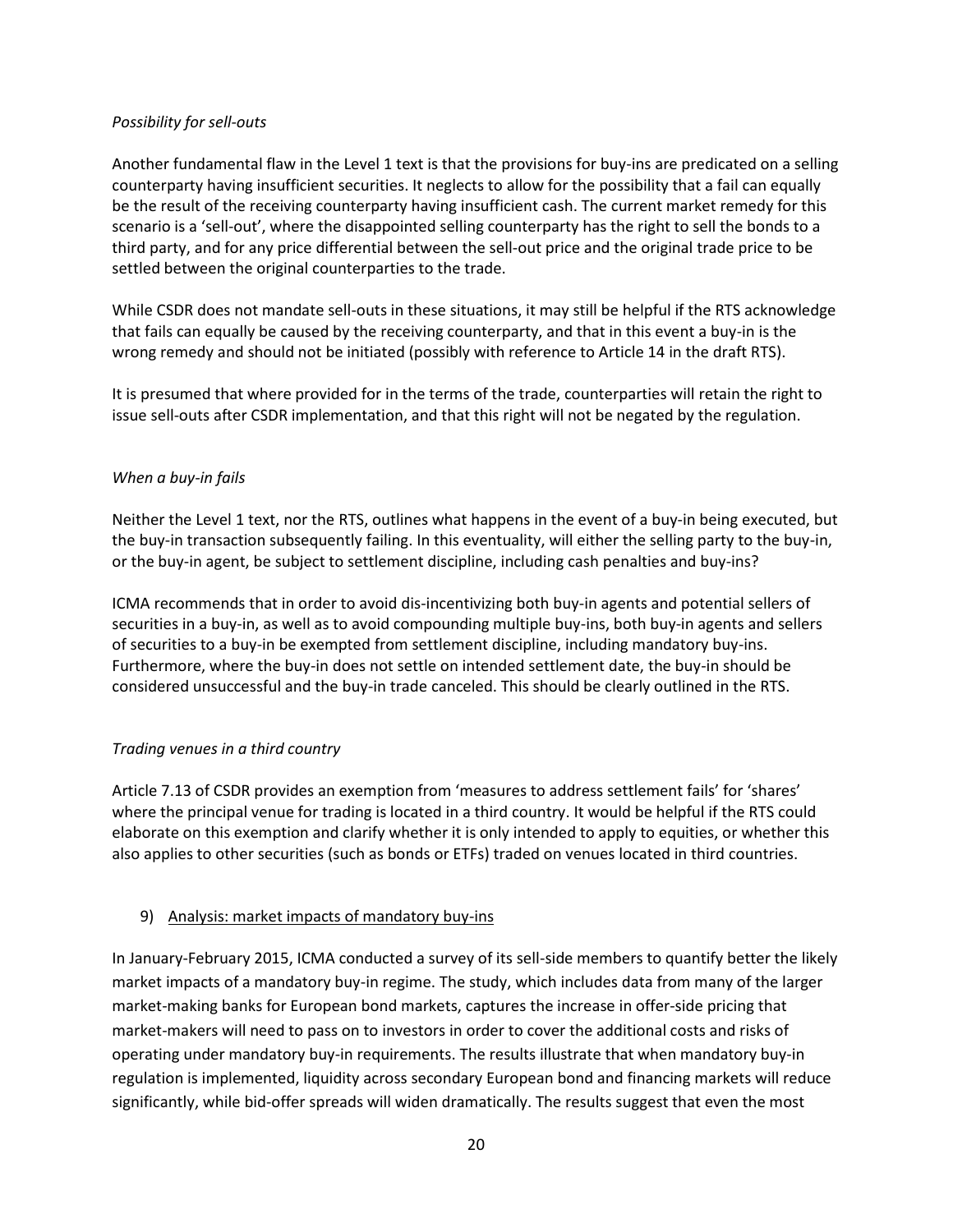liquid sovereign bonds will see bid-offer spreads double, while secondary markets in less liquid corporate bonds may effectively close. The survey further suggests that for many less liquid bonds, including sovereign and public issues, market-makers will retrench from providing liquidity altogether.

The re-pricing of offer spreads highlighted and quantified by the study is driven partly by the proposed extension periods (Article 12.1) that use the MiFID II/R liquidity calibrations for post-trade transparency as the basis. For most of the fixed income market, and virtually all of the sovereign bond market, this would mean an extension period of only 4 days.

ICMA believes that the basis of using MiFID II/R post-trade transparency liquidity calibrations as the determinant for the appropriate extension period is deeply flawed, and that a shorter extension period for the bond markets will compound the detrimental impact on market liquidity and pricing. ICMA further believes that this study, which will be made available to ESMA separately, supports the case that Article 7.4(a) of CSDR should apply to all fixed income instruments, affording them the maximum extension period of 7 business days. This point is elaborated on in the response to Q8.

### Recommended enhancements to the RTS

Article 11(1)

1. The buy-in process shall be set in the contractual documentation applicable to each participant of the CSD, CCP and trading venue. CSDs, CCPs, and trading venues shall include in their rules that participants will be subject to buy-in rules under CSD Regulation. Their rules should also state who is responsible for appointing a buy-in agent or executing a buy-in auction.

## Article 11(3)

3. As specified in the rules of the CSD, CCP or trading venue, tThe CSD, CCP, trading venue or the receiving participant shall appoint a buy-in agent or execute the buy-in by auction. The buy-in agent shall not have any conflict of interest in the execution of the buy-in. Where applicable t<sub>The CSD</sub> and the trading venue shall allow the participant to provide the identification of its failing client or underlying client for which the buy-in shall be executed. Securities shall be delivered to the receiving participant and the related settlement instruction shall be deemed executed.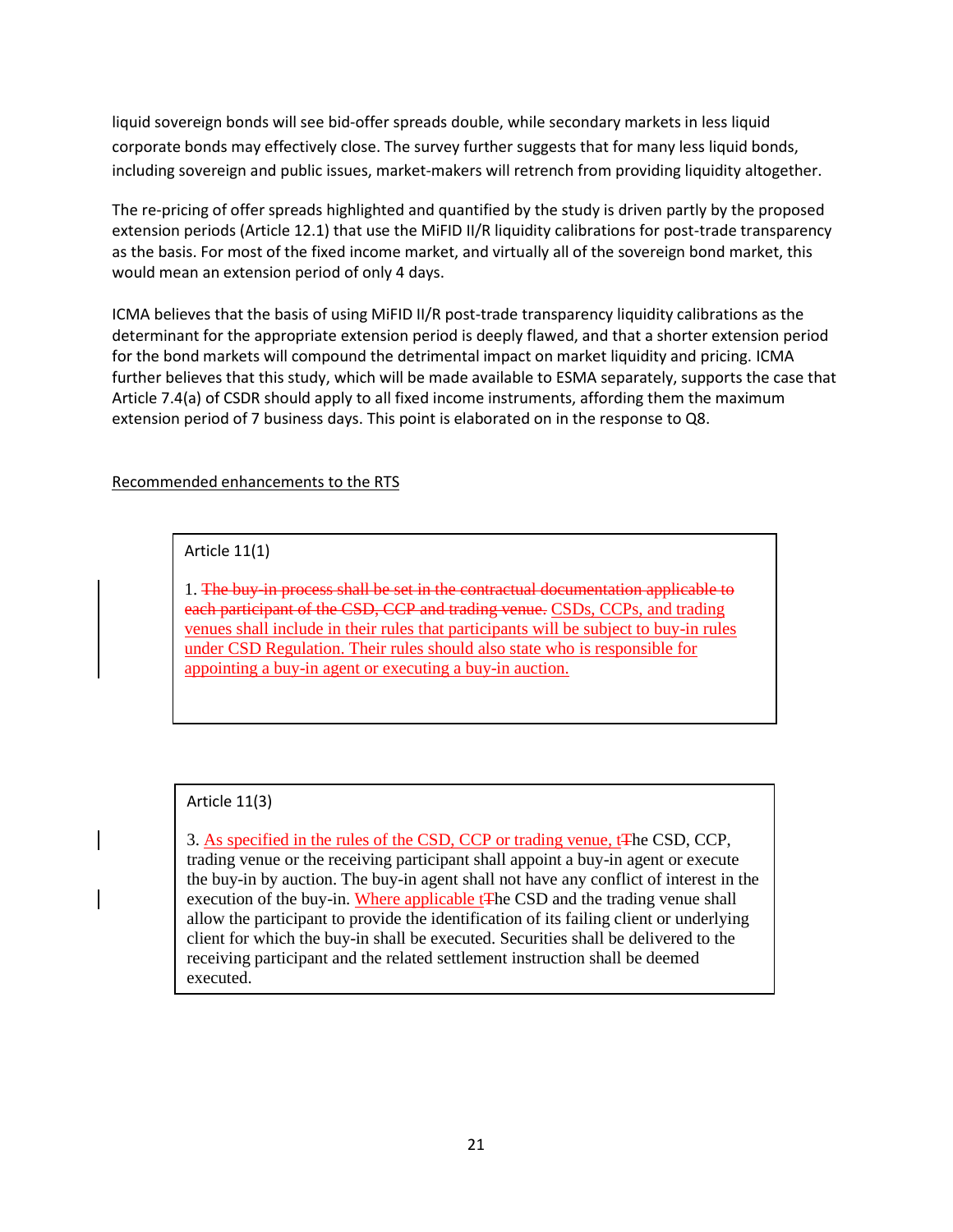Article 11(4)

4. Where applicable tThe CSD, CCP, or trading venue, as applicable in accordance with Article 7(10) of Regulation(EU) No 909/2014, shall send a notice to both the failing and the receiving participants:

(a) at the end of the business day when the extension period elapse informing them that the buy-in will be initiated the following business day;

(b) at the end of the business day prior to the buy-in being executed , informing them that the buy-in will be executed the following business day;

(c) immediately following the execution, or attempted execution, of the buy-inon the last business day of the buy-in-period at the latest, informing them of the results of the buy-in or that the buy-in is not possible.

Where the receiving participant is responsible for appointing the buy-in agent or executing the buy-in by auction, the receiving participant in accordance with Article 7(1) of Regulation(EU) No909/2014, shall send a notice to both the failing participant and the CSD:

- (a) at the end of the business day when the extension period elapses informing them that the buy-in will be executed the following business day;
- (b) at the end of the business day prior to the buy-in being executed , informing them that the buy-in will be executed the following business day;
- (c) immediately following the execution, or attempted execution, of the buy-in, informing them of the results of the buy-in or that the buy-in is not possible.

Article 11(6)

6. The partialling functionality offered by the CSD, referred to under Article 3 (7), shall be applied on the last no later than the day prior to the final day of the extension period when the financial instruments are available in the account of the delivering participant irrespective of any opt out elected by the receiving participant.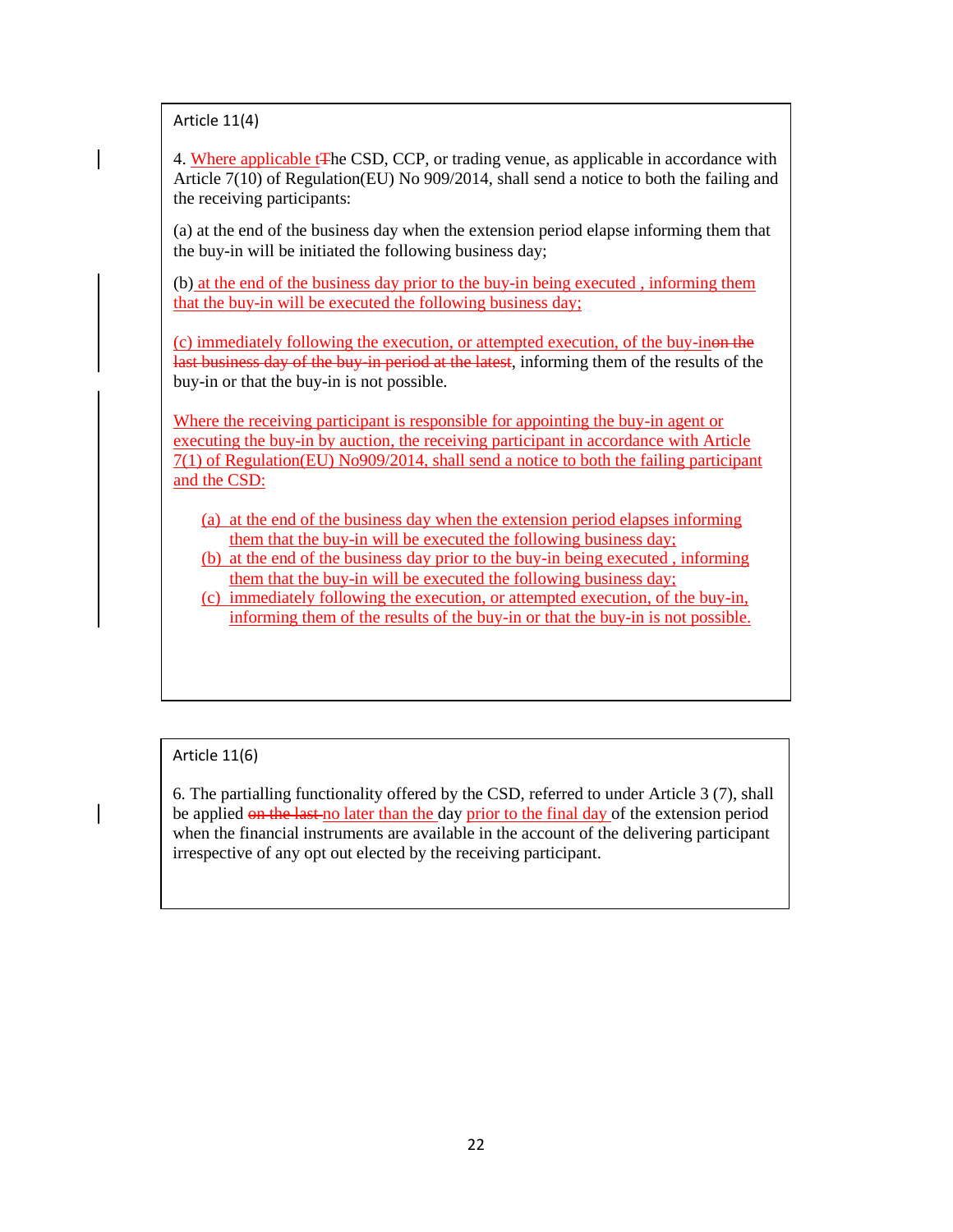#### Article 11(10)

10. For transactions not cleared by a CCP, the failing participants or the trading venue shall provide to the CSD, by the day preceding the expiration of the extension period, the details of the settlement instructions on the same financial instruments and with the same date of expiry of the execution period that are causing the failure to deliver. The details shall contain the identification of the failing participants in the chain, the identification of the settlement instructions.

The CSD shall test consistency of this information with pending receipt settlement instructions in the account of the participant and process that information in order to limit the number of buy-ins to be executed.

For transactions not cleared by a CCP, where the failing participant is failing as the result of a failing receipt of securities, on receipt of a buy-in notification the participant shall pass-on the notification to the participant causing the fail, where a buy-in is possible in accordance with Article 7 of Regulation(EU) No909/2014. The participant instructing the 'pass-on' shall notify the CSD that it has passed-on the buy in and the identification of the participant in receipt of the pass-on.

Where a participant passes-on a buy-in, they will be responsible for notifying both the participant who issued them with the buy-in or pass-on, and the CSD, of the buy-in execution and results, in accordance with Article 6(4) of this Regulation.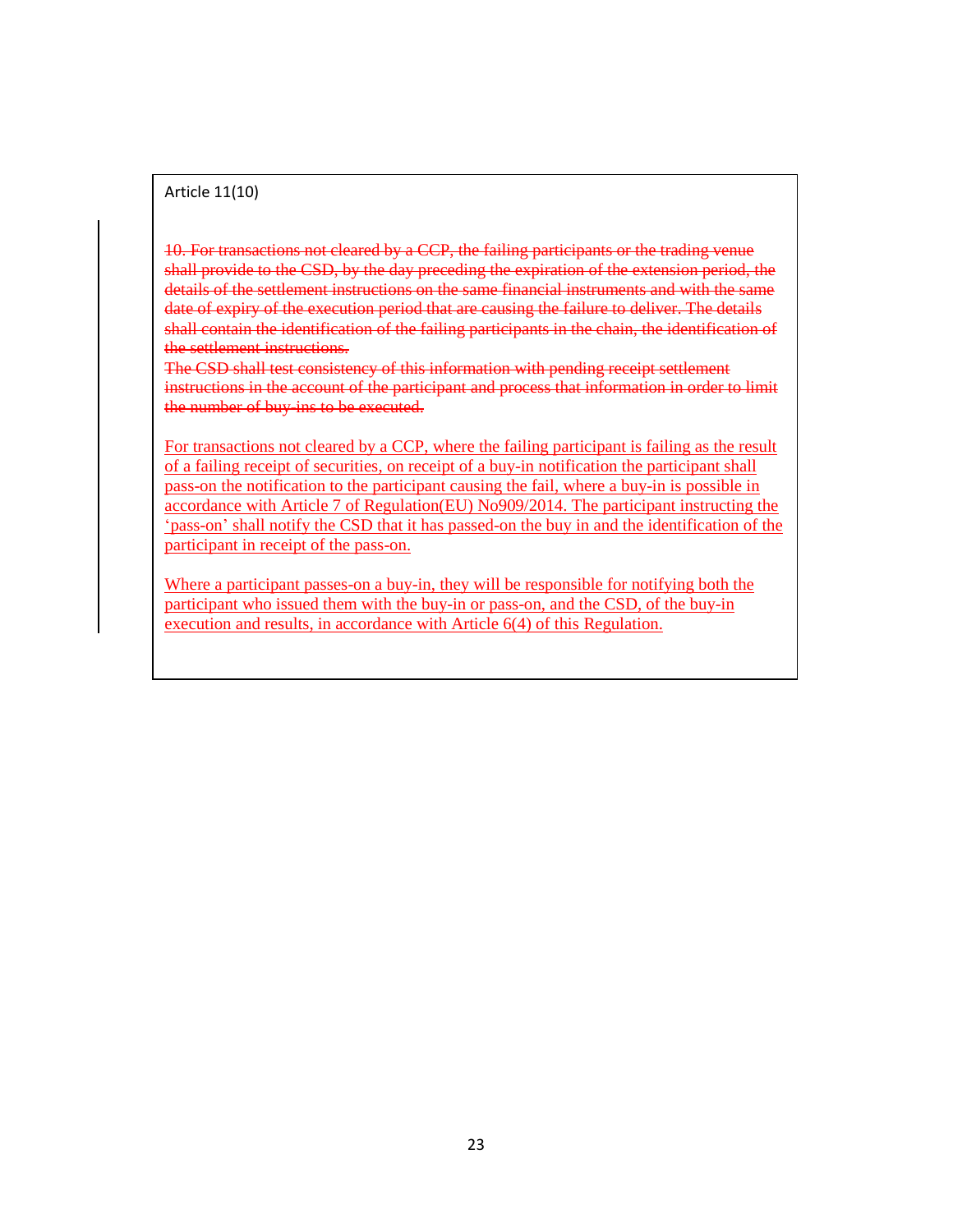**Q8: What are your views on the proposed draft RTS related to the buy-in timeframe and extension period?**

## 1) Extension periods

ICMA and its members understand that the Level 1 text (Article 7.3 and 7.4(b)) offers limited scope for recommending appropriate extension periods before which a buy-in becomes mandatory, and this is effectively limited to 4 business days, with the possibility of extending this to a maximum of 7 business days 'where a shorter extension period would affect the smooth and orderly functioning of the financial markets concerned'. As is made clear in the responses to Questions 7 and 9, it is the firm belief of ICMA and its members that a mandatory buy-in regime in itself threatens the smooth and orderly functioning of the European bond and financing markets, and which is evidenced in the analysis referenced in these responses. With this in mind, ICMA and its members would strongly recommend that all fixed income securities be subject to the maximum allowable extension period under Level 1 (i.e. 7 business days) to minimize the negative impacts and market disruption that mandatory buy-ins will cause.

ICMA and its members are concerned by the attempt to link the extension periods to the eventual liquidity calibrations of MiFID II/R (Article 12 of the draft RTS). Apart from creating an additional layer of complication for those parties responsible for identifying, notifying, or executing buy-ins, as ESMA will be well aware there is a significant degree of controversy around the proposed methodology for liquidity calibrations in the draft RTS of MiFID II/R. Without significant modification, the methodology is likely to define a large universe of fixed income products as 'liquid' when they are by most measures clearly 'illiquid' (i.e. 'false positives'). Furthermore, even if we assume that the eventual liquidity calibrations are even faintly credible, these relate to pre- and post-trade transparency requirements, which is a very different consideration to both settlement efficiency and the ability to execute for guaranteed delivery (both of which are security specific and inherently dynamic).

ICMA would therefore argue that applying MiFID II/R liquidity calibrations in determining the extension period achieves no useful purpose other than complicating the process and most likely creating even more market disorder than is necessary by applying a shorter extension period to a large universe of illiquid bonds. ICMA therefore suggests that the maximum allowable extension period of 7 business days be applied to all fixed income securities.

## 2) Buy-in timeframe

ICMA finds the draft RTS relating to buy-in timeframe somewhat confusing, and would welcome further clarification from ESMA on a number of points.

Firstly, it is inferred that it is not possible for the failing participant to cure the fail, and so halt the buy-in during the buy-in timeframe (paragraph 90 of the Consultation Paper). This is inconsistent with how buy-ins currently work, and where it is possible for the failing counterparty to deliver securities up until the buy-in being executed. Given the suggested timeframes in the draft RTS, and given that a buy-in will most likely be executed for T+2 settlement, this potentially creates a scenario where for two business days for 'liquid' securities, and for five business days for 'illiquid' securities, securities could possibly be delivered before the buy-in is executed, but will not prevent the buy-in from taking place. It would be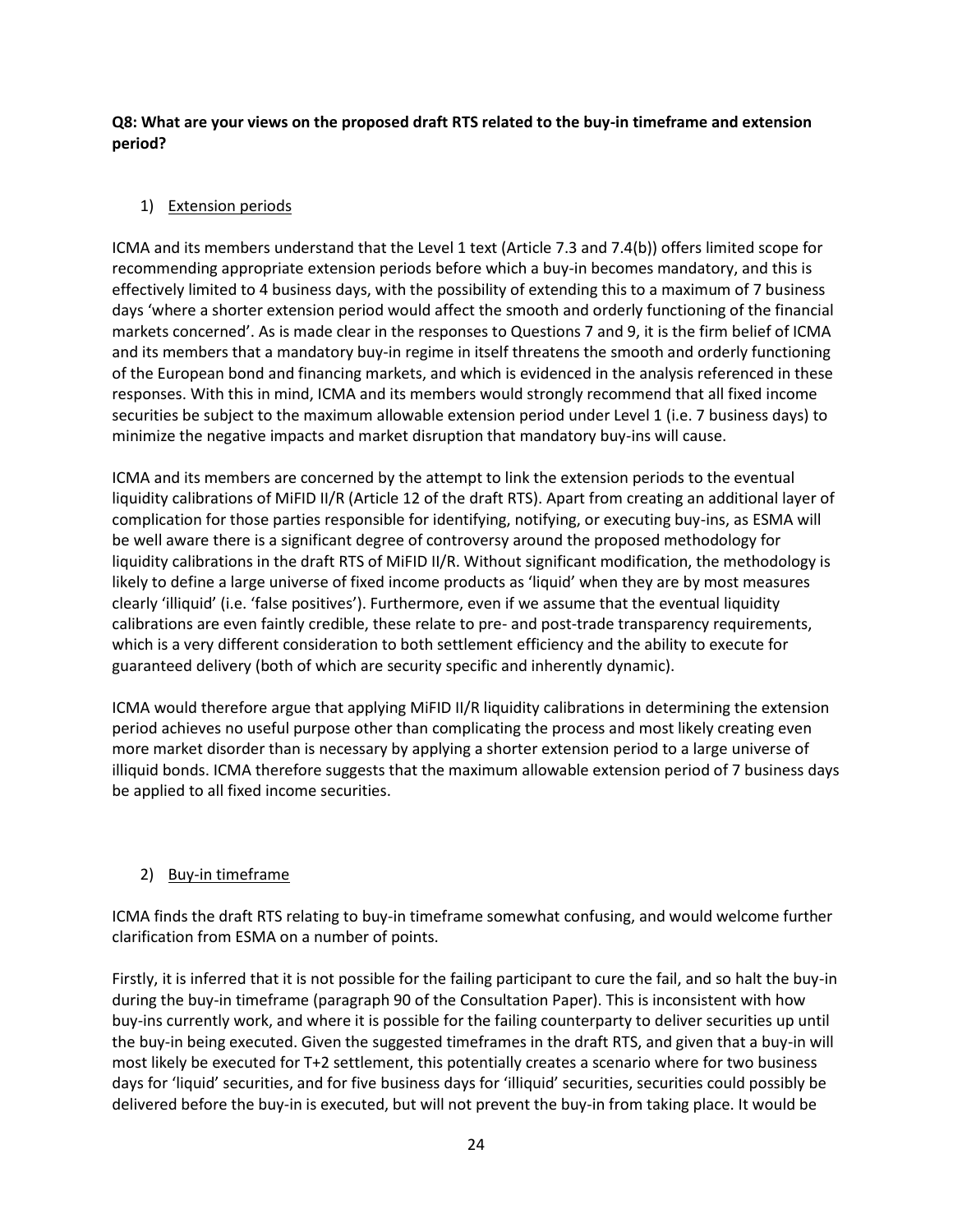helpful to understand the rationale underlying this, and ICMA suggests modifying the RTS with respect to non-cleared transactions to allow for the possibility of delivery of securities during the buy-in timeframe at least up until the end of day before the buy-in is actually executed, and possibly on the same day of execution up until a point where the settlement can be practicably communicated to the buy-in agent (see also response to Q7). This would not only help reduce the overall number of buy-ins, but would also eliminate the unnecessary risk and cost to participants who may be in a position to deliver securities but are still subject to a buy-in.

Secondly, as with the proposed determinant of the extension periods, ICMA questions the rationale of using the MiFID II/R liquidity calibrations to determine the appropriate buy-in timeframe. If the buy-in timeframe is to allow participants adequate time to find and appoint a buy-in agent, to allow the buy-in agent to locate potential sellers of the securities being bought-in, or to organize a buy-in auction (for example, buy-in auctions on MTFs may be run as weekly rather than daily events), then the recommendation is that in the case of fixed income securities, a standard timeframe of seven business days be applied, with the possibility for the failing counterparty to deliver securities up until the buy-in being executed.

### Recommended enhancements to the RTS

### Article 12

1. Shares or bonds, including those shares cleared by a CCP or those shares or bonds that are SME growth market instruments, shall be available for settlement and delivered to the receiving participant within:

(a) 4 business days after the end of the extension period where the bonds or shares are considered to have a liquid market, in accordance with point (a) of Article  $2(1)(17)$  or point (b) of Article  $2(1)(17)$ , respectively, of Regulation (EU) No 600/2014;

(b) 7 business days after the end of the extension period where the bonds or shares are not considered to have a liquid market, in accordance with point (a) of Article  $2(1)(17)$  or point (b) of Article 2(1)(17), respectively, of Regulation (EU) No 600/2014.

2. The Bonds, depositary receipts, exchange-traded funds, certificates and other financial instruments that are not covered by paragraph 1 shall be available for settlement and delivered to the receiving participant within 7 business days after the end of the extension period.

3. In the case of non-cleared transactions, the failing counterparty can continue to deliver securities up until the day of the buy-in being executed.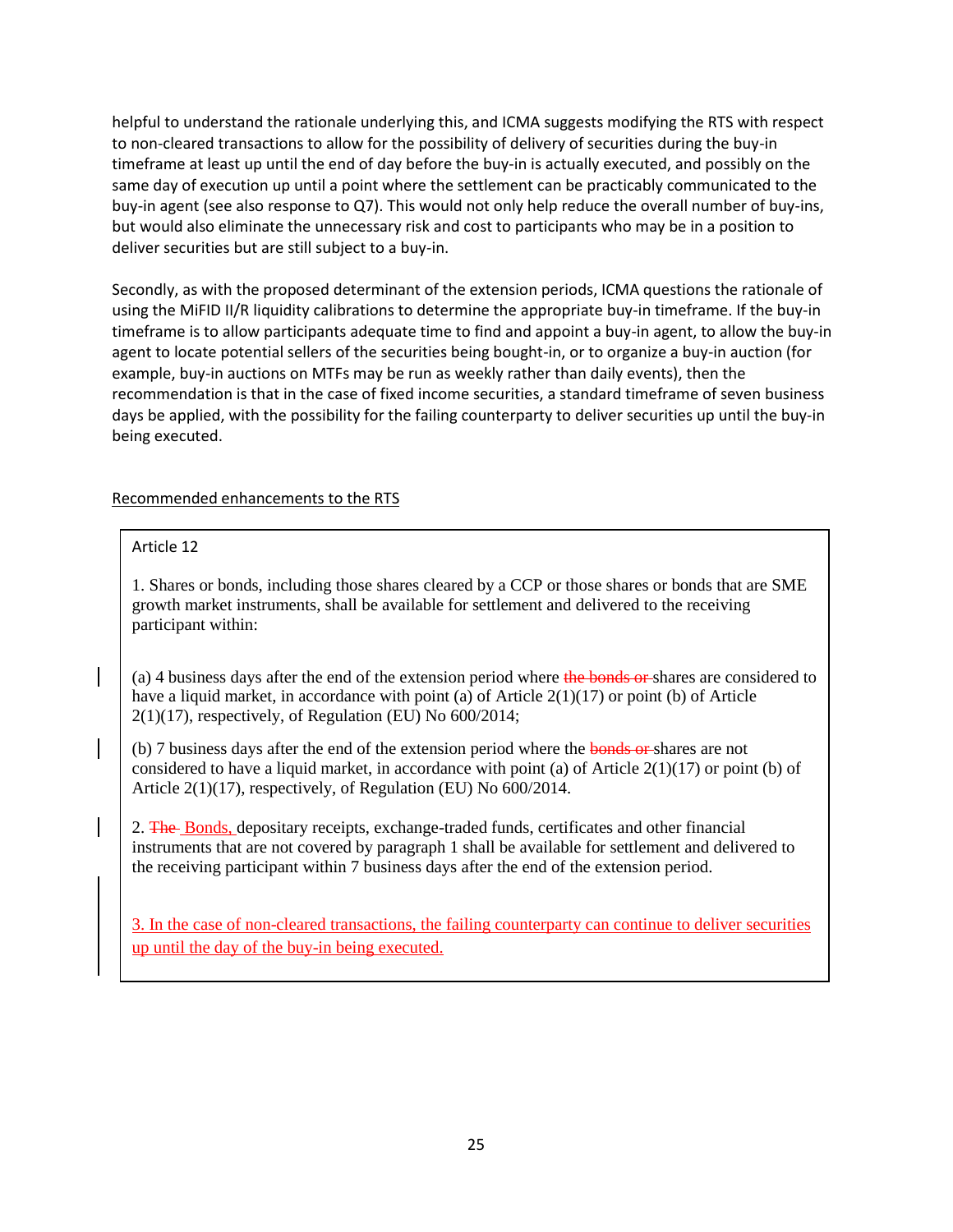### Article 13

1. The extension period for bonds and for shares, excluding those shares cleared by a CCP or those bonds and shares that are SME growth market instruments, shall:

(a) not be prolonged where the bonds or shares are considered to have a liquid market in accordance with point (a) of Article  $2(1)(17)$  or point (b) of Article  $2(1)(17)$ , respectively, of Regulation (EU) No 600/2014;

(b) be prolonged where the bonds or shares are not considered to have a liquid market, in accordance with point (a) of Article  $2(1)(17)$  or point (b) of Article  $2(1)(17)$ , respectively, of Regulation (EU) No 600/2014.

2. The extension period for the financial instruments other than those referred to in paragraph 1, including bonds, and that are not traded on SME growth market shall be prolonged.

3. The extension period under paragraph 1 or 2 is prolonged by 3 days and the buy-in process shall be initiated after the end of the 7th business days following the intended settlement date.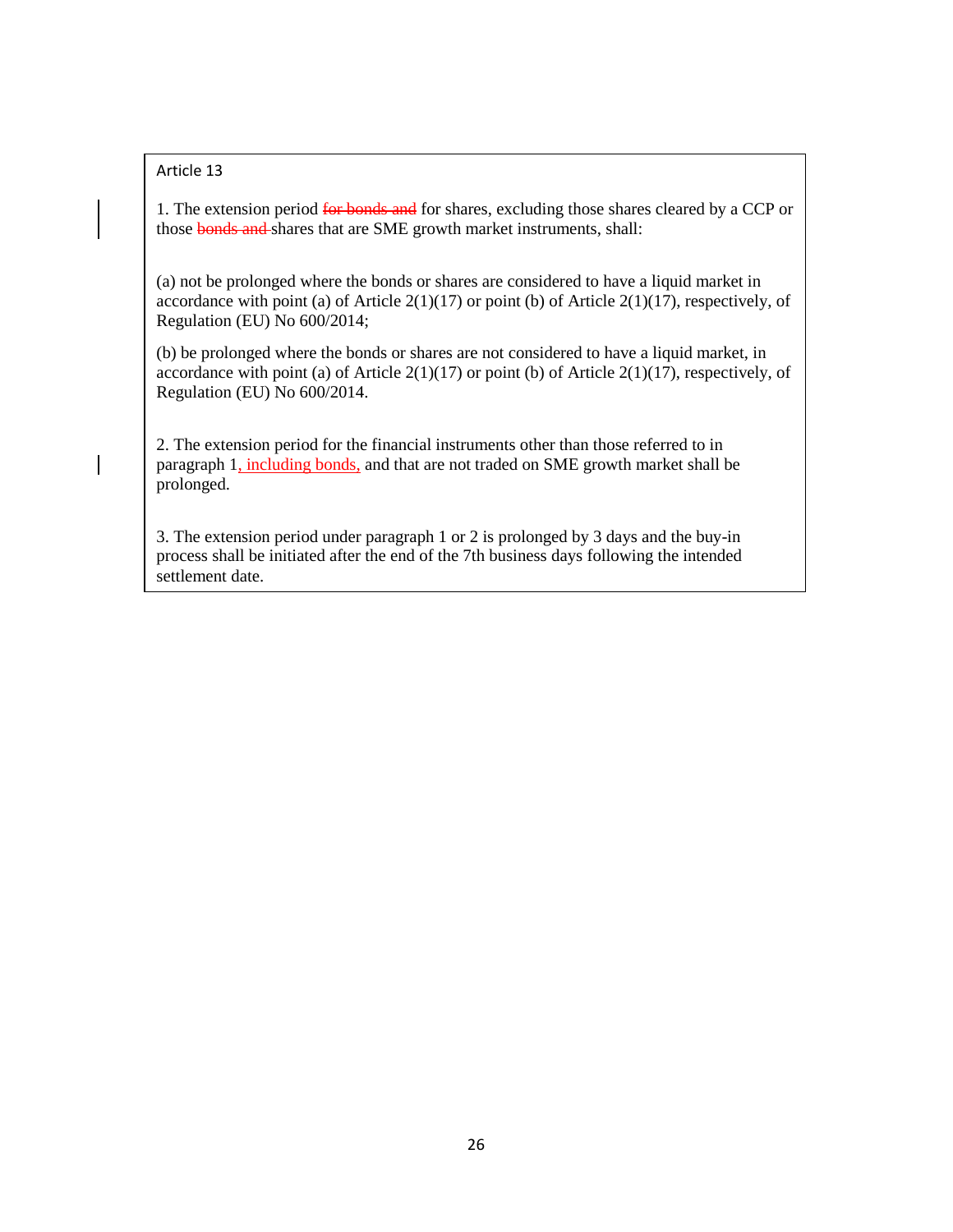## **Q9: What are your views on the proposed draft RTS related to the type of operations and their timeframe that render buy-in ineffective?**

The response to Question 9 is in two parts. Part (a) relates to operations composed of several transactions (namely securities financing transactions), while part (b) relates to other types of operations that could render a buy-in ineffective.

a) Securities Financing Transactions

## 1) Introduction

While ICMA and its members are well aware of the inflexibility of the Level 1 text (with reference to Article 7.4(b)), it would be irresponsible not to use this consultation to restate the firm view of our members that the enforcement of mandatory buy-ins with respect to the first-leg of a securities financing transaction (SFT) is wholly inappropriate with respect to the type of transaction, and will most likely achieve the opposite outcome to the intent of the regulation by reducing settlement efficiency.

The key recommendation of ICMA's members is that the first-leg of all SFTs be exempted from mandatory buy-ins on the grounds that it is the inappropriate remedy, and would affect the smooth and orderly functioning of the repo market (with reference to Article 6.4(a) of CSDR).

If it is felt that the limitations of the Level 1 text do not allow for a blanket exemption of the first-leg of all SFTs, then ICMA recommends that:

- (i) The RTS reflect the possibility for deferral of a buy-in (with reference to Article 7.7 of CSDR), which, in keeping with Article 6.4(b), would require a longer exemption period for SFTs.
- $(i)$  In line with the recommendations in the responses to Q7 and Q8, all fixed income securities underlying an SFT be afforded the maximum possible extension and buy-in timeframe periods.

These recommendations are elaborated on below.

2) Partial exemption of SFTs

Providing exemptions for the first-leg of short-term SFTs on the purely practical basis of the time mandated to complete the buy-in (extension period plus buy-in timeframe) being longer than the term of the SFT introduces an additional and unnecessary level of complexity which will result in the bifurcation of the SFT markets based on term, creating very different demand and supply skews depending on the fixed term of the SFT.

The repo and securities lending markets play a vital role in supporting both market liquidity and settlement efficiency. They allow market-makers to make offers to investors in securities that they do not necessarily hold on their books (but can then subsequently buy), and they are a means to hedge settlement risk or to ensure the settlement of trades in the event of a fail (thus remedying fails-chains).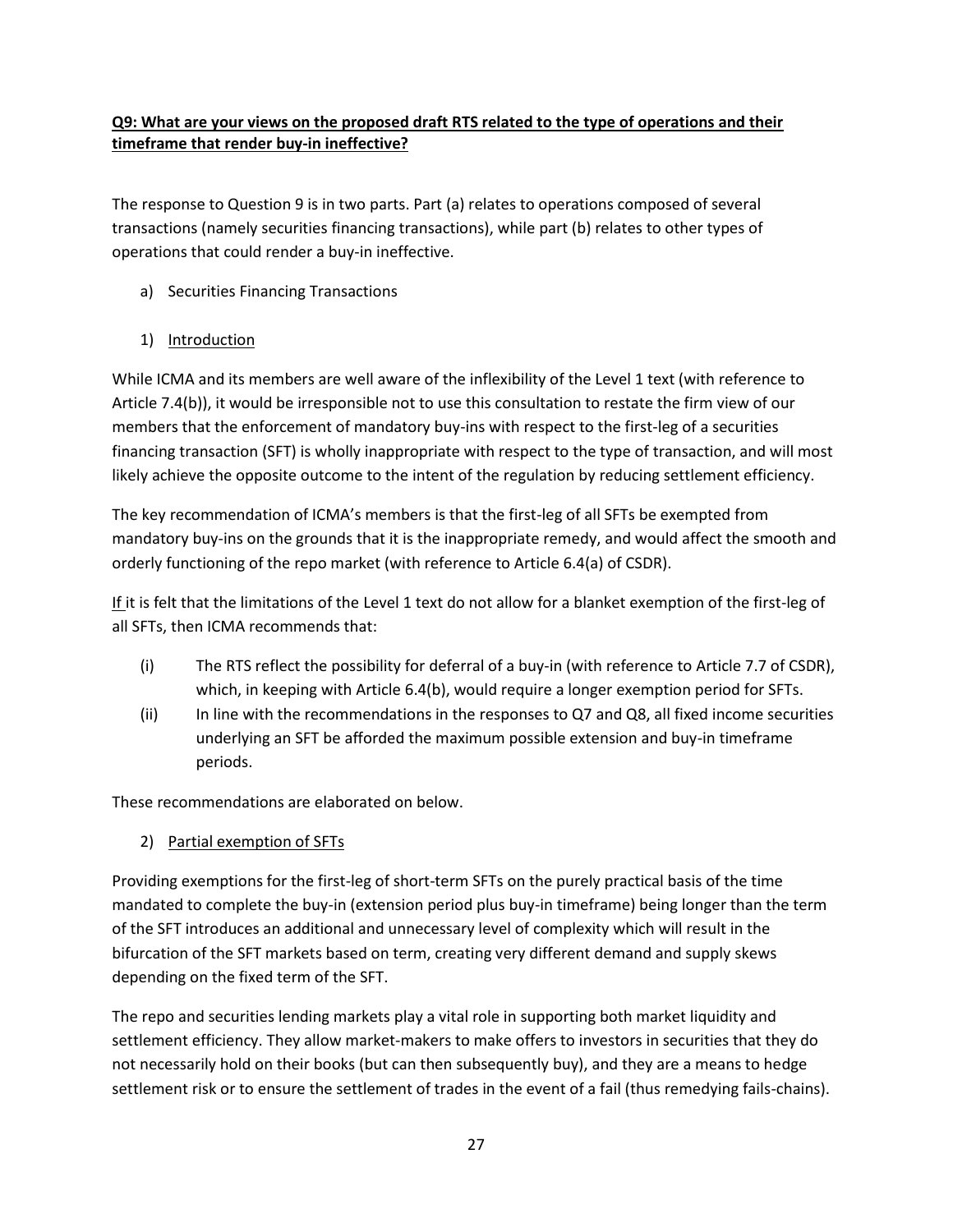If SFT markets are impaired, this will have very direct negative consequences both for secondary market liquidity and settlement efficiency.

Many lenders of securities, such as institutional investors, agency lenders, or corporates, do so for incremental returns. Similarly, intermediary bank repo and securities lending desks provide liquidity to the financing markets for relatively small margins. Essentially, the SFT market is high volume, low margin, low-risk. Accordingly, lenders and intermediaries are extremely sensitive to any increases in their costs. As ESMA will be aware, buy-ins can result in significant costs to the counterparty being bought in. From the perspective of a lender or SFT intermediary, the potential cost of a buy-in, even if afforded very low probability, will far outweigh any potential income from engaging in SFT activity. It is therefore reasonable to assume that lenders will no longer be incentivized to lend securities where there is even the remotest possibility of being bought-in. In other words, lenders will no longer lend securities for fixed terms that would be considered in-scope of buy-ins under CSDR. Meanwhile, intermediaries for SFTs (such as repo desks) will need to adjust their prices if they are to continue lending securities for fixed terms that are in-scope of buy-ins (the impact of this is illustrated later in this response).

## 3) Bifurcation of the repo market

As ESMA will be aware, fixed-term SFTs are common in the €5.8 trillion European repo market, with only 7% of repos transacted on an open basis. Around 45% of the outstanding market is termed for over a week, and more than 20% is termed for more than a month<sup>2</sup>.

The introduction of mandatory buy-ins as proposed will have a significant impact on reshaping the repo market, driving participants to very shorter-dated and open SFTs, while crushing liquidity in the term market.

It would be interesting to hear whether ESMA and the European Commission had considered this impact in light of the Basel III Net Stable Funding Ratio, which seeks to reduce financial institutions' reliance on short-term funding and to encourage the use of longer term sources of finance (such as term repos).

4) Open and callable SFTs

It should be made clear in the RTS that the first-leg of open-ended SFTs should be exempt from mandatory buy-ins with reference to Article 7.4(b) in the Level 1 text. 'Open' SFTs, which have no specified second-leg, can be closed by either counterparty to the transaction (borrower or lender of securities), usually with one day's notice (or maximum two days' notice). The same applies to 'callable' SFTs, which are normally traded as fixed term SFTs (with a specified second-leg), but both counterparties have the right to close the transaction early, with one, or possibly two days' notice. In the event of a failing first-leg it is highly unlikely that these types of transactions would not be closed by the failing counterparty before the end of the relevant extension period.

l  $^2$  The term profile, size, and other data related to the European repo market can be found in the semi-annual <u>ICMA</u> [European Repo Market Survey.](http://www.icmagroup.org/assets/documents/Market-Info/Repo-Market-Surveys/No-27-June-2014/ICMA-ERC-European-Repo-Survey-June-2014.pdf)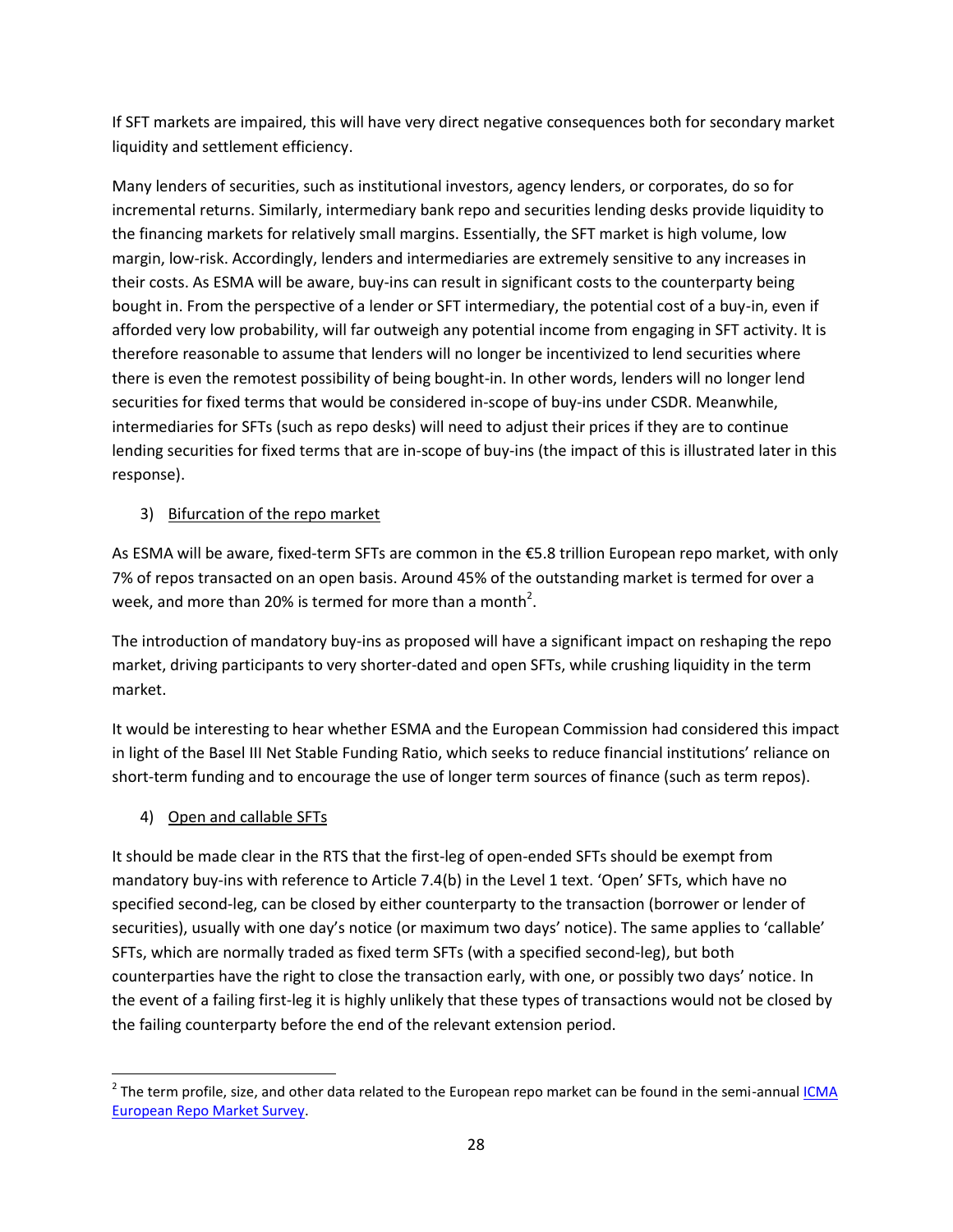It is not clear from Article 14.3 of the draft RTS whether the dynamic of open (or callable) SFTs and the logic of exempting their first-legs is fully grasped.

# 5) Analysis: impact of mandatory buy-ins on the European repo market

The ICMA CSDR Mandatory Buy-ins Impact Study, which is discussed in the response to Q7, and which will be provided to ESMA separately, illustrates the detrimental impact on term repo market prices of introducing the mandatory buy-in regime. Given, that virtually all the underlying bonds of the repo market would be considered liquid under the MiFID II/R post-trade transparency liquidity calibrations (see responses to Q7 and Q8), around 45% of the current European repo market would be in-scope of mandatory buy-ins.

However, this impact could be greatly reduced while still complying with the Level 1 text of CSDR. If all fixed income securities are to be afforded the maximum extension period in keeping with Article 7.4(a) of CSDR (see responses to Q7 and Q8), and Article 7.4(b) of CSDR is interpreted to include both the buyin timeframe (as per Article 13.1 of the drat RTS) and the possibility for deferral (as per Article 11.7 of the draft RTS), then this would effectively take the exemption threshold for SFTs to 21 business days. This would equate to more-or-less one calendar month as the exemption threshold for SFTs, and so reduce the size of the impacted market from 45% (as per the draft RTS) to a little over 20%. In terms of ICMA's cost analysis of mandatory buy-ins, applying a 7 day extension period to all fixed income securities, and so a 21 day exemption threshold for SFTs, could reduce the cost of the regulation to repo market users by at least €2 billion per annum (based on current market size and structure).

6) Complications of managing buy-ins for SFTs

The current RTS provide that the first-leg of an SFT will be in-scope of mandatory buy-ins depending on the term of the SFT, which in turn is contingent on the liquidity calibration of the underlying security (as defined by MiFID II/R). This will require the initiator of the buy-in (be it the CSD, CCP, trading venue, or receiving participant) to be able to identify:

- (i) Whether the trade is an SFT
- (ii) Whether the fail relates to the first-leg or the second-leg of the SFT
- (iii) The term of the SFT (this also requires being able to identify open or callable SFTs, which will need to be exempt)
- (iv) The appropriate liquidity calibration of the underlying security

Currently CSDs are unable to do this, and this will require some major investment, as well as a marketwide change in trade matching and confirmation practices, to ensure that this can be successfully implemented. It should also be noted that Target2-Securites would not support in this since it does not provide for SFT identification. A repo specific message to feed CSDs is recommended in order for them to differentiate between outright transactions and SFTs, and so identify and segregate ineligible buy-ins. This will also allow market practices to develop to standardize upstream matching and confirmation processes. Additionally, a suite of buy-in messages should be developed to provide statuses of impacted trades and identify inventory. These could be introduced into a new or existing ISO standard (SWIFT and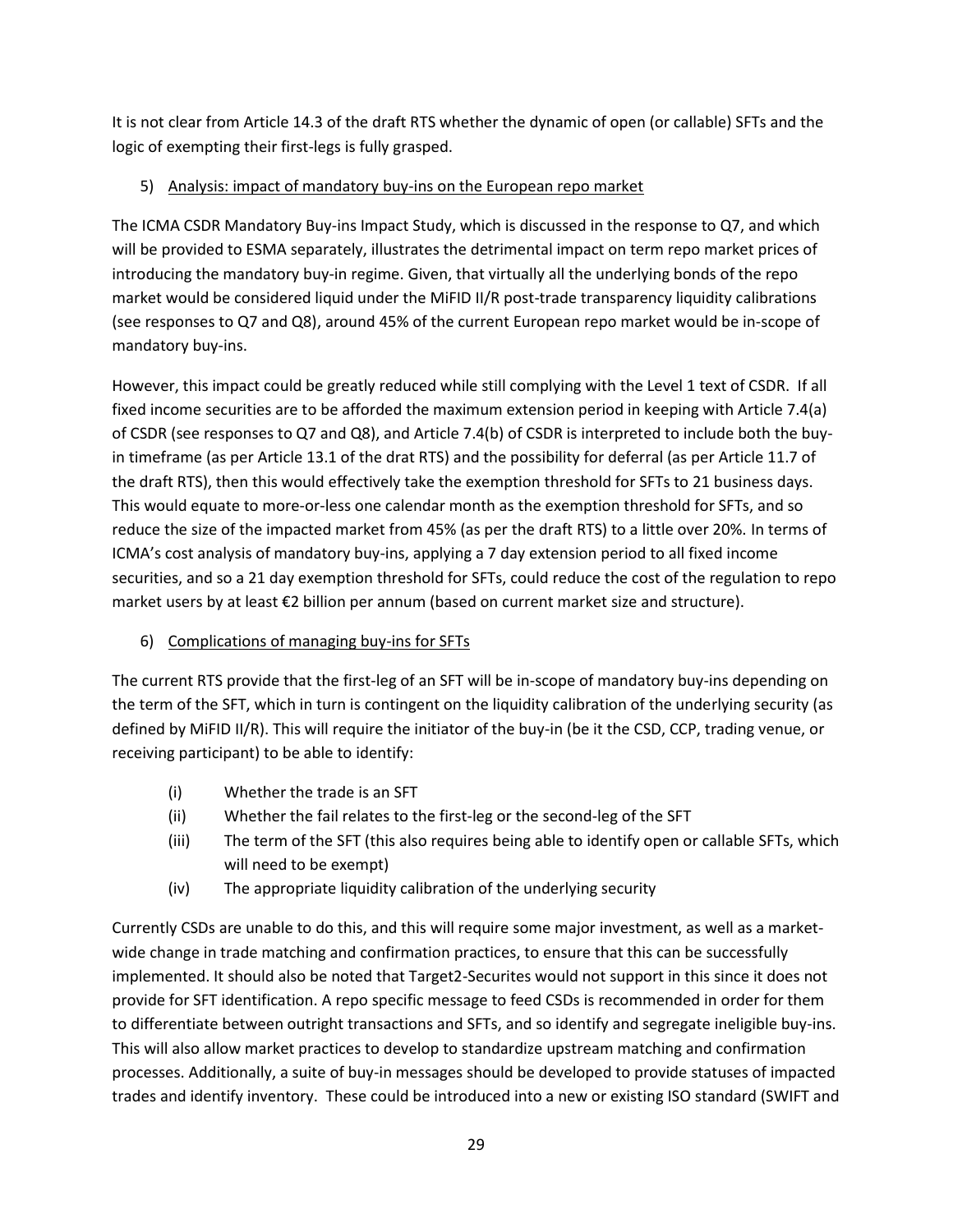other messaging communities can use these for adoption regionally) with a view to broader market adoption as a global standard. This is on the basis that inventory flows are extraterritorial and it will be necessary to harmonize market practice and inventory to identify impact transaction types and message statuses.

A further complication of partial exemption of SFTs will relate to the netting processes of CCPs. CCPs will be required to differentiate between SFTs that are subject to mandatory buy-ins and those that are exempt, and apply different netting treatments. This will also serve to reduce the netting efficiency of the CCP.

## 7) Existing contractual frameworks for SFTs

As ESMA will be aware, the vast majority of SFTs transacted in the European markets (and beyond) are under the legal framework of either the Global Master Repurchase Agreement (GMRA) or the Global Master Securities Lending Agreement (GMSLA). Both contracts provide legal remedies for counterparties to an SFT where the settlement of securities fails (known as a 'mini close-out'). In the case of the second-leg of the SFT failing, the disappointed counterparty has the right to cancel the second-leg, to pass-on to the failing counterparties any associated costs with replacing (or selling) the underlying securities. This is in effect the same as exercising a buy-in (or sell-out). In the case of a failing first-leg, the disappointed counterparty has the right to cancel the trade and to claim any due interest up to the point of cancelation had the trade settled. The disappointed counterparty, however, does not have the right to issue the equivalent of a buy-in (or sell-out) since this would be the wrong remedy to settle what is a loan of securities as opposed to an outright sale of securities. It would also disincentivize lending securities for the reasons previously outlined.

GMRAs and GMSLAs will need to be updated to reflect any change in the rights and obligations of counterparties in light of CSDR. As ESMA will be aware, these are bilateral contracts that exist between counterparties transacting in SFTs (large institutions may have tens of thousands of these in place). Furthermore, they are the governing framework for SFTs in over 50 jurisdictions, most of which are outside of the EEA. If mandatory buy-ins under CSDR is to be implemented with respect to SFTs, this will require significant legal work to update the provisions of the agreements, which will most likely take three-to-five years, if not longer. (See also response to Q14.)

# 8) The RTS for in-scope SFTs

The Consultation Paper provides a very confusing example of where SFTs would be out of scope (Paragraph 100) related to Article 14 in the draft RTS. It does not help that there is an apparent error in example 2 which is described as a '9 day-repo on a liquid share' followed by an illustration of an 8-day repo.

The inference from Article 14 of the RTS and paragraph 100 of the Consultation Paper is that the first-leg of an SFT would be exempted where the second-leg of the SFT falls before the appropriate extension period (as defined in Article 13) plus the appropriate timeframe of the buy-in (as defined in Article 12 of the RTS). Based on the current RTS, this would suggest that the maximum fixed term of an SFT that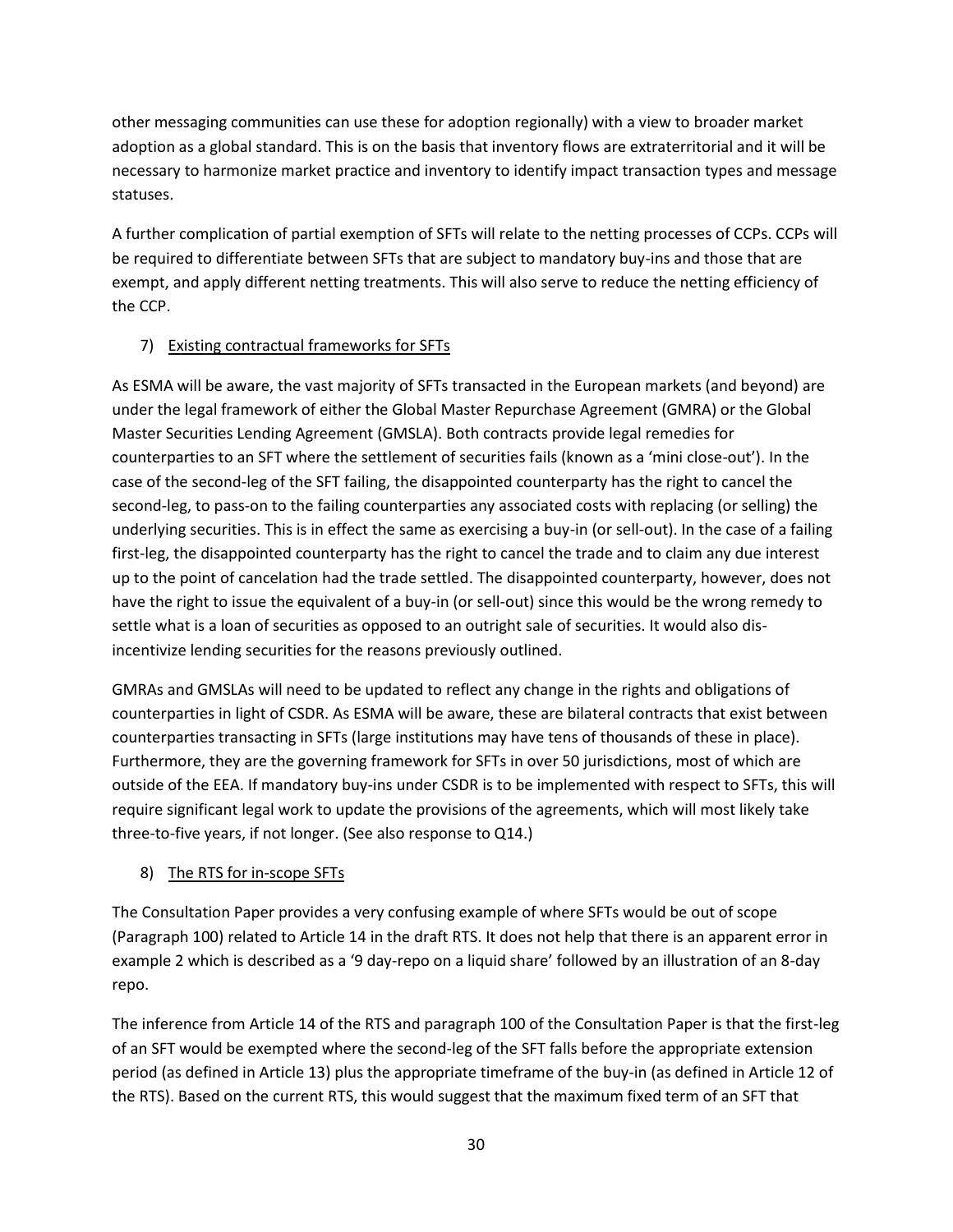would be deemed out of scope would be 8 business days where the underlying security is deemed 'liquid' and 14 business days where the underlying security is deemed 'illiquid'. However, this does not allow for the possibility to defer the buy-in in the event that it is unsuccessful or only partially successful (as specified in Article 11.8 of the RTS). For consistency with the provisions for buy-ins related to outright sales, in particular where an SFT and an outright sale may be interdependent trades (i.e. part of a chain), it is necessary to include the possibility for deferral when considering whether the second-leg of an SFT would render a buy-in ineffective. Therefore, applying the RTS as drafted, the maximum fixed term of an SFT that would be deemed out of scope has to be 12 business days where the underlying security is deemed 'liquid' and 21 business days where the underlying security is deemed 'illiquid' (i.e. the extension period plus the timeframe plus the allowance of another timeframe in the event of deferral). It would be helpful if this was clarified in the final RTS (see also point 5 above).

Furthermore, while it is largely implied, it may also be helpful for ESMA to clarify in the RTS that the appropriate extension periods and timeframes (including deferrals) that apply to SFTs are the same as those that would apply to the underlying security in the case of outright transactions. This is to ensure that there is consistency in the event of interdependent transactions (chains) and to avoid multiple buyins related to a single fail.

### 9) Recommendations

ICMA and its members well understand the limitations and inflexibility of the Level 1 text that put SFTs in scope of mandatory buy-ins. From the perspective of the RTS, it is strongly recommended that the provisions for buy-ins for SFTs, including extension periods and timeframes, are consistent with those applied to the underlying security for outright trades. This, at least, will help ensure consistency in unravelling fails-chains and avoiding multiple buy-ins. Similarly, ESMA may also wish to think about the provisions for deferring a buy-in as this relates to the term of an in-scope SFT, again, particularly where the SFT is part of a chain. This necessitates that the term of an SFT that is to be considered in-scope of mandatory buy-ins also allow for the possibility of deferral of the buy-in.

However, the primary concern of ICMA and its members relates more to the market impact of imposing mandatory buy-ins on the first-leg of SFTs, as well as to the operational and legal complexity of its implementation. As argued above, the implementation of mandatory buy-ins for SFTs will damage both funding and bond markets while providing no discernable contribution to improving settlement efficiency, and quite possibly having the counterproductive effect of worsening it. Accordingly, the longstanding recommendation of ICMA's members that a buy-in on the first-leg of any SFT should be considered 'ineffective' still holds.

b) Other types of operations that could render a buy-in ineffective

ICMA agrees that there are a number of circumstances where a buy-in may be possible, but would be the inappropriate remedy. This could include: (i) collateral movements/margining; (ii) transfers of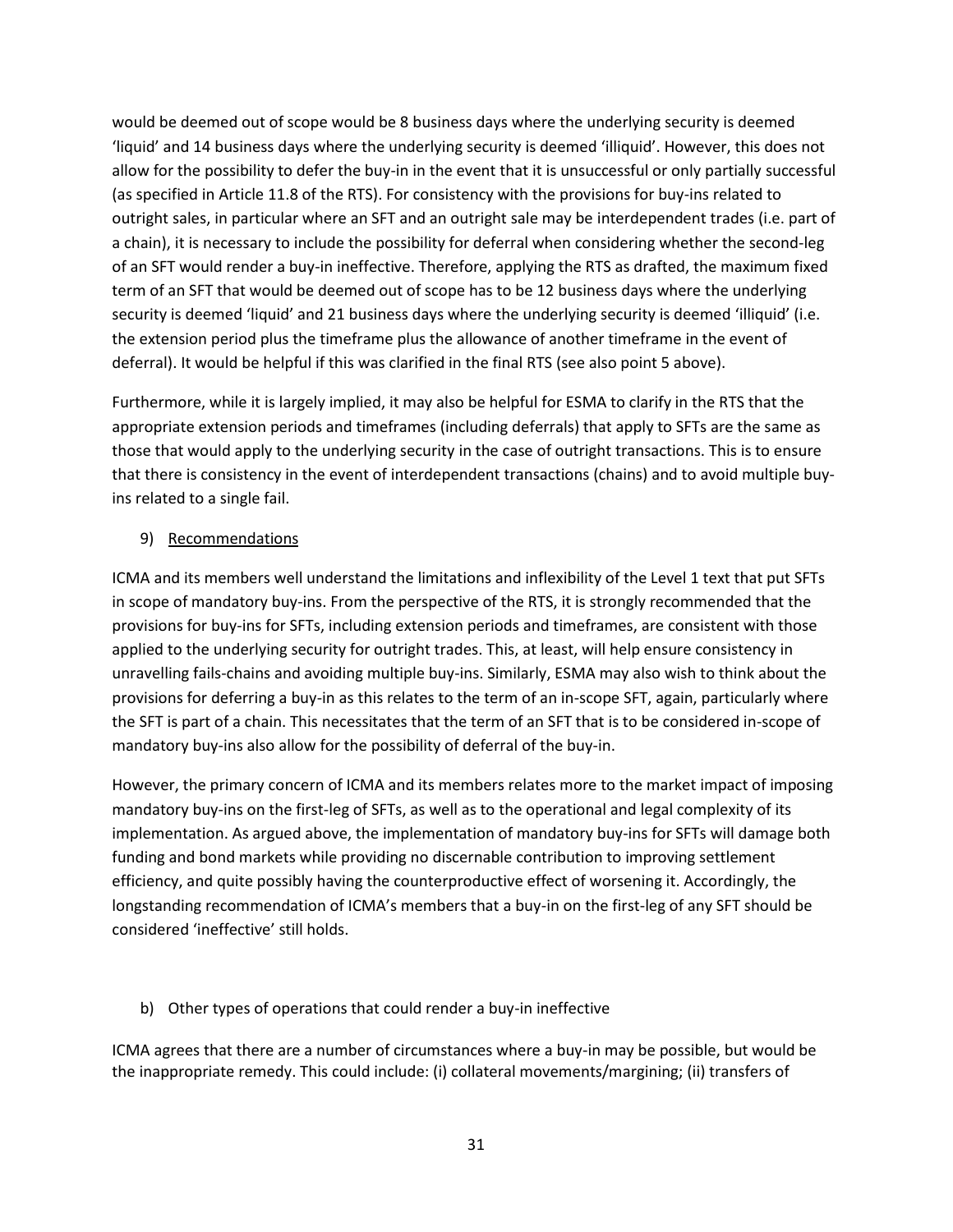securities between different accounts of the same underlying client; (iii) allocation of securities across different funds; (iv) settlement as the result of a corporate action.

### *Triparty*

A further consideration relates to triparty repo, which is notably unaddressed in both the Level 1 text and the draft RTS. As ESMA will be aware, the triparty product (such as that provided by Euroclear Bank, Clearstream Frankfurt, Clearstream International, among many others) is substantially different to standard DVP transactions, with the triparty agent providing collateral management, daily mark-tomarket on the underlying securities, and automatic return of securities at the end of the trade. Subjecting these types of operations to the possibility of mandatory buy-ins would only serve to undermine the efficiency of triparty management and settlement. ESMA should clarify in the RTS that triparty transactions are not subject to mandatory buy-ins.

### *Where a buy-in is not possible*

There are also circumstances where a buy-in may not be possible. This could include where a security no longer exists, such as following redemption (whether on maturity or if called), or where it is converted into another security. With this in mind, securities close to redemption, call dates, or conversion/exercise dates should be excluded.

Further scenarios where a buy-in may not be possible relate to where liquidity is severely limited. This could be due to: (i) concentrated holdings of securities restricting supply (including central bank or sovereign wealth fund holdings); (ii) temporary demand-supply imbalances (possibly due to futures deliveries or index composition changes); or (iii) movement of securities being blocked (possibly due to corporate actions or sanctions).

Finally, where a transaction is failing due to a failing interdependent trade on a non-EU CSD (and so out of scope of CSDR), it will not be possible to initiate or pass-on a buy-in against the counterparty delivering on the non-EU CSD.

## *Recommendation*

ICMA believes that detailing an exhaustive list in the RTS of such potential circumstances where a buy-in is neither appropriate nor possible is not advisable, and may inadvertently exclude unforeseen circumstances. ICMA feels that rather it would be pertinent to acknowledge in the RTS that such circumstances can and will exist, and that the decision that a buy-in would be inappropriate or not possible should be left to the discretion of the involved trading level counterparties. Where an operation is determined to render a buy-in ineffective, the relevant participants should inform the CSD of their reason for not initiating a buy-in (see response to Q7).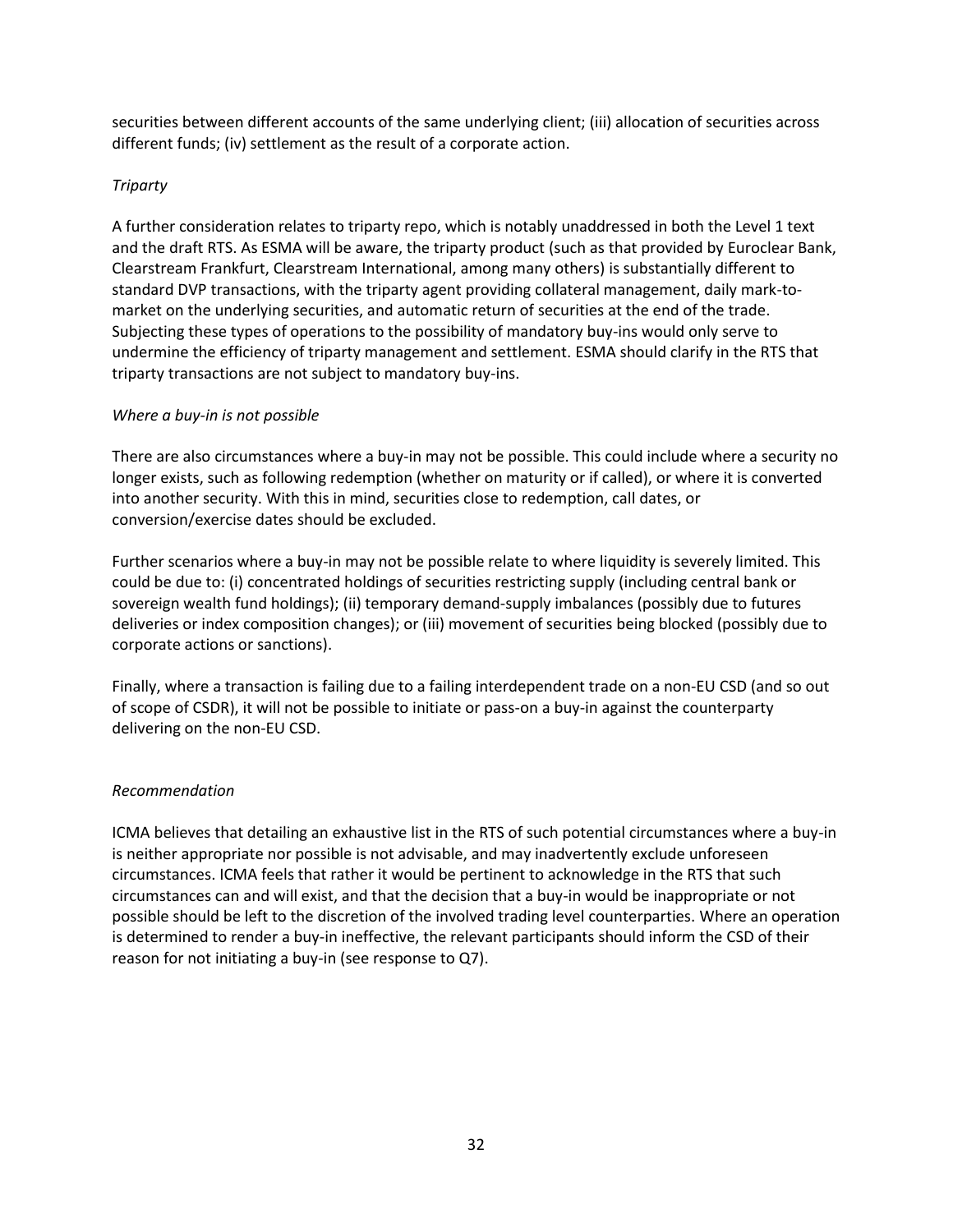### Article 14

1. The following operations shall be deemed an operation composed of several transactions:

(a) Operations whereby a first counterparty sells financial instruments against cash to another counterparty with the commitment of that counterparty to sell the same quantity of those financial instruments to the first counterparty for a price that is determined or determinable;

(b) Operations whereby a first counterparty lends financial instruments, against collateral or not, to another counterparty with the commitment of that counterparty to return the same quantity of those financial instruments to the first counterparty, against the collateral when it has received it.

2. Where an operation is composed of several transactions, the buy-in shall be ineffective when the intended settlement date of the second transaction of the operation is set before or on the date when the delivery the financial instruments following the buy-in process for the first leg of the operation would be expected to take place. In allowing for the delivery of the financial instruments following the buy-in process, the relevant extension period and timeframe to deliver the financial instruments should be taken into consideration, as well as the possibility of a deferral of the buy-in.

3. Paragraph 2 shall not apply where no intended settlement date is set for the second transaction of the operation or where the fail relates to the second transaction of the operation. Where there is no intended settlement date of the second transaction of the operation, the buy-in shall be considered ineffective.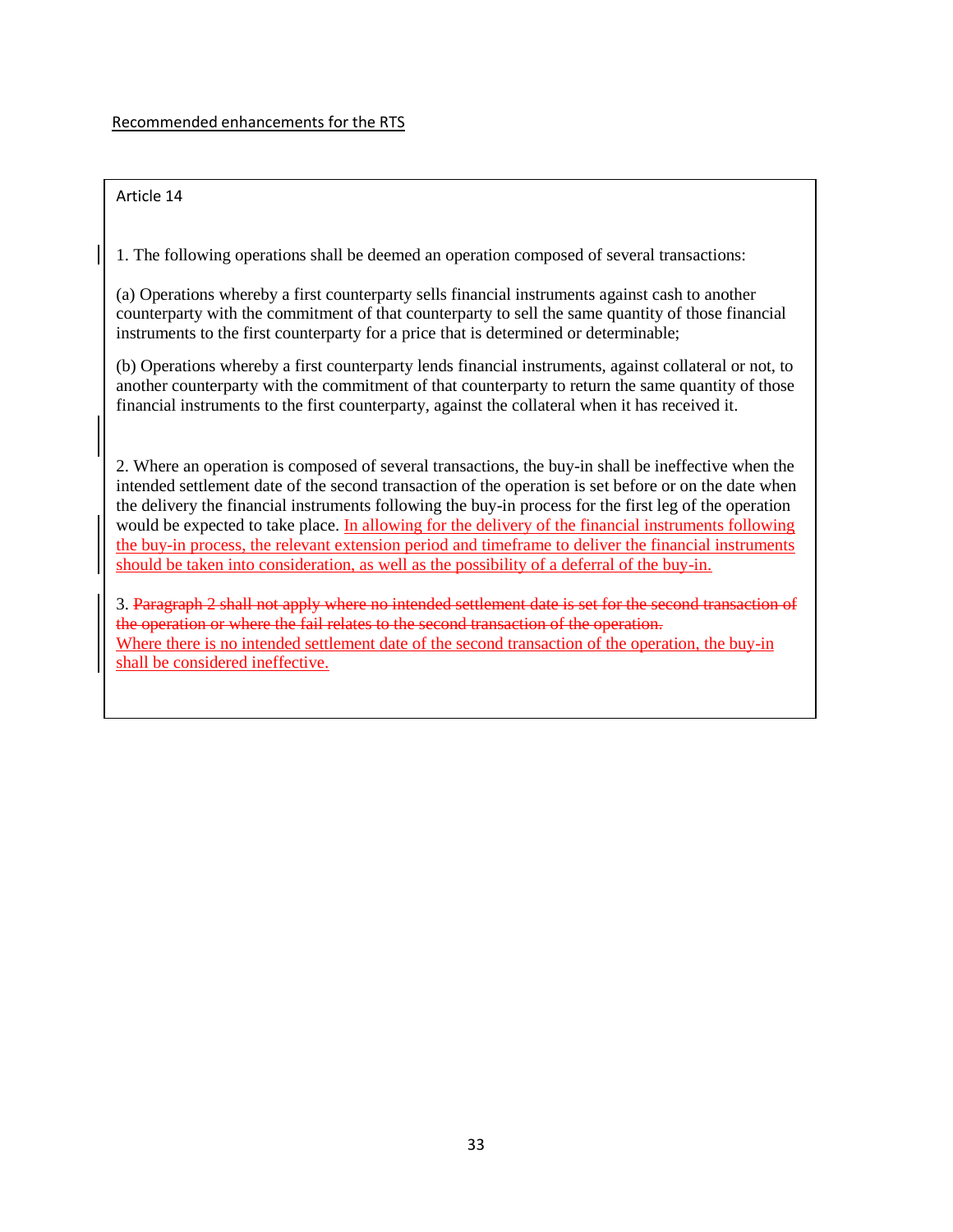### **Q10: What are your views on the proposed draft RTS related to the calculation of the cash compensation?**

ICMA's members, in principle, agree that there should be the possibility for a cash compensation remedy in the case where a buy-in is unsuccessfully executed, or only partially executed. However, feedback from members suggests that while there is a need to achieve certainty in terms of resolving a fail, this also needs to be balanced with the rights of the purchasing (disappointed) counterparty who wants to retain the right to the economic exposure of the original purchase and so may wish to defer the buy-in at their discretion. The provision for the disappointed counterparty, at their discretion, to defer the buy-in for one more attempt may be seen as an acceptable compromise in this respect, although some investors may feel that cash compensation as a mandatory remedy could unfairly disadvantage them.

Perhaps the most difficult aspect of providing for cash compensations is agreeing the appropriate reference price. While Article 15 of the draft RTS attempts to offer possible solutions for a range of circumstances, ICMA feels that it is not comprehensive or robust enough, and needs to address a number of potential issues:

- 1) The fact that a buy-in is not possible (or fails) suggests that there is not a 'deliverable' price (i.e. a price for 'guaranteed delivery') as opposed to an 'executionable' price (i.e. a price that may exist on an ATS or with a broker, but does not guarantee delivery). Guaranteed delivery prices are generally at a premium to standard market prices, and this may not be reflected in the cash compensation if a non-guaranteed delivery price is used as the reference price. In other words, where a buy-in is unsuccessful, cash compensation is likely to be referenced to a much lower price than where a buy-in would be possible.
- 2) Using the closing price of the previous day, in many cases, will not be appropriate. Firstly, the closing price will not necessarily be a 'deliverable' price, but also it does not take account of the fact that the market may have moved since the previous day's close.
- 3) The use of a dealer poll, where a number of market-makers provide indicative prices for guaranteed delivery, which are then averaged, is one possible solution. However, this is potentially time consuming for the buy-in agent, and still only provides a theoretical as opposed to a deliverable reference price.
- 4) The fact that a buy-in cannot be successfully executed, or fails, suggests that a buy-in may not be possible. This could be due to circumstances discussed in the response to Q9, and could therefore be where a buy-in should be rendered ineffective, rather than being remedied through cash compensation.
- 5) The RTS needs to specify what should happen in the event where securities are bought-in, but the settlement of the buy-in subsequently fails. Should the buy-in transaction be cancelled? Or should the counterparty failing into the buy-in now be subject to settlement discipline measures, including cash penalties and mandatory buy-ins? ICMA would recommend the former, but this should be specified in the RTS. (This point is also discussed in the response to Q7.)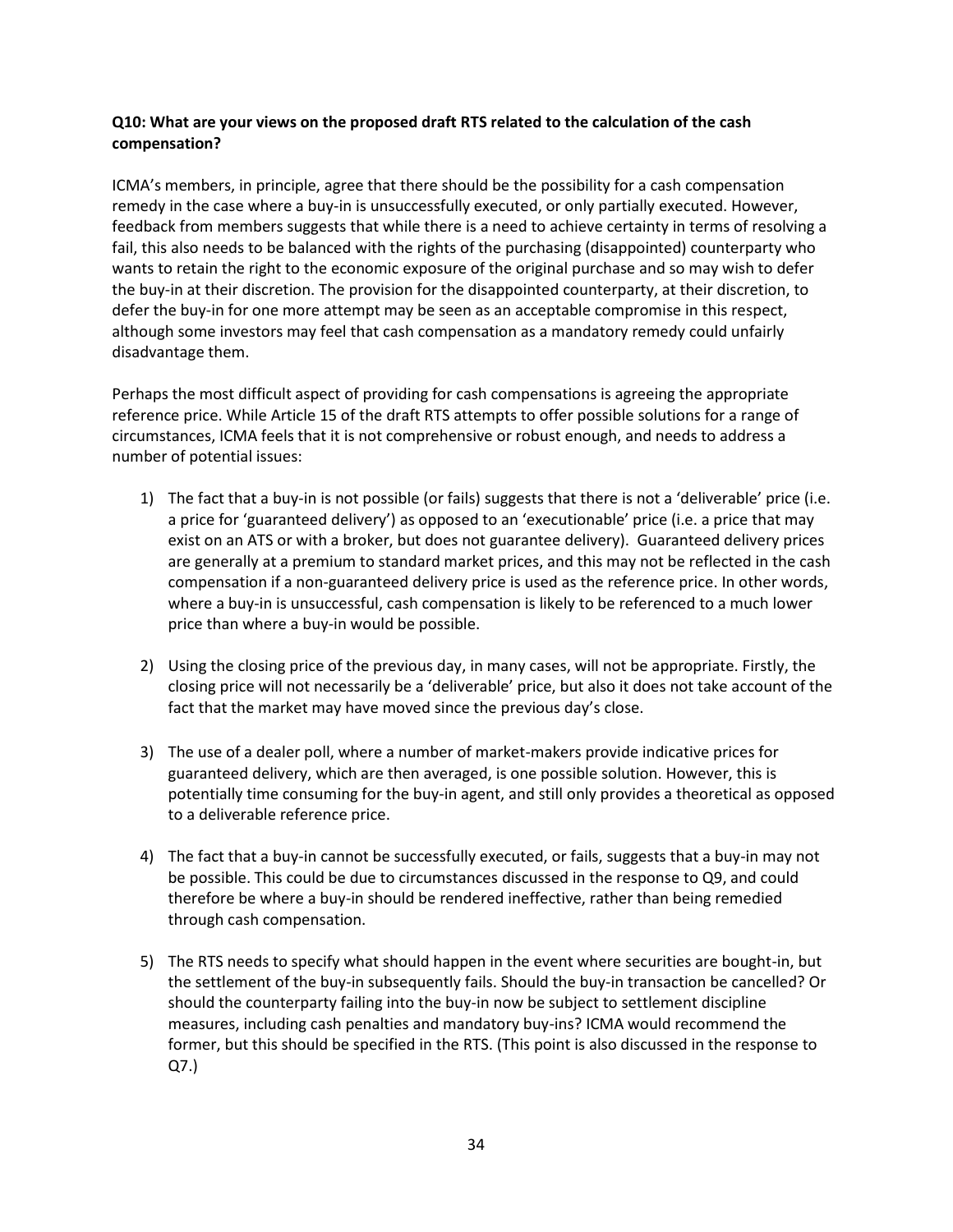6) It is very likely that the mandatory implementation of cash settlement, which will be mainly employed in the case of the least liquid securities (otherwise it is assumed that a buy-in would have been possible), will lead to a number of disputes. This could be driven either by the failing counterparty who may feel that the reference price is much higher than fair market value of the securities, or by the disappointed counterparty, who may feel that the reference price is too low and not representative of the fair guaranteed delivery price of the securities. As recommended in the response to Q7, ICMA believes that ESMA should outline a centralized buy-in disputes mechanism to hear and resolve such disputes as they arise, including those related to cash settlement.

Finally, but very importantly, ICMA takes objection to Article 15(b), which specifies that cash compensation should only be paid where the reference price is higher than the original transacted price. This is deeply flawed and seems to reflect the weakness of the whole mandatory buy-in RTS in that there is no definition of what a buy-in is, or its role in remedying a contractual breach between counterparties. Under ICMA Secondary Market Rules and Recommendations, the purpose of a buy-in is to restore both counterparties in a financial transaction to the economic position they would have been in had the transaction settled on the intended settlement date. It is not intended to penalize the failing counterparty or to compensate the disappointed counterparty. Therefore, in the buy-in process, the difference between the buy-in price and the original trade price is passed from the failing counterparty to the disappointed counterparty in the case where the former is higher than the latter, and is passed from the disappointed counterparty to the failing counterparty in the event that the buy-in price is lower. (See also the response to Q7 where this is explained in more detail, as well as highlighting the potential for arbitrage or market abuse if the proposed approach of CSDR is applied). This same logic should be applied to the RTS for cash compensation.

### Recommended enhancements to the RTS

### Article 15(d)

(d) Where under point (a) to (c) the price of the settlement instruction is equal or higher than the price determined by the buy-in agent or the pre-agreed price, the cash compensation shall be nulleled by the receiving participant to the failing participant.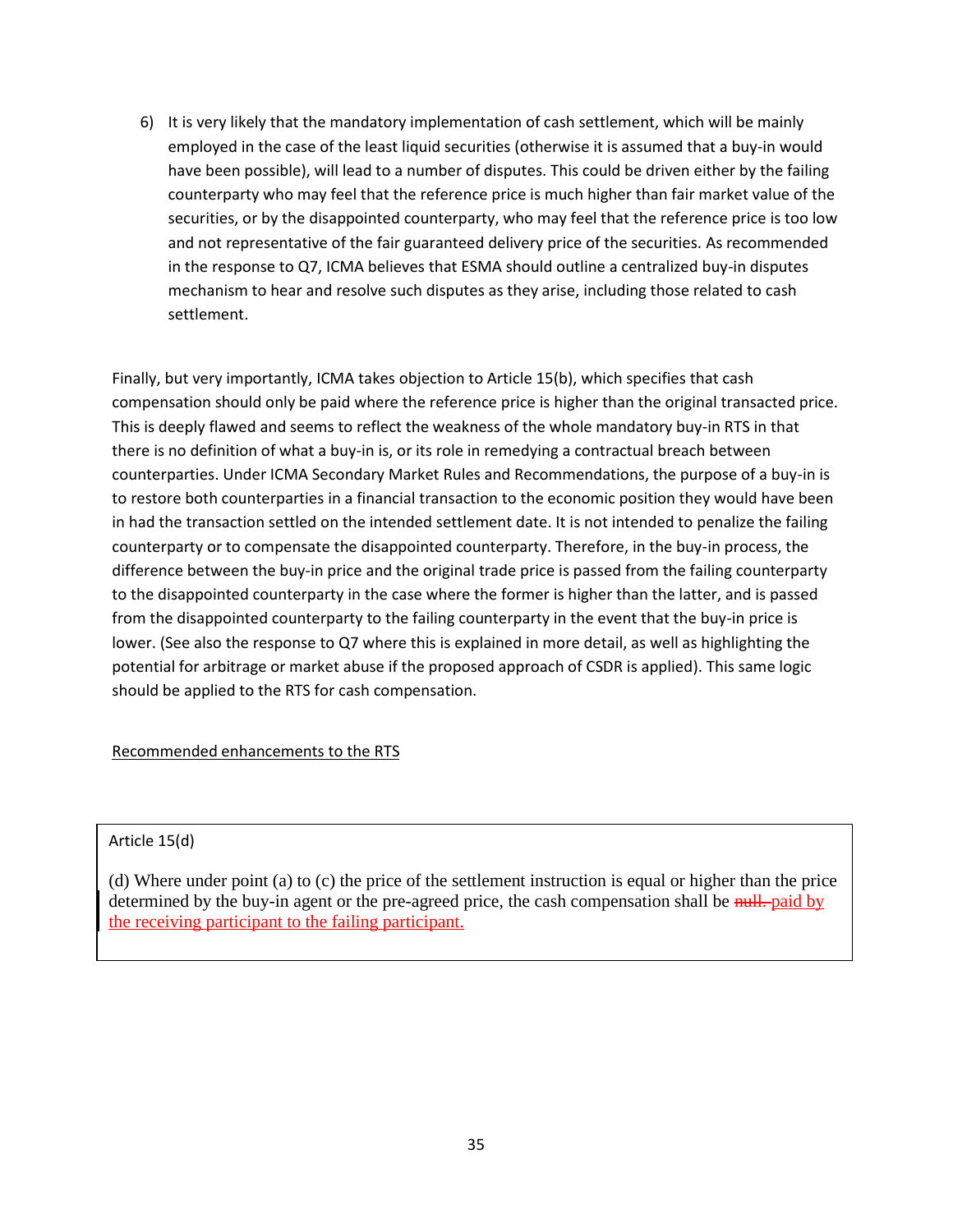# **Q11: What are your views on the proposed draft RTS related to the conditions for a participant to consistently and systematically fail?**

While ICMA and its members support all measures that are likely to have a beneficial impact on settlement efficiency, there are a number of concerns related to the 'Conditions under which a participant is deemed to consistently and systematically fail' (Article 16 in the draft RTS).

### *Clearing banks acting as settlement agent*

Firstly, and as noted in paragraph 108 of the Consultation Paper, many of the larger participants act as clearing banks for their clients, and in such capacity the successful settlement of a transaction will often be beyond their control. ICMA would argue that inclusion of settlement efficiency rates of the client accounts (which in many cases will be omnibus accounts, rather than segregated client accounts) of clearing banks would therefore be highly misleading in identifying consistent and systemic fails, and could lead to undue penalization (and even suspension) of a clearing bank. In turn, this could lead to clearing banks holding back settlement instructions until it is certain that a client has sufficient securities or cash, which is likely to reduce settlement efficiency. In certain cases it is possible that clearing banks may turn away clients with low settlement efficiency performance, which will merely cause these clients to find alternate clearing banks rather than addressing the root problem.

ICMA therefore recommends that Article 16 include a provision that settlements on behalf of client accounts of agent banks be excluded when assessing the overall settlement efficiency of a participant.

## *Market-making and interdependent trades*

ICMA is concerned that inclusion of settlement efficiency rates of participants related to market-making could have negative impacts for secondary-market liquidity. As ESMA will be aware, banks and brokerdealers that provide market-making services in securities are required to show two-way pricing to clients in securities that, in most cases, they do not hold in inventory. Where they are 'lifted' (and so short-sell securities), their ability to deliver the securities on the intended settlement date will be largely dependent on their ability to cover these securities for the same day, whether through an outright purchase or through a reverse repo or securities lending transaction, and for this covering trade to also settle. In the case of less liquid asset classes, or where securities are trading as 'special', providing a market-making service will result in lower than normal settlement efficiency rates, as sourcing securities to cover the sale may become more difficult, or will have a higher probability of failing.

Including settlement efficiency rates from market-making activity in the monitoring of consistent and systemic fails could have the detrimental impact of market-makers retrenching from providing offer-side liquidity in securities that they do not hold in inventory. As highlighted by an ICMA study, this will already be an unintended consequence of mandatory buy-ins (see response to Q7), and is likely to be compounded if fails related to market-making are included in the methodology outlined in Article 16 of the RTS.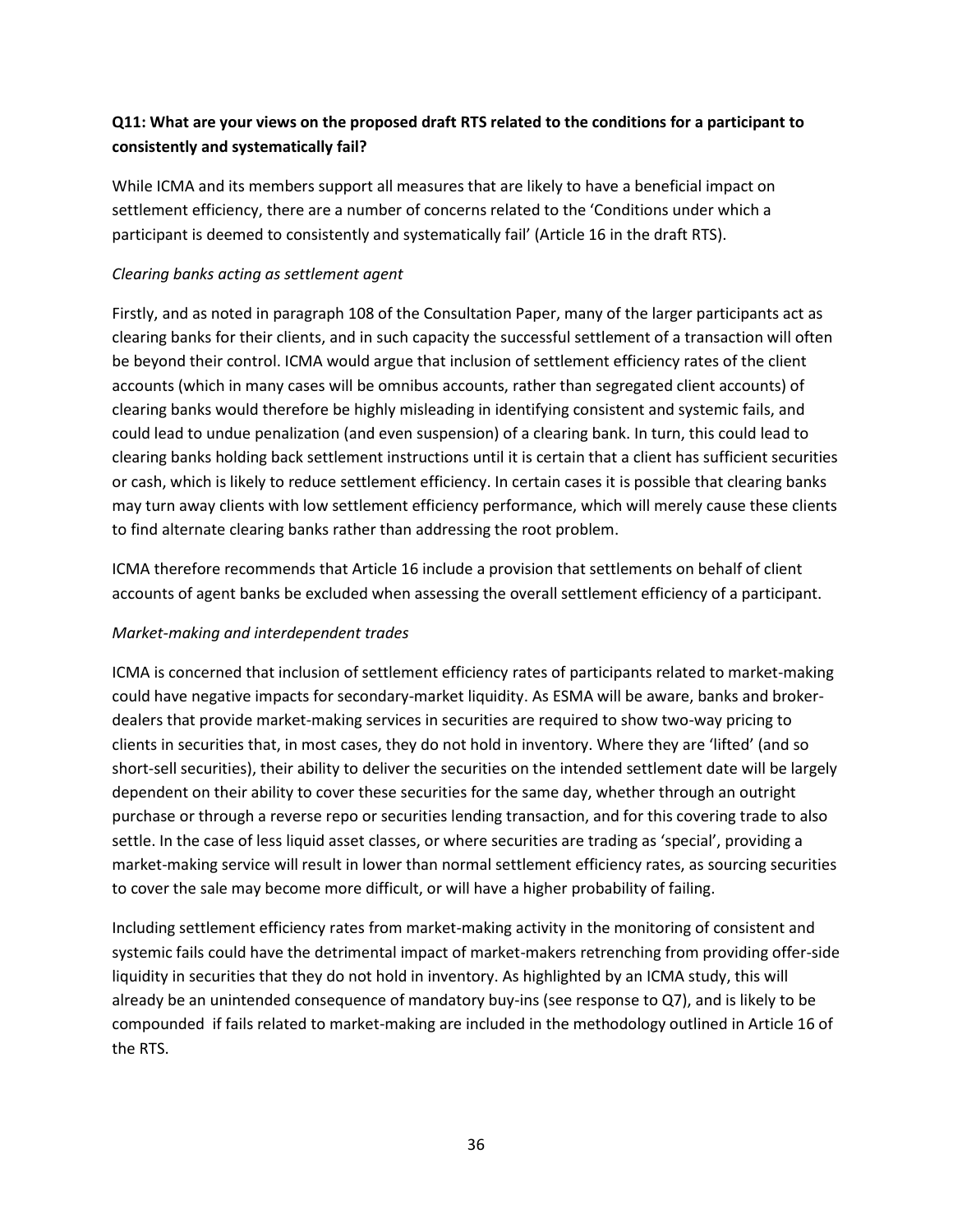ICMA therefore recommends that Article 16 include a provision that settlement fails related to marketmaking activity, at least in the case where the fail is due to an interdependent trade, be excluded from the methodology for calculating consistent and systemic fails.

## *The calculation*

Another concern relates to the calculation, in particular the CSD reference rate (i.e. 'the rate determined for the securities settlement system'), which will be used to determine whether a participant consistently and systemically fails. It is not clear how this reference rate will be determined, and whether it should relate to a specific efficiency target that ESMA may have in mind, or rather it is determined at the discretion of the individual CSD or the relevant NCA. Clearly, if this rate is arbitrarily set too high it could exaggerate the perception of systemic settlement risk, whereas if is arbitrarily set too low it will no longer serve as an effective deterrent.

It might be useful if Article 16 of the draft RTS include a guideline of how this reference rate should be determined and by whom? It should also clarify whether it is subject to review, or even discontinuation, particularly during periods of unusual market stress.

## *Suspension*

ICMA notes that Article 7.9 of CSDR provides for the suspension of participants that consistently and systemically fail with the involvement of the NCA and with the opportunity for the participant to 'submit its observations'. ICMA agrees that this is appropriate, and would welcome RTS that provide for:

- (i) A 'warning' notification process for participants who are approaching the settlement efficiency threshold.
- (ii) A timeframe following breach of the settlement efficiency threshold in which the participant can provide evidence related to fails that were beyond its control, to be reviewed by the CSD and the relevant NCA.
- (iii) Assurance that the identity of the participant will not be made public until a decision to suspend the participant has been finalized by the CSD and the relevant NCA informed.

ICMA would like to stress the point that the suspension of a participant from a CSD will impair its ability to finance itself, effectively excluding it from access to the repo and funding markets. This will have implications for the participant's creditors and counterparties which could pose systemic risks for the entire financial markets. Not only should suspension of a participant therefore be a last resort, but should not be undertaken without due consideration to the likely market and systemic impacts.

Furthermore, if the market is made aware of the possibility of a participant being suspended (due to public disclosure of a participant being close to or in potential breach of the settlement efficiency threshold) this could trigger a preemptive response by the participant's counterparties and creditors which would have the same market and systemic impacts of an actual suspension. Thus the importance of confidentiality of information relating to participants that are deemed to consistently and systemically fail should be included in the RTS.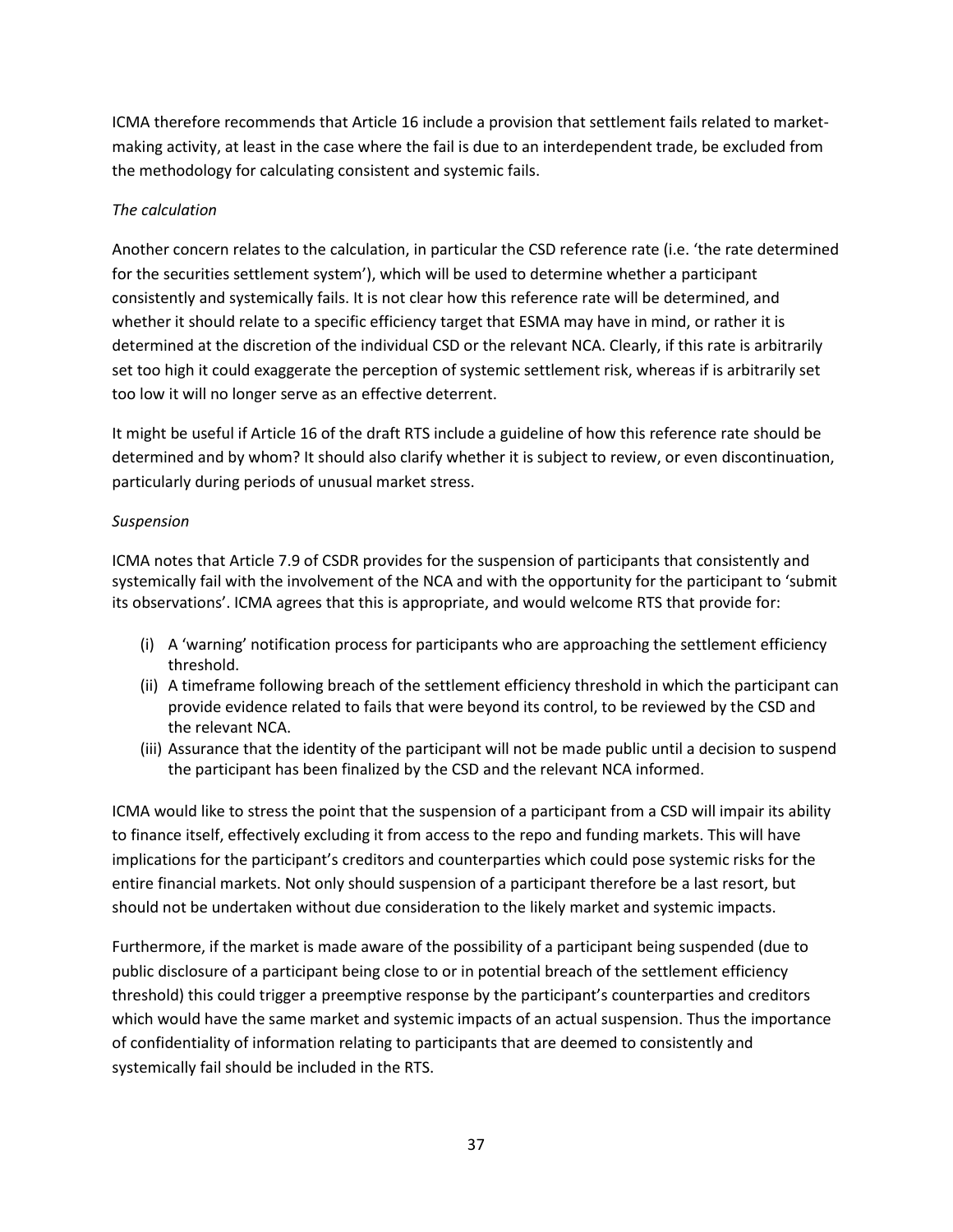# **Q12: What are your views on the proposed draft RTS related to the settlement information for CCPs and trading venues?**

ICMA questions the rationale of the CSD providing settlement information to trading venues in the case of non-cleared fixed income transactions. As explained in the response to Q7, for non-cleared transactions, the trading venue offers no added value in the implementation of settlement discipline (this can only be done effectively at the trading counterparty and CSD levels), and from this perspective Article 17 of the RTS offers no useful purpose.

ICMA strongly recommends that the wording of Article 17 be redrafted to specify that the information should only be provided to trading venues in the event that they request it.

Recommended enhancements to the RTS

Article 17.1

1. The CSD shall provide to each of the relevant CCP and, if requested, the relevant trading venue, the information that relates to the status of the failed settlement of the transactions included in the list of instructions that the CCP or the trading venue sent for settlement to the CSD. The information shall include: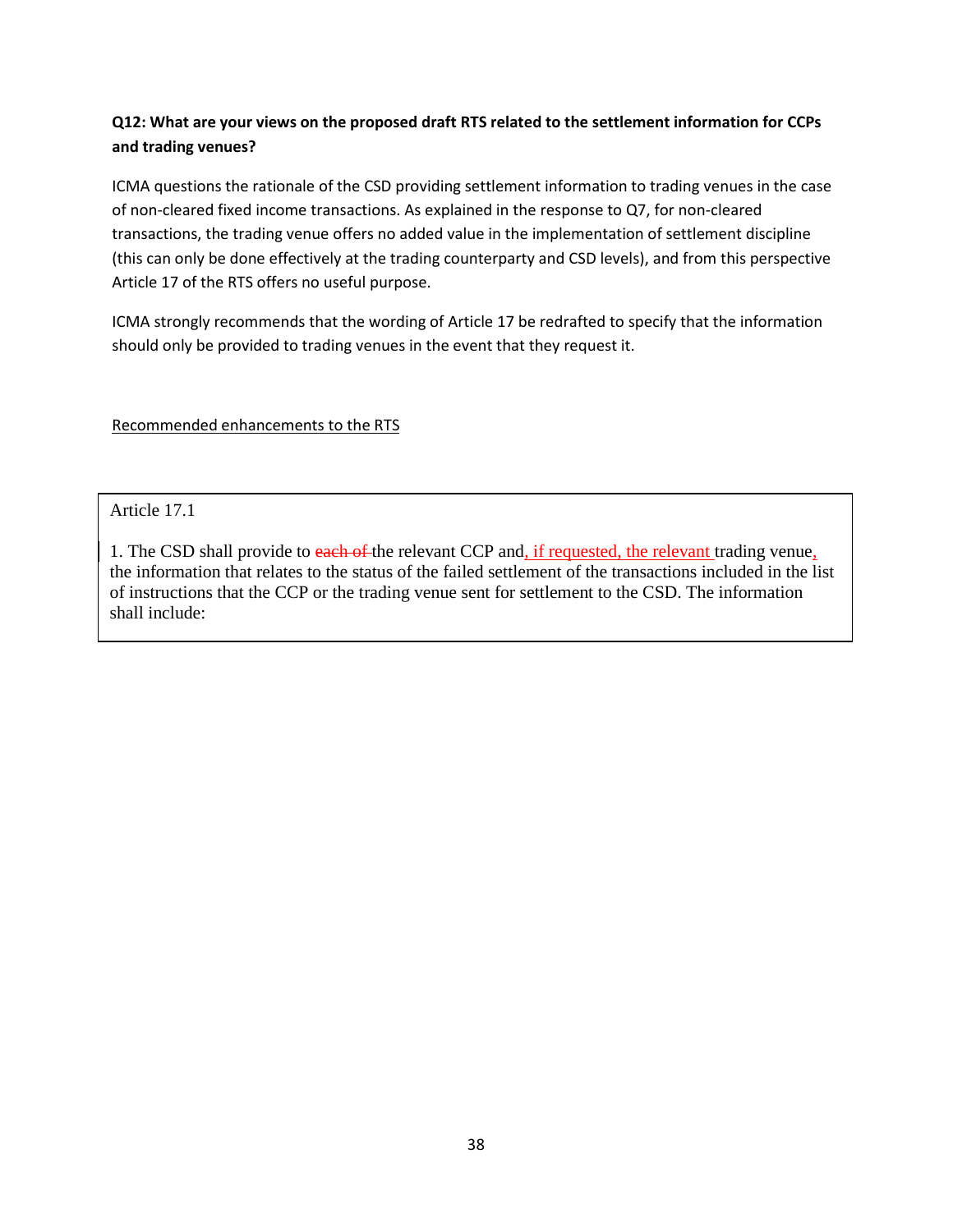### *Anti-avoidance rules*

## **Q13: What are your views on the proposed draft RTS related to anti-avoidance rules for cash penalties and buy-in?**

ICMA agrees that standardized and consistent mechanisms for both cash penalties and mandatory buyins be applied across the whole market where in scope of CSDR Level 1. However, it is important to consider the differences in business models and market structure relating to different security or transaction types, including cleared and non-cleared trades, and equity and fixed income products. ICMA therefore recommends than an overly granular and prescriptive approach to 'one-size-fits-all' mechanisms for both buy-ins and cash penalties be avoided due the risk of such an approach being counterproductive to the intent of the regulation.

### *Phase-in for Settlement Discipline*

**Q14: Do you agree that 18 months would be an appropriate timeframe for the implementation of the settlement discipline regime under CSDR? If not, what would be an appropriate timeframe in your opinion? Please provide concrete data and evidence justifying a phase-in for the settlement discipline measures and supporting your proposals.** 

ICMA welcomes the fact that ESMA recognizes the imperative of an extended timeframe for the implementation and phasing-in of settlement discipline if it is to stand any chance of being effective. However, given the significant market-wide investment and operational and technological development that settlement discipline requires, particularly in parallel with the ongoing roll-out of Target2-Securities (T2S), ICMA is concerned that even 18 months may be inadequate.

ICMA sees 5 key stages in the successful implementation of settlement discipline, some of which are largely contingent on each other.

## 1) Target2-Securities

T2S, as a centralized settlement platform for most of Europe's CSDs, is likely to be the most effective and cost-efficient common infrastructure to support harmonized settlement discipline mechanisms. Furthermore, T2S is likely to have an even greater positive impact on settlement efficiency than CSDR. ICMA would therefore suggest that the successful implementation of T2S should be an overarching priority from a settlement efficiency perspective, and should precede the implementation of CSDR settlement discipline. ICMA accordingly recommends that Article 20 of the RTS be revised to specify that the successful implementation of T2S (including suitable time for testing) be the determinant for the implementation of CSDR settlement discipline.

2) CSD and participant operational and technological development

In order to support effective and efficient mechanisms for both cash penalties and mandatory buy-ins, this will require significant investment and operational and technological development, in particular by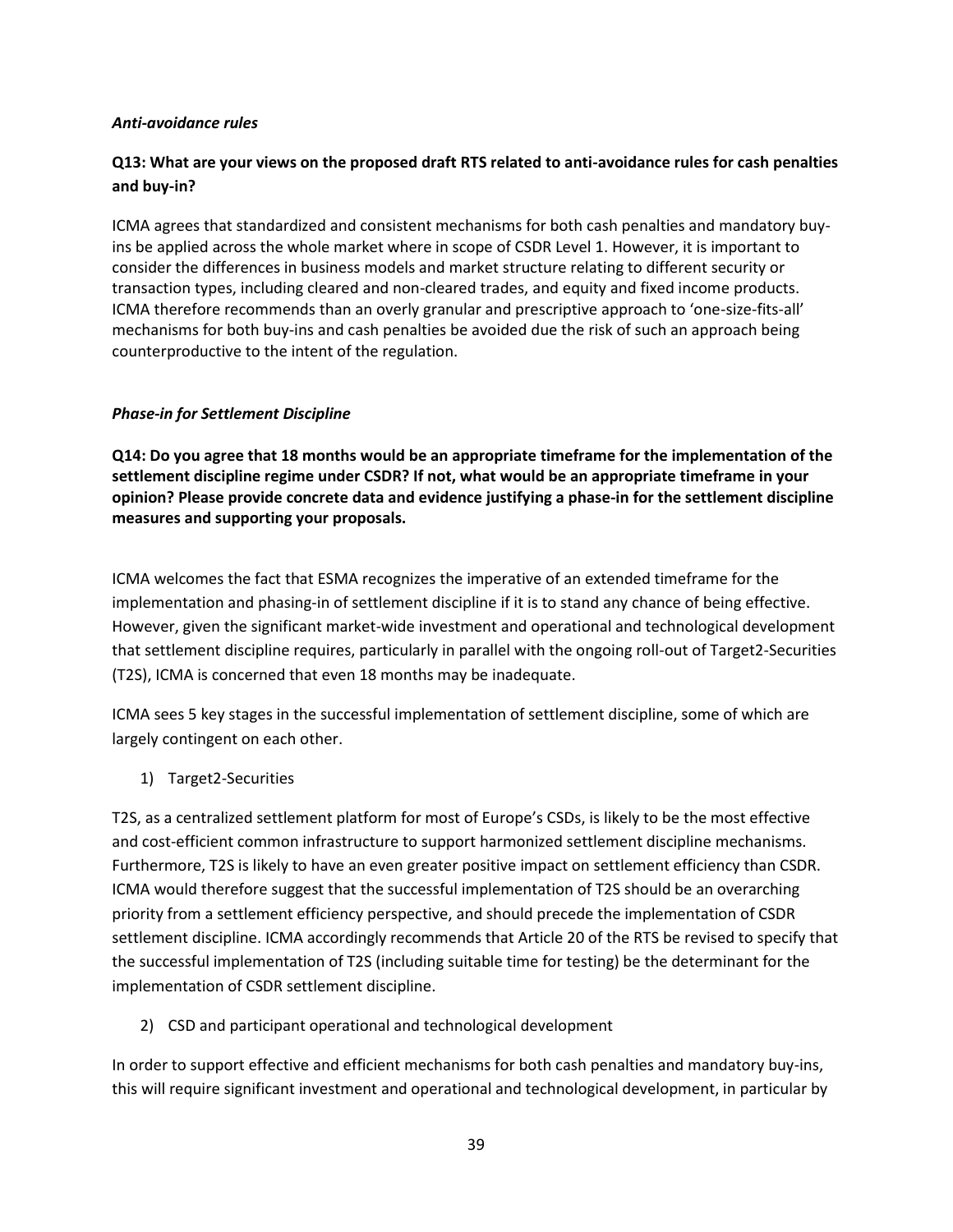the CSDs but also by participants. Both cash penalty and mandatory buy-in mechanisms will be reliant on highly automated processes and real-time messaging linking participants (both sell-side and buy-side) and CSDs across the entire market. The necessary systems and processes that need to be developed to support this will also need to be rigorously tested. While CSDs, CCPs, and participants should begin to specify the required builds and necessary investment even before the RTS are published in the Official Journal, and with operational requirements being developed in parallel to the roll-out of T2S, it would be optimistic at best to assume that the market will be in a position to be fully compliant with the regulation before the full implementation of T2S.

ICMA would also cite the CSDR Impact Survey conducted by AFME, and referenced in their response to this consultation. The survey reveals that 54% of market respondents (CSD participants) require an estimated timeframe of between 18 months and 3 years to implement in-house solutions in order to be compliant with the regulation as outlined in the draft RTS.

3) Calibrating the cash penalty mechanism

As discussed in the response to Q3 of the Consultation Paper on Technical Advice to be provided to the EC, given the relative simplicity of the proposed cash penalty mechanism, it would seem likely that a period of review after implementation will be required to establish the appropriate penalty rate calibrations to optimize the impact on settlement efficiency.

It is further explained in the response to Q3 of the CP on Technical Advice that for a meaningful review and successful re-calibration of the penalty mechanism, other, less predictable, impacts on settlement efficiency will need to be excluded. It would therefore seem logical that the cash penalty mechanism be implemented at least a full 18 months before mandatory buy-ins, allowing sufficient time to optimize the mechanism without the distortive (and possibly counterproductive) impacts that mandatory buy-ins will produce.

4) Legal work

Given the changes to existing rules and remedies that exist across the European markets for settlement fails that CSDR will necessitate, in many cases this may require the updating or redrafting of existing contractual agreements. Such contracts could be between participants and CSDs, CCPs, and trading venues, as well bilateral contracts between counterparties. The scale of this requirement should be assessed, and enough time allowed to ensure that contracts underpinning the European capital markets are compliant with the regulation. As noted in the response to Q7, bringing the first-leg of SFTs into scope of a buy-in will require the updating of many hundreds of thousands of bilaterally negotiated GMRA and GMSLA contracts. Based on previous updates to these contracts, this is likely to take a minimum of three years to complete, and, most probably, much longer.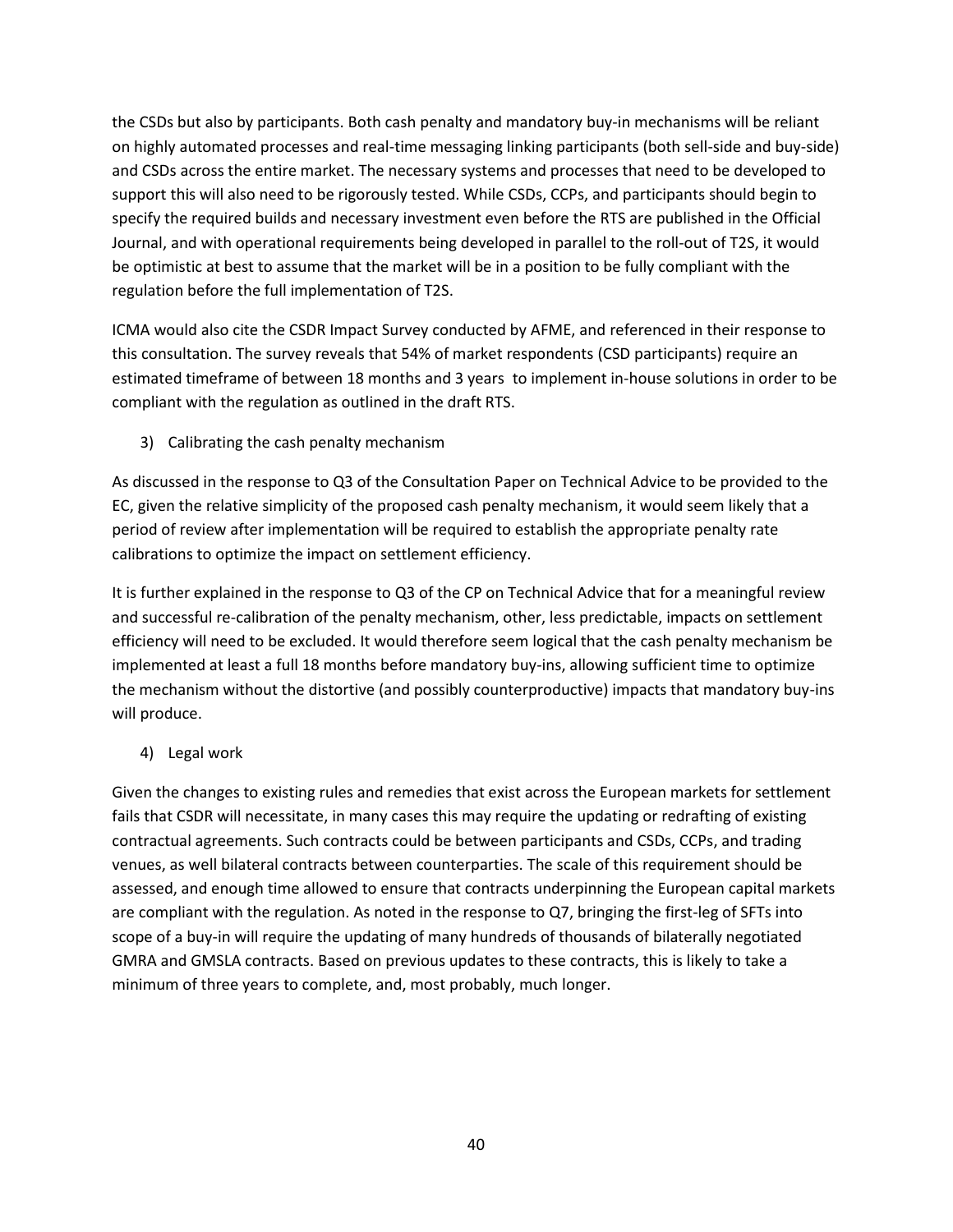5) Impact assessment of mandatory buy-ins

As highlighted in the responses to Q7 and Q9, with reference to the ICMA CSDR Mandatory Buy-in Impact Study (February 2015), the introduction of mandatory buy-ins will have a significant and detrimental impact on European secondary bond and repo market pricing and liquidity. Apart from increasing costs and risks to investors and market users, this is also likely to have a negative impact on settlement efficiency. ICMA believes that in the interests of both efficient and liquid capital markets, and settlement risk and efficiency, the EC needs to conduct a full and rigorous impact assessment of introducing mandatory buy-ins, including a detailed cost-benefit analysis. This study should be conducted in full consultation with market users, including market-makers, investors, and issuers, and the results should be publicly disclosed. Only if the Commission is confident that mandatory buy-ins will provide a useful and cost-effective contribution to settlement efficiency, should the regulation be implemented (in sequence with the above stages). On the other hand, there may be a case for the Commission and the Parliament revisiting the Level 1 legislation.

Thus the recommended sequence for the successful and effective implementation of CSDR mandatory buy-ins should be:

- (i) The successful roll-out and projected migration to T2S, including a suitable testing period (in parallel with the necessary operational and legal work required by participants to ensure compliance with the regulation)
- (ii) The introduction of a cash penalty mechanism
- (iii) The review, recalibration, and further review of the cash penalty mechanism (minimum 18 months)
- (iv) The introduction of mandatory buy-ins (based on a thorough impact assessment)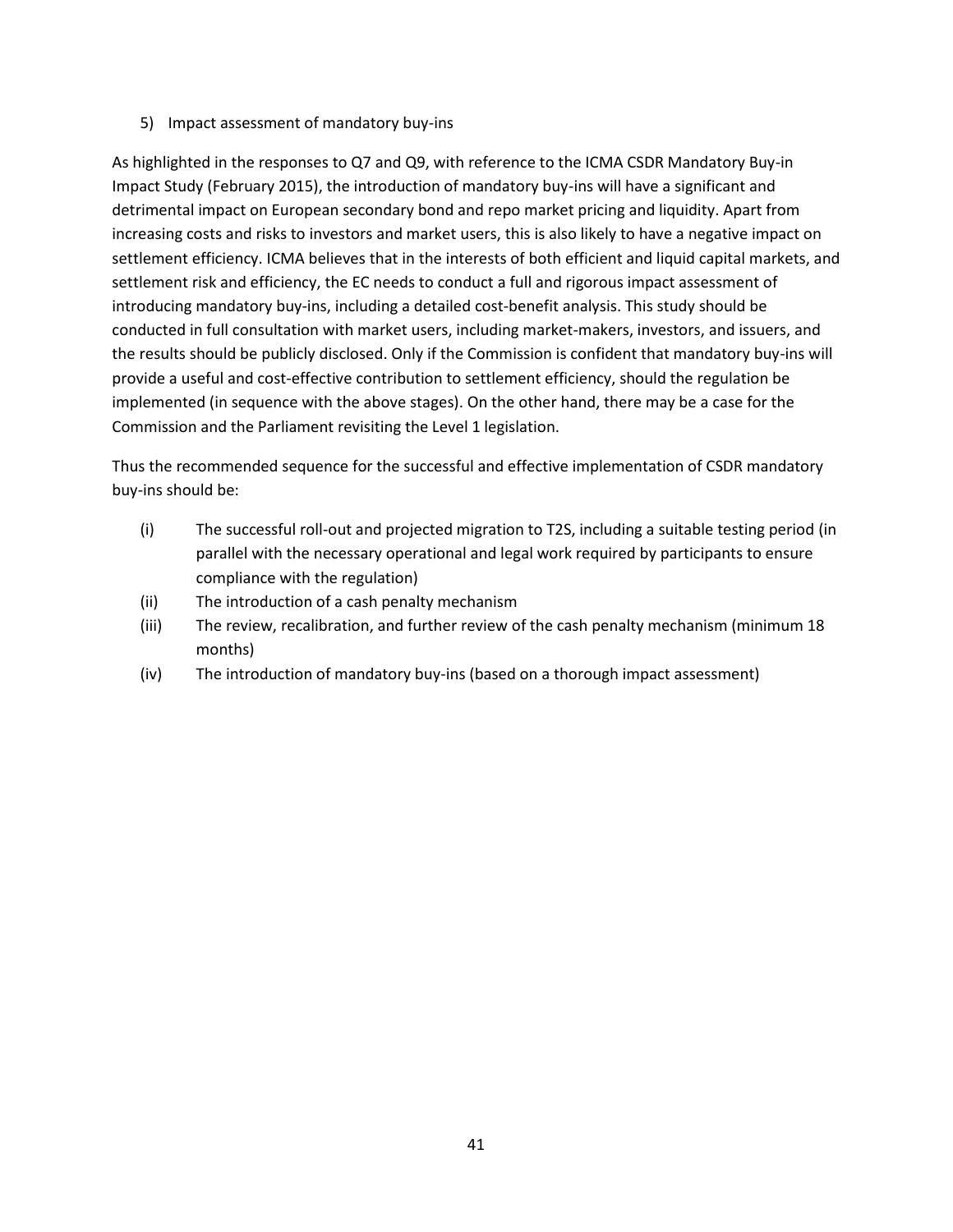### **Consultation Paper on Technical Advice**

### *Cash Penalties*

### **Q1: What are your views on the proposed basis for the cash penalty calculation?**

ICMA agrees that penalties should be charged with respect to an appropriate reference price for the underlying security, regardless of the price used in the individual failing transaction. This will ensure consistency across the market and CSDs, and will provide fairness in the case of interdependent transactions (chains) where counterparties in the middle of such chains would otherwise be exposed to a possible mismatch between the penalty charged and the redistribution received.

However, to ensure this level of consistency and fairness, the appropriate reference price will need to conform to the following criteria:

- (i) Reference prices will need to be available for all financial securities that fall into scope of the mechanism (note that many of these will not be securities issued within the EU).
- (ii) It will need to be the same reference price for all in-scope CSDs conforming to the penalty mechanism, and should therefore be determined and communicated centrally.
- (iii) It should be adjusted daily to reflect market movements.
- (iv) It should represent an accurate and fair market price. It should be noted that this may prove difficult in the case of less liquid securities that are seldom quoted on a trading venue, or which do not trade on a daily basis. A means of establishing a fair price for such securities will need to be established to avoid disputes.

It may be necessary for ESMA, or another delegated independent body, to take responsibility for publishing a daily list of all in-scope securities as well as the appropriate reference price to be applied by all in-scope CSDs.

ICMA also agrees that where the disappointed receiving counterparty does not accept a partial delivery from the failing counterparty, the penalty should only apply to the missing financial instruments or the missing part of the cash.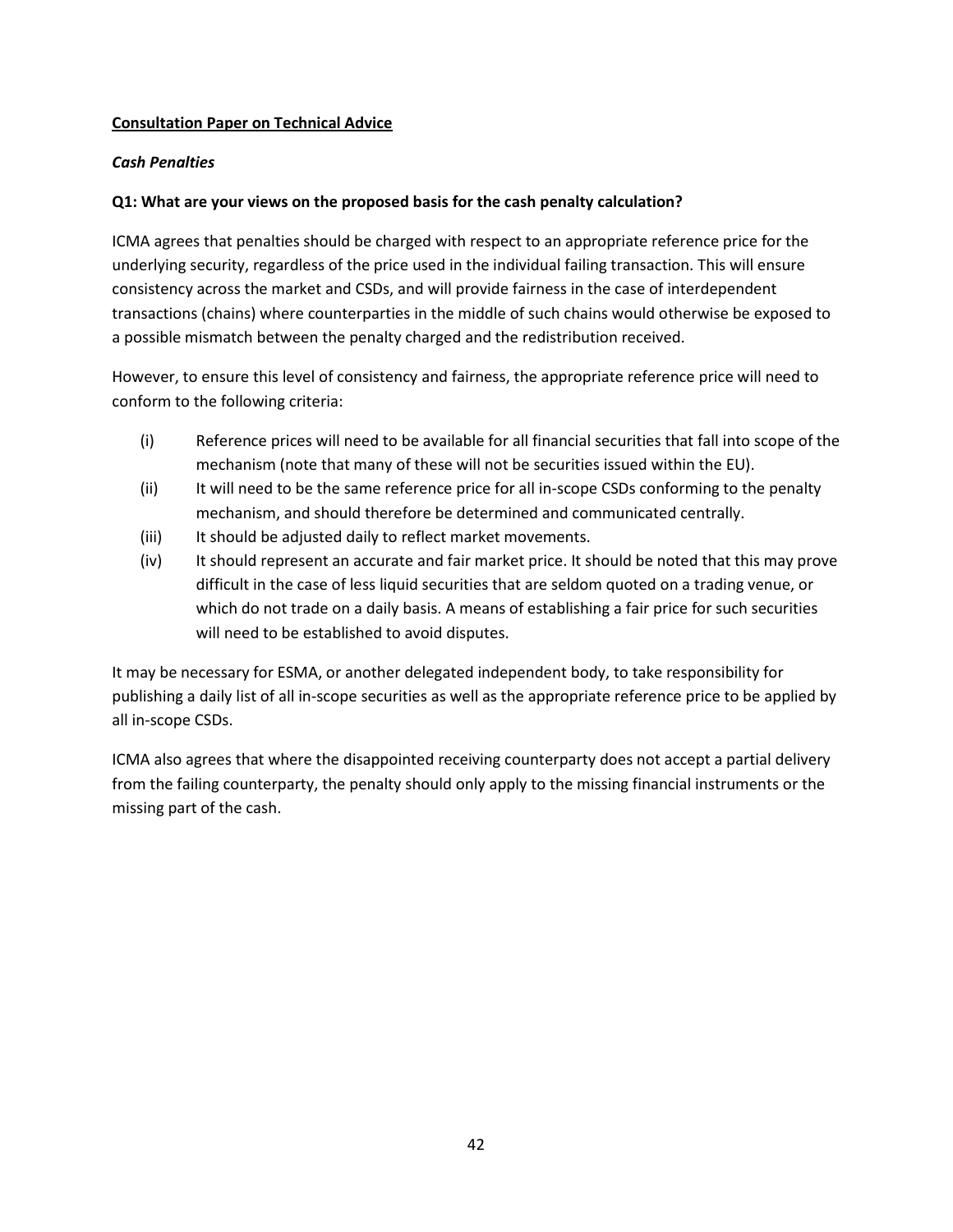# **Q2: What are your views on the proposed approach regarding the categories of financial instruments and the penalty rates? In particular, do you consider that these penalty rates could dis-incentivise trading in small caps? Please provide evidence to support your views.**

ICMA appreciates that in drafting the proposed approach regarding categories of financial instruments and the penalty rates, ESMA needed to consider a simple, easily implementable, cost effective approach, while balancing the sufficient incentives and deterrents to cure fails. From this perspective, it is very difficult to design a mechanism that will be appropriate for every security under every market condition.

### *Categories of financial instruments and penalty rates*

ICMA's members are largely agnostic both to the proposed categories of instrument and penalty rates, at least from the perspective of fixed income securities. It is broadly felt that until the mechanism is implemented, it is difficult to assess what the impact could be on settlement efficiency, or for any potential increases in market-making spreads that may need to be passed on to investors. It has been noted by some members that if the rates are set too low, then this may have no impact on improving settlement efficiency. Conversely, if they are set too high, this could have a negative impact on liquidity in the securities lending and repo markets, which could have a detrimental impact not only for market liquidity and pricing for certain securities or asset classes, but could also reduce settlement efficiency (this point is discussed in more detail in the following section). Therefore, the general view of ICMA members is that there may need to be a period of review and impact assessment after the introduction of the penalty mechanism that could result in the revision of the applied penalty rates, and possibly a broadening of the categories of instrument (this is discussed more in the response to Q3).

## *Securities lending*

An important consideration in building a penalty mechanism is the likely impact on the securities lending market. AS ESMA will be aware, institutional lenders of financial securities, either lending directly or via their custodian banks or agency lenders, play an important role in enhancing settlement efficiency, primarily by facilitating the short covering of market-maker sales, or allowing counterparties in chains of interconnected transaction fails to 'break the chain' and cure the fail. A key component of the overall efforts to improve settlement efficiency will be the need to support and encourage a conducive market environment for securities lending (including repo) by holders of securities.

These lenders generally provide securities to the market for relatively small spreads (often less than 10bps annualized in the case of 'easy' or 'general collateral' securities), which in turn, across a portfolio of securities will only add a small incremental enhancement to their returns. Given the relatively low risks and administration costs associated with securities lending, many holders of securities therefore elect to lend, but this is, relative to their general investment business, a marginal decision.

Cash penalties will create an additional risk to the lending of securities. Even where the probability of failing on the first-leg of a lending transaction is relatively small, if the penalty rate is considered too high, even the most negligible possibility of a one-day fail (say due to an administrative error), could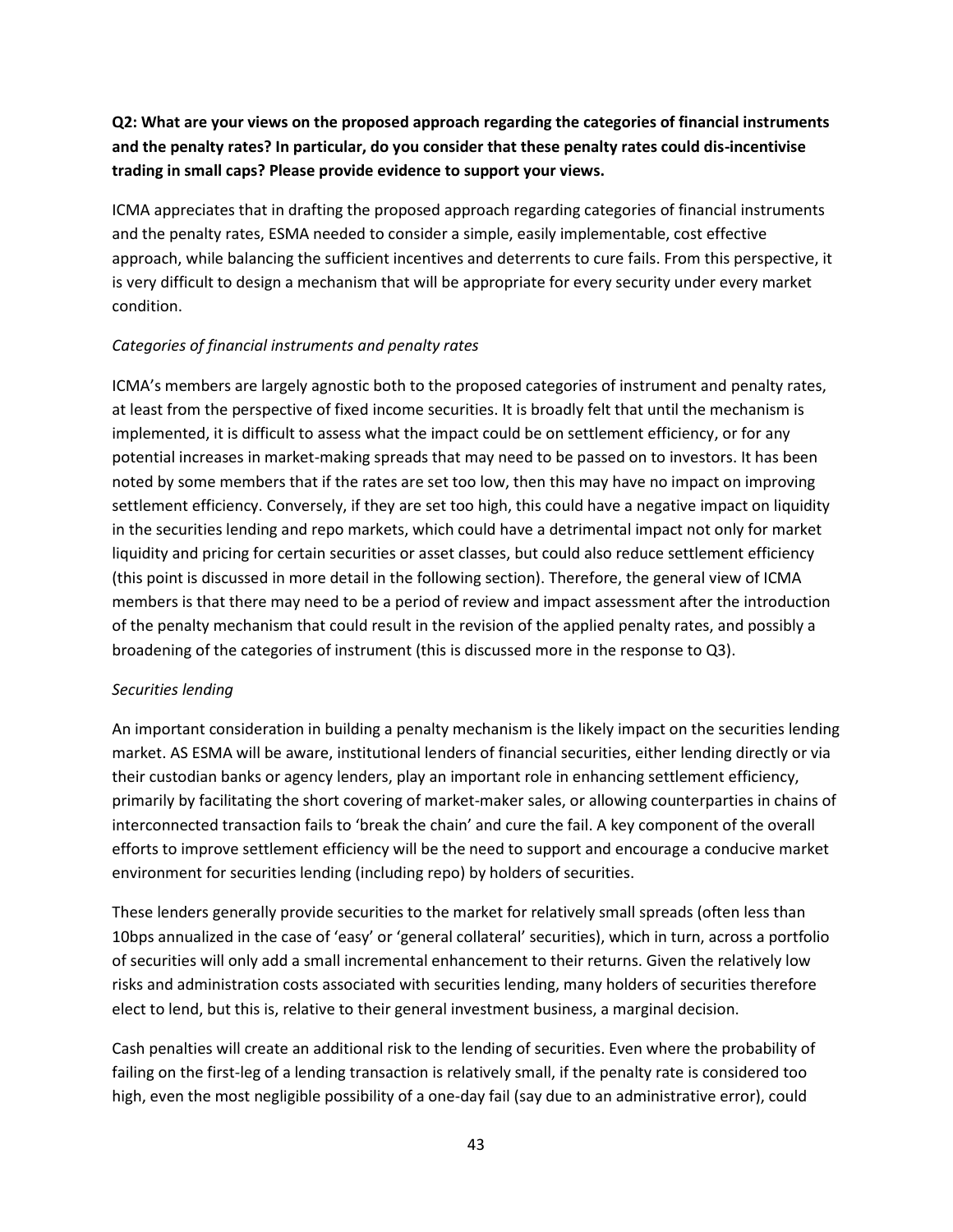render the transaction uneconomically viable. For example, consider the case of a lender of an 'easy' liquid stock for 10bps, who runs the risk of failing for one day and being charged with an equivalent fine of 360bps. This risk-to-cost consideration may mean that a significant number of lenders reconsider their willingness to lend securities, which in turn could be counterproductive in terms of achieving the objective of improved settlement efficiency. ICMA notes that this point is highlighted and discussed in more detail the ISLA response, and would support many of the concerns outlined by their members.

Therefore, in setting the appropriate cash penalty rates, ESMA will not only need to balance the appropriate incentives to cure fails and provide deterrents to failing, but in turn will need to ensure that the securities lending market is not severely impaired.

## **Q3: What are your views on the proposed approach regarding the increase and reduction of the basic penalty amount?**

ICMA appreciates ESMA's approach to calibrating a penalty rate that is consistent with, and possibly higher, than the cost of borrowing the failed financial instrument. However, as ESMA notes in the Consultation Paper, the financing rates for financial instruments are not only security specific (rather than asset specific), but are also dynamic and therefore unpredictable. As discussed, the impact on securities lending also needs to be considered in this context.

Given the need for a simple, security-type based, relatively static model, it is inevitable that there will be security specific situations where the applied penalty rate will be less than the market repo or lending rate, thereby providing a perverse incentive to fail. In evaluating the overall calibration of the mechanism, it will be important for ESMA to identify and monitor such incidents. Similarly, it will be important to monitor the impact of cash penalties on the securities lending market, and where this may be detrimental to the supply of certain securities or asset types. This would warrant the case for a periodic review of the applied rates (and possibly categories of instruments) and a possible recalibration of the model to improve the overall impact on settlement efficiency.

ICMA would certainly advocate a review of the penalty rates before the first twelve months of the implementation of cash penalties. To asses better the impact of rates, and to exclude other, less predictable influences on settlement discipline or securities lending and repo liquidity, ICMA would further recommend that during this first review period mandatory buy-ins not be implemented. This would allow for the development and calibration of an effective cash penalty system without the additional market stresses and liquidity impacts of a mandatory buy-in regime (see response to Q7 in the Consultation Paper on Technical Standards).